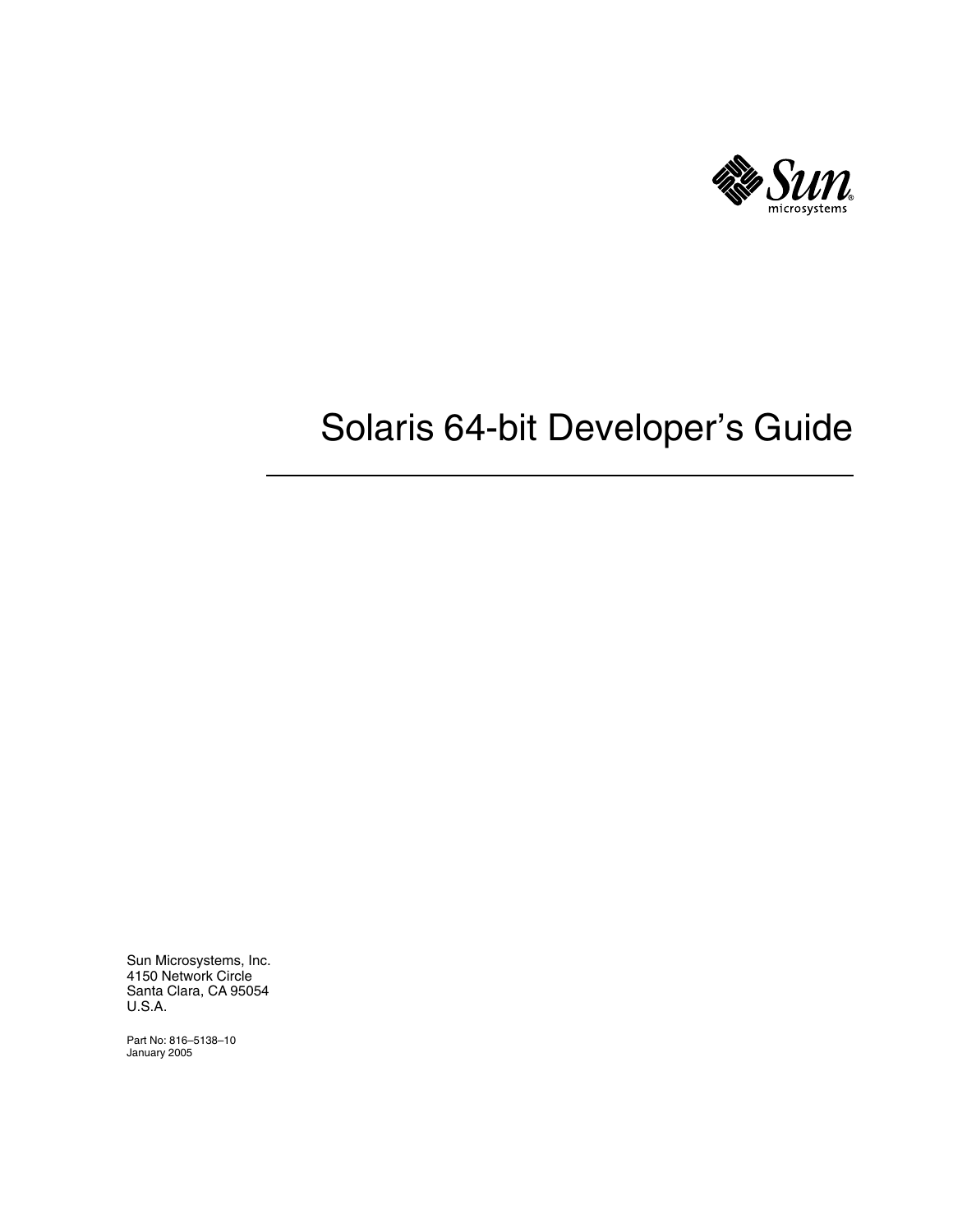Copyright 2005 Sun Microsystems, Inc. 4150 Network Circle, Santa Clara, CA 95054 U.S.A. All rights reserved.

This product or document is protected by copyright and distributed under licenses restricting its use, copying, distribution, and decompilation. No part of this product or document may be reproduced in any form by any means without prior written authorization of Sun and its licensors, if any.<br>Third-party software, including font technology, is copyrighted and licensed

Parts of the product may be derived from Berkeley BSD systems, licensed from the University of California. UNIX is a registered trademark in the U.S. and other countries, exclusively licensed through X/Open Company, Ltd.

Sun, Sun Microsystems, the Sun logo, docs.sun.com, AnswerBook, AnswerBook2, and Solaris are trademarks or registered trademarks of Sun<br>Microsystems, Inc. in the U.S. and other countries. All SPARC trademarks are used under Microsystems, Inc.

The OPEN LOOK and Sun™ Graphical User Interface was developed by Sun Microsystems, Inc. for its users and licensees. Sun acknowledges the pioneering efforts of Xerox in researching and developing the concept of visual or graphical user interfaces for the computer industry. Sun holds a<br>non-exclusive license from Xerox to the Xerox Graphical User Interface, wh and otherwise comply with Sun's written license agreements.

U.S. Government Rights – Commercial software. Government users are subject to the Sun Microsystems, Inc. standard license agreement and applicable provisions of the FAR and its supplements.

DOCUMENTATION IS PROVIDED "AS IS" AND ALL EXPRESS OR IMPLIED CONDITIONS, REPRESENTATIONS AND WARRANTIES,<br>INCLUDING ANY IMPLIED WARRANTY OF MERCHANTABILITY, FITNESS FOR A PARTICULAR PURPOSE OR NON-INFRINGEMENT, ARE<br>DISCLAIM

Copyright 2005 Sun Microsystems, Inc. 4150 Network Circle, Santa Clara, CA 95054 U.S.A. Tous droits réservés.

Ce produit ou document est protégé par un copyright et distribué avec des licences qui en restreignent l'utilisation, la copie, la distribution, et la décompilation. Aucune partie de ce produit ou document ne peut être reproduite sous aucune forme, par quelque moyen que ce soit, sans<br>l'autorisation préalable et écrite de Sun et de ses bailleurs de licence, s'il y en a. L

Des parties de ce produit pourront être dérivées du système Berkeley BSD licenciés par l'Université de Californie. UNIX est une marque déposée aux Etats-Unis et dans d'autres pays et licenciée exclusivement par X/Open Company, Ltd.

Sun, Sun Microsystems, le logo Sun, docs.sun.com, AnswerBook, AnswerBook2, et Solaris sont des marques de fabrique ou des marques déposées, de<br>Sun Microsystems, Inc. aux Etats-Unis et dans d'autres pays. Toutes les marques architecture développée par Sun Microsystems, Inc.

L'interface d'utilisation graphique OPEN LOOK et Sun™a été développée par Sun Microsystems, Inc. pour ses utilisateurs et licenciés. Sun reconnaît<br>les efforts de pionniers de Xerox pour la recherche et le développement du de l'informatique. Sun détient une licence non exclusive de Xerox sur l'interface d'utilisation graphique Xerox, cette licence couvrant également les<br>licenciés de Sun qui mettent en place l'interface d'utilisation graphiqu

CETTE PUBLICATION EST FOURNIE "EN L'ETAT" ET AUCUNE GARANTIE, EXPRESSE OU IMPLICITE, N'EST ACCORDEE, Y COMPRIS DES GARANTIES CONCERNANT LA VALEUR MARCHANDE, L'APTITUDE DE LA PUBLICATION A REPONDRE A UNE UTILISATION<br>PARTICULIERE, OU LE FAIT QU'ELLE NE SOIT PAS CONTREFAISANTE DE PRODUIT DE TIERS. CE DENI DE GARANTIE NE<br>S'APPLIQUERAIT PAS





041013@10082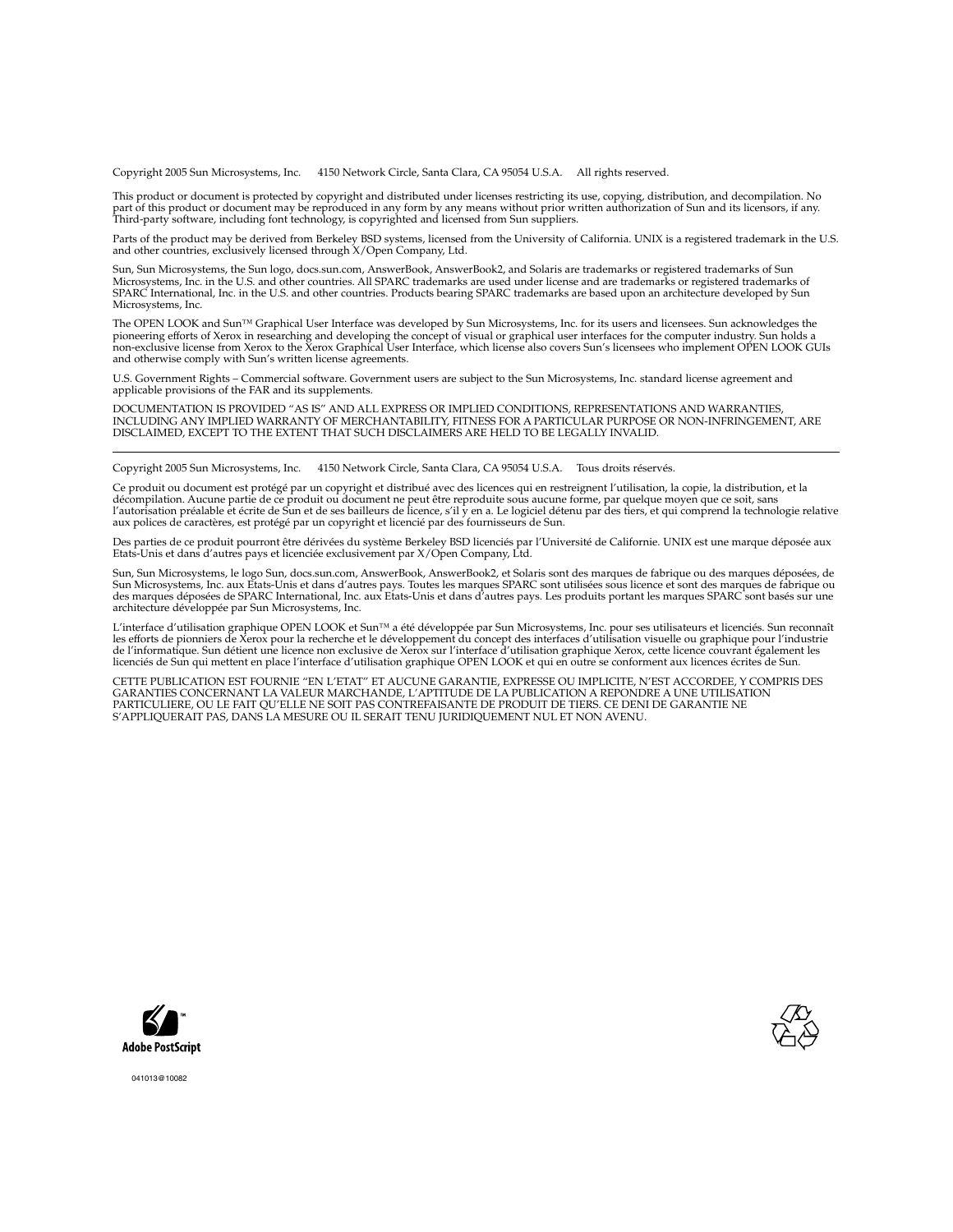### **Contents**

#### **[Preface 7](#page-6-0)**

**[1 64-bit Computing 13](#page-12-0)** [Getting Past the 4 Gigabyte Barrier 13](#page-12-0) [Beyond Large Address Spaces 15](#page-14-0)

**[2 When to Use 64-bit 17](#page-16-0)** [Major Features 18](#page-17-0) [Large Virtual Address Space 18](#page-17-0) [Large Files 19](#page-18-0) [64–bit Arithmetic 19](#page-18-0) [System Limitations Removed 19](#page-18-0) [Interoperability Issues 19](#page-18-0) [Kernel Memory Readers 19](#page-18-0) /proc [Restrictions 20](#page-19-0) [64–bit Libraries 20](#page-19-0) [Estimating the Effort of Conversion 20](#page-19-0)

#### **[3 Comparing 32-bit Interfaces and 64–bit Interfaces 21](#page-20-0)**

[Application Programming Interfaces 21](#page-20-0) [Application Binary Interfaces 22](#page-21-0) [Compatibility Between 32-bit Applications and 64–bit Applications 22](#page-21-0) [Application Binaries 22](#page-21-0) [Application Source Code 22](#page-21-0) [Device Drivers 23](#page-22-0)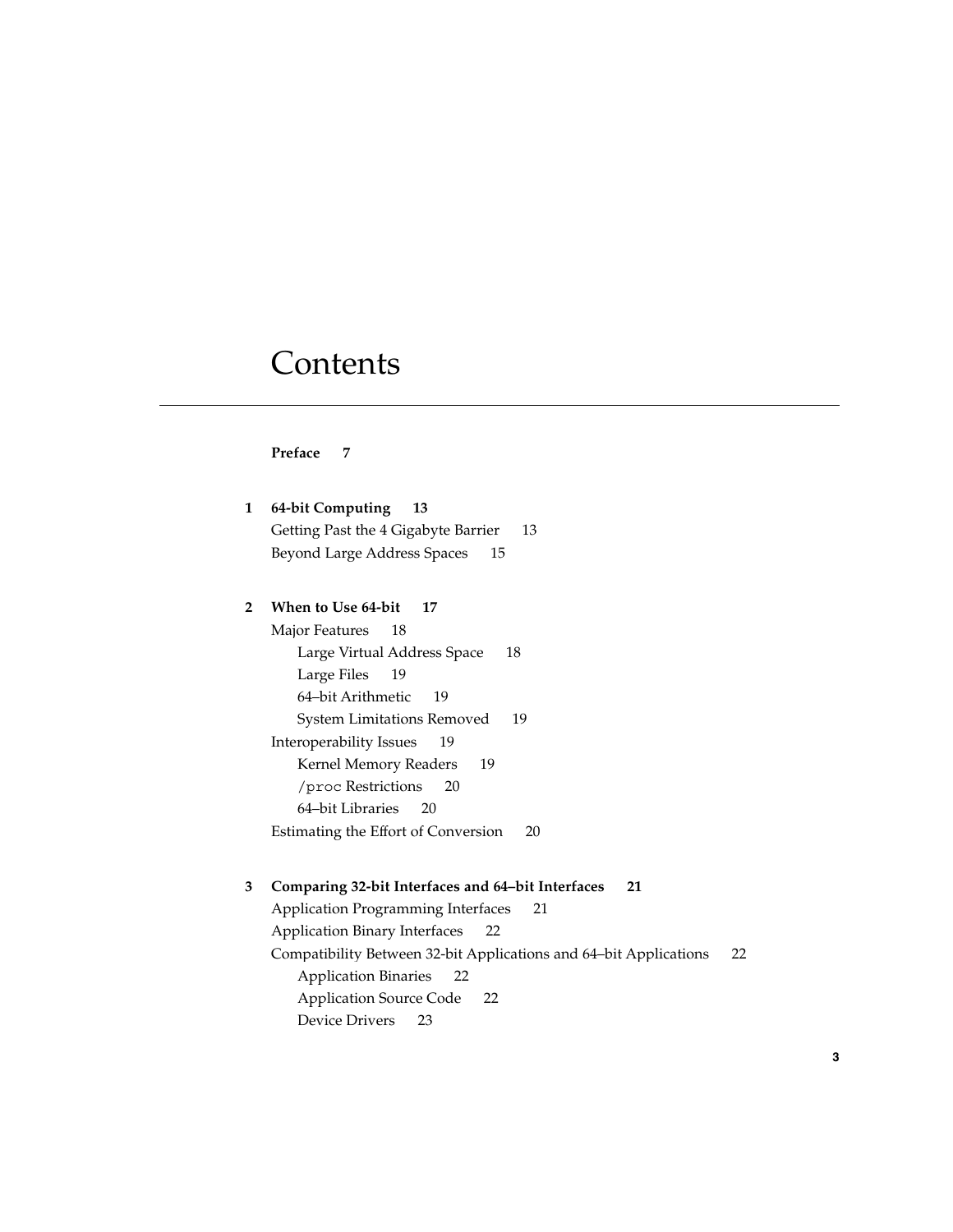[Which Solaris Operating Environment Are You Running? 23](#page-22-0)

**[4 Converting Applications 25](#page-24-0)** [Data Model 25](#page-24-0) [Implementing Single-Source Code 28](#page-27-0) [Feature Test Macros 28](#page-27-0) [Derived Types 28](#page-27-0) [<sys/types.h>](#page-27-0) File 28 [<inttypes.h>](#page-28-0) File 29 [Tools Support 32](#page-31-0) lint [for 32–bit and 64–bit Environments 32](#page-31-0) [Guidelines for Converting to LP64 34](#page-33-0) Do Not Assume int [and Pointers Are the Same Size 34](#page-33-0) Do Not Assume int and long [Are the Same Size 35](#page-34-0) [Sign Extension 35](#page-34-0) [Use Pointer Arithmetic Instead of Address Arithmetic 37](#page-36-0) [Repacking a Structure 37](#page-36-0) [Check Unions 38](#page-37-0) [Specify Constant Types 38](#page-37-0) [Beware of Implicit Declaration 39](#page-38-0) sizeof is an [unsigned long](#page-38-0) 39 [Use Casts to Show Your Intentions 40](#page-39-0) [Check Format String Conversion Operation 40](#page-39-0) [Other Considerations 41](#page-40-0) [Derived Types That Have Grown in Size 41](#page-40-0) Use #ifdef [for Explicit 32-bit Versus 64-bit Prototypes 42](#page-41-0) [Algorithmic Changes 42](#page-41-0) [Checklist for Getting Started 42](#page-41-0) [Sample Program 43](#page-42-0)

#### **[5 The Development Environment 45](#page-44-0)** [Build Environment 45](#page-44-0)

[Header Files 45](#page-44-0) [Compiler Environments 47](#page-46-0) [32-bit and 64-bit Libraries 47](#page-46-0) [Linking Object Files 48](#page-47-0) LD\_LIBRARY\_PATH [Environment Variable 48](#page-47-0)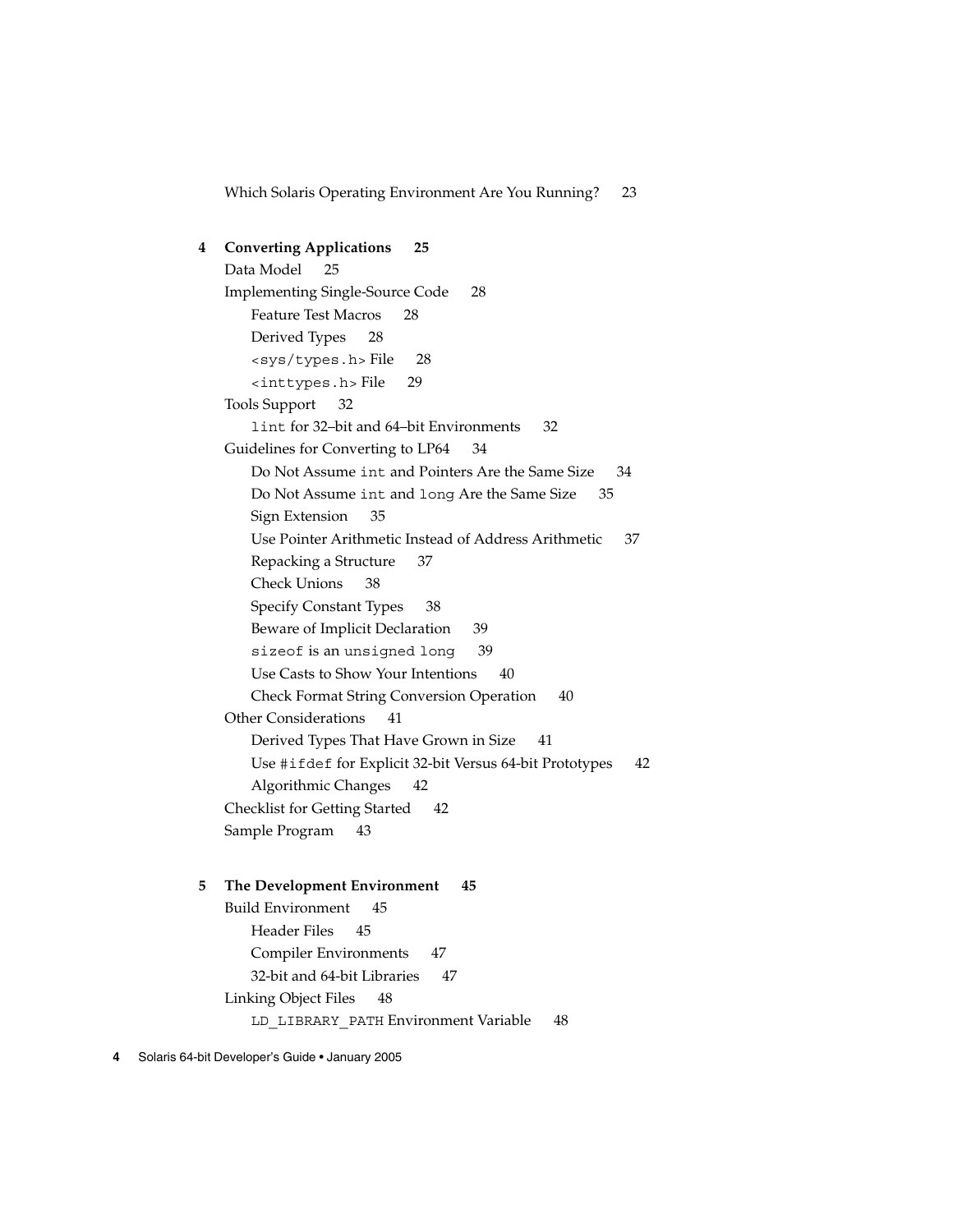\$ORIGIN [Keyword 48](#page-47-0) [Packaging 32-bit and 64-bit Applications 49](#page-48-0) [Placement of Libraries and Programs 49](#page-48-0) [Packaging Guidelines 50](#page-49-0) [Application Naming Conventions 50](#page-49-0) [Shell-Script Wrappers 50](#page-49-0) [/usr/lib/isaexec](#page-50-0) Binary File 51 isaexec[\(3c\) Interface 52](#page-51-0) [Debugging 64-bit Applications 52](#page-51-0)

#### **[6 Advanced Topics 53](#page-52-0)**

[SPARC V9 ABI Features 53](#page-52-0) [Stack Bias 54](#page-53-0) [Address Space Layout of the SPARC V9 ABI 55](#page-54-0) [Placement of Text and Data of the SPARC V9 ABI 55](#page-54-0) [Code Models of the SPARC V9 ABI 56](#page-55-0) [AMD64 ABI Features 57](#page-56-0) [Address Space Layout for amd64 Applications 58](#page-57-0) [Alignment Issues 59](#page-58-0) [Interprocess Communication 60](#page-59-0) [ELF and System Generation Tools 61](#page-60-0) /proc [Interface 61](#page-60-0) [Extensions to](#page-61-0) sysinfo(2)  $62$ libkvm and [/dev/ksyms](#page-61-0) 62 libkstat [Kernel Statistics 63](#page-62-0) [Changes to](#page-62-0) stdio 63 [Performance Issues 64](#page-63-0) [64-bit Application Advantages 64](#page-63-0) [64-bit Application Disadvantages 64](#page-63-0) [System Call Issues 64](#page-63-0) What Does EOVERFLOW [Mean? 64](#page-63-0) Beware [ioctl\(\)](#page-64-0) 65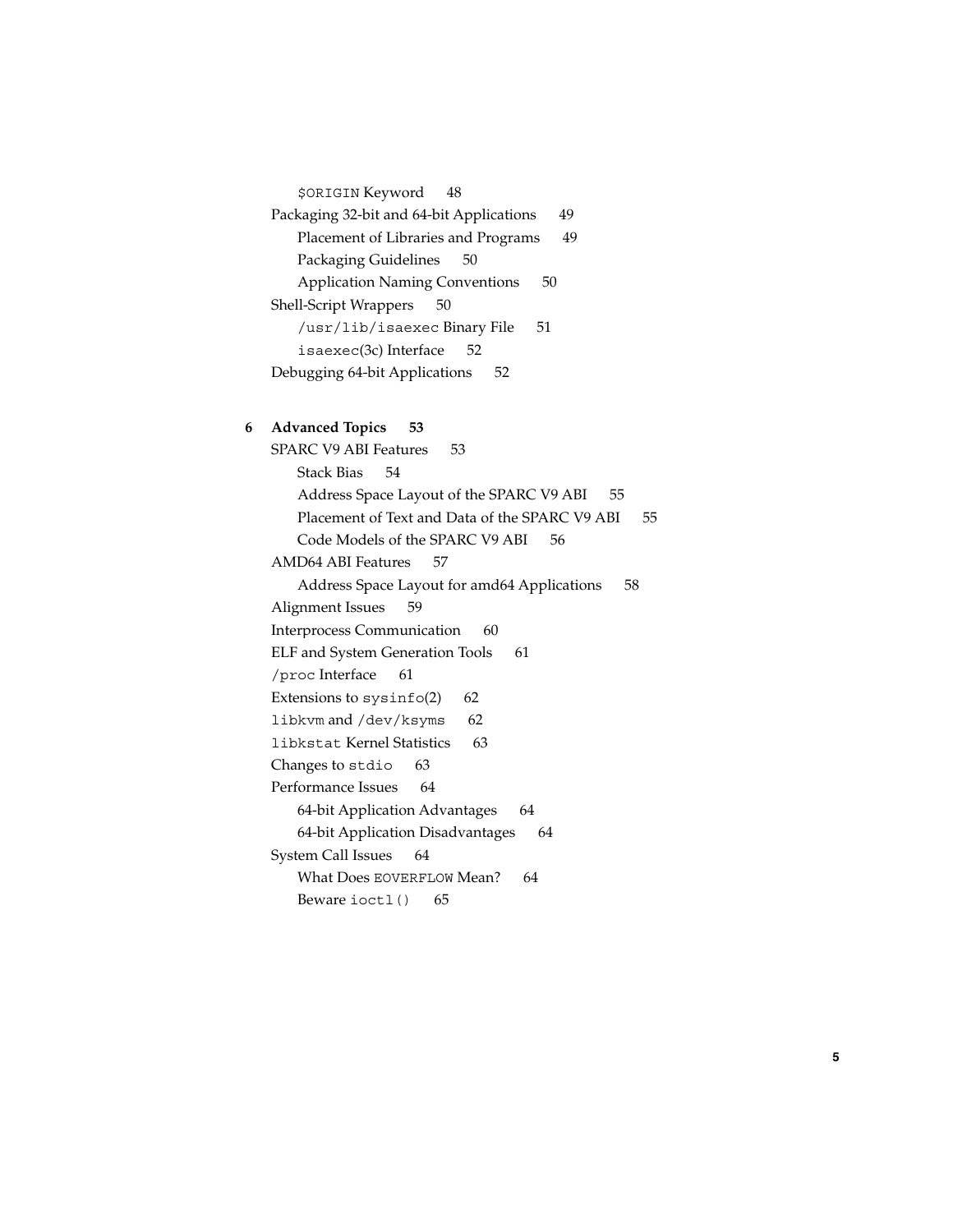- **[A Changes in Derived Types 67](#page-66-0)**
- **[B Frequently Asked Questions \(FAQs\) 71](#page-70-0)**

**[Index 73](#page-72-0)**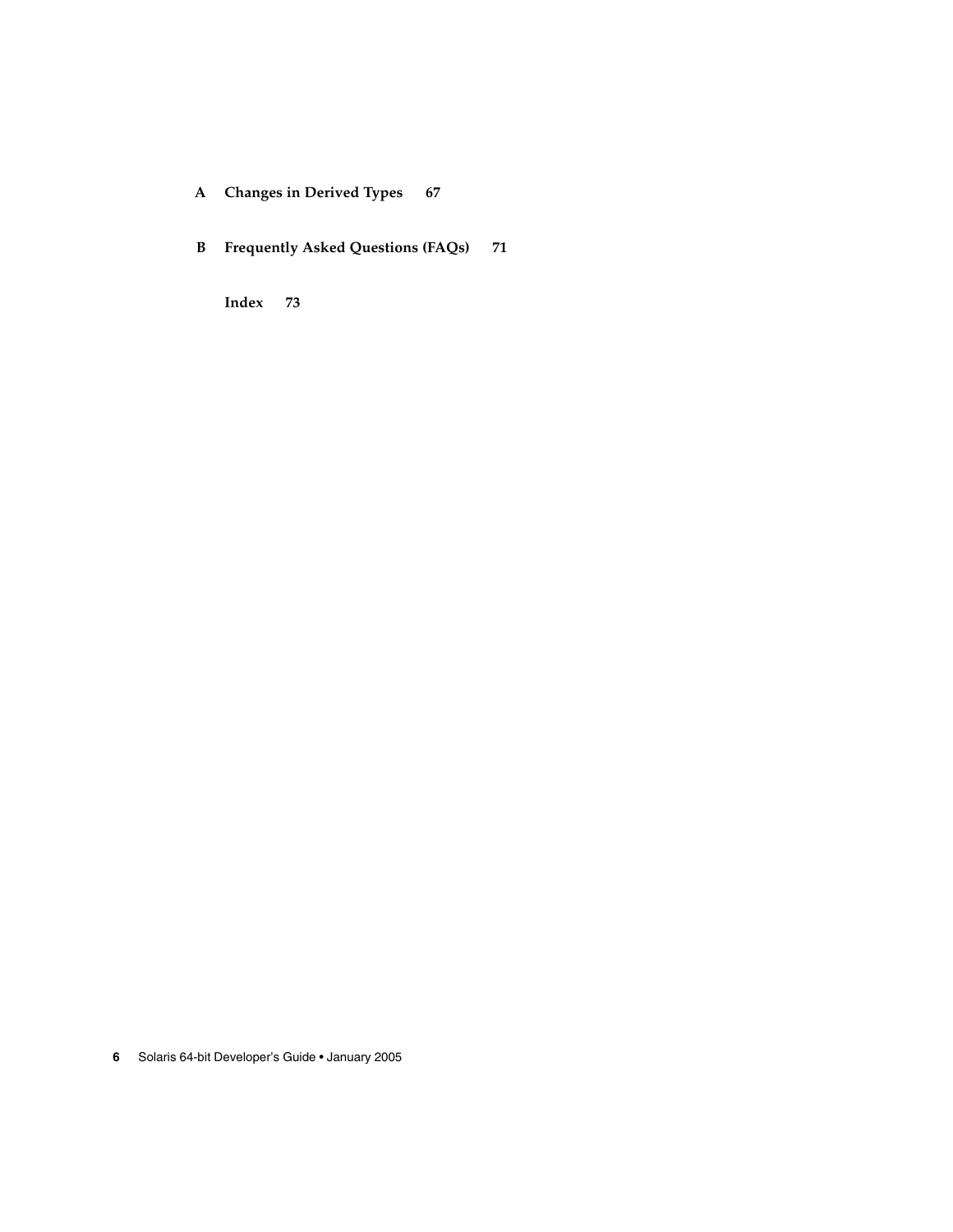### <span id="page-6-0"></span>Preface

The capabilities of the Solaris™ operating environment continue to expand to meet customer needs. The Solaris operating environment was designed to fully support both the 32-bit and 64-bit architectures. The Solaris operating environment provides an environment for building and running 64-bit applications that can use large files and large virtual address spaces. At the same time, the Solaris operating environment continues to provide maximum source compatibility, maximum binary compatibility, and interoperability for 32-bit applications. In fact, most of the system commands that run and have been built on the Solaris 64-bit implementation are 32-bit programs.

**Note –** This Solaris release supports systems that use the SPARC® and x86 families of processor architectures: UltraSPARC®, SPARC64, IA-32, AMD64. The supported SPARC based systems are based on the *Solaris Sun Hardware Platform Guide*. The supported X86 based systems appear in the *Solaris Hardware Compaatibility List*. This document cites any differences between the platform types.

In this document the term "X86" refers to the Intel 32–bit family of microprocessors and compatible 64–bit and 32–bit microprocessors made by AMD. For supported systems, see the *Solaris Hardware Compaatibility List*

The major differences between the 32-bit and the 64-bit application development environments are that 32-bit applications are based on the ILP32 data model, where ints, longs, and pointers are 32 bits, while 64-bit applications are based on the LP64 model, where longs and pointers are 64 bits and the other fundamental types are the same as in ILP32.

Most applications can remain as 32-bit programs with no changes required. Conversion is necessary only if the application has one or more of the following requirements:

- Needs more than 4 gigabytes of virtual address space
- Reads and interprets kernel memory through use of the libkvm library, and /dev/mem, or /dev/kmem files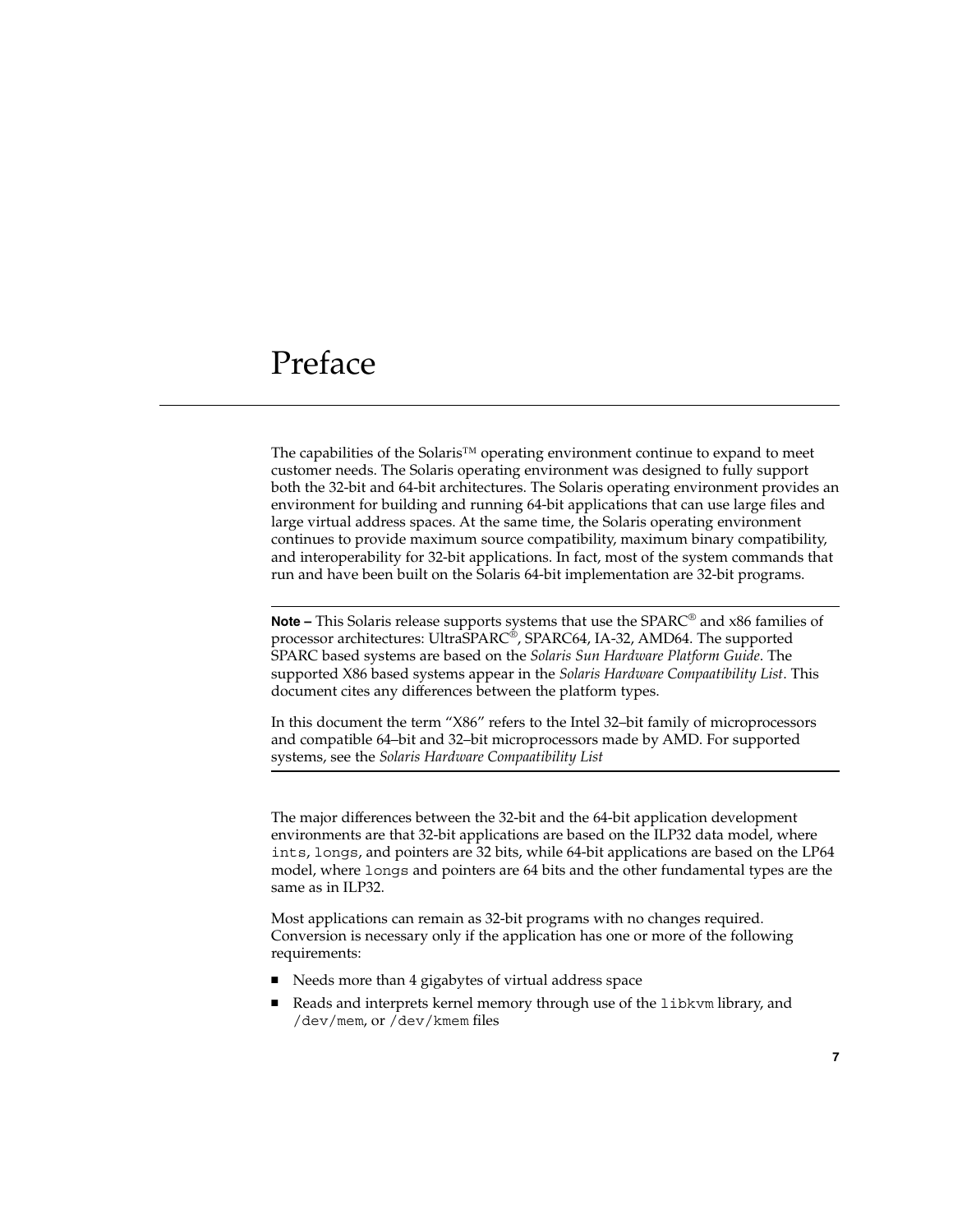- Uses /proc to debug 64-bit processes
- Uses a library that has only a 64-bit version
- Needs full 64-bit registers to do efficient 64-bit arithmetic

Specific interoperability issues can also require code changes. For example, if your application uses files that are larger than 2 gigabytes, you might want to convert the application to 64-bit.

In some cases, you might want to convert applications to 64-bit for performance reasons. For example, you might need the 64-bit registers to do efficient 64-bit arithmetic or you might want to take advantage of other performance improvements that a 64–bit instruction set provides.

### Who Should Use This Book

This document is written for C and C++ developers and provides guidance on how to determine whether an application is 32-bit or 64-bit. This document provides

- A list of the similarities and differences between the 32-bit and 64-bit application environments
- An explanation of how to write code that is portable between the two environments
- A description of the tools provided by the operating system for developing 64-bit applications

### How This Book Is Organized

This book is organized into the following chapters.

- [Chapter 1](#page-12-0) describes the motivation behind 64–bit computing and gives an overview of the benefits of 64–bit applications.
- [Chapter 2](#page-16-0) explains the differences between the Solaris 32-bit and 64-bit build and runtime environments. The information is written to help the application developer determine if and when converting code to be 64-bit safe is appropriate.
- [Chapter 3](#page-20-0) focuses on the similarities between 32-bit applications and 64-bit applications as well as the 64-bit interfaces.
- [Chapter 4](#page-24-0) describes how to convert current 32–bit code to 64-bit safe code and the tools available for making this process easier. The focus of this chapter is on writing portable code. The information applies to converting existing applications or writing new applications that are capable of running in both 32-bit and 64-bit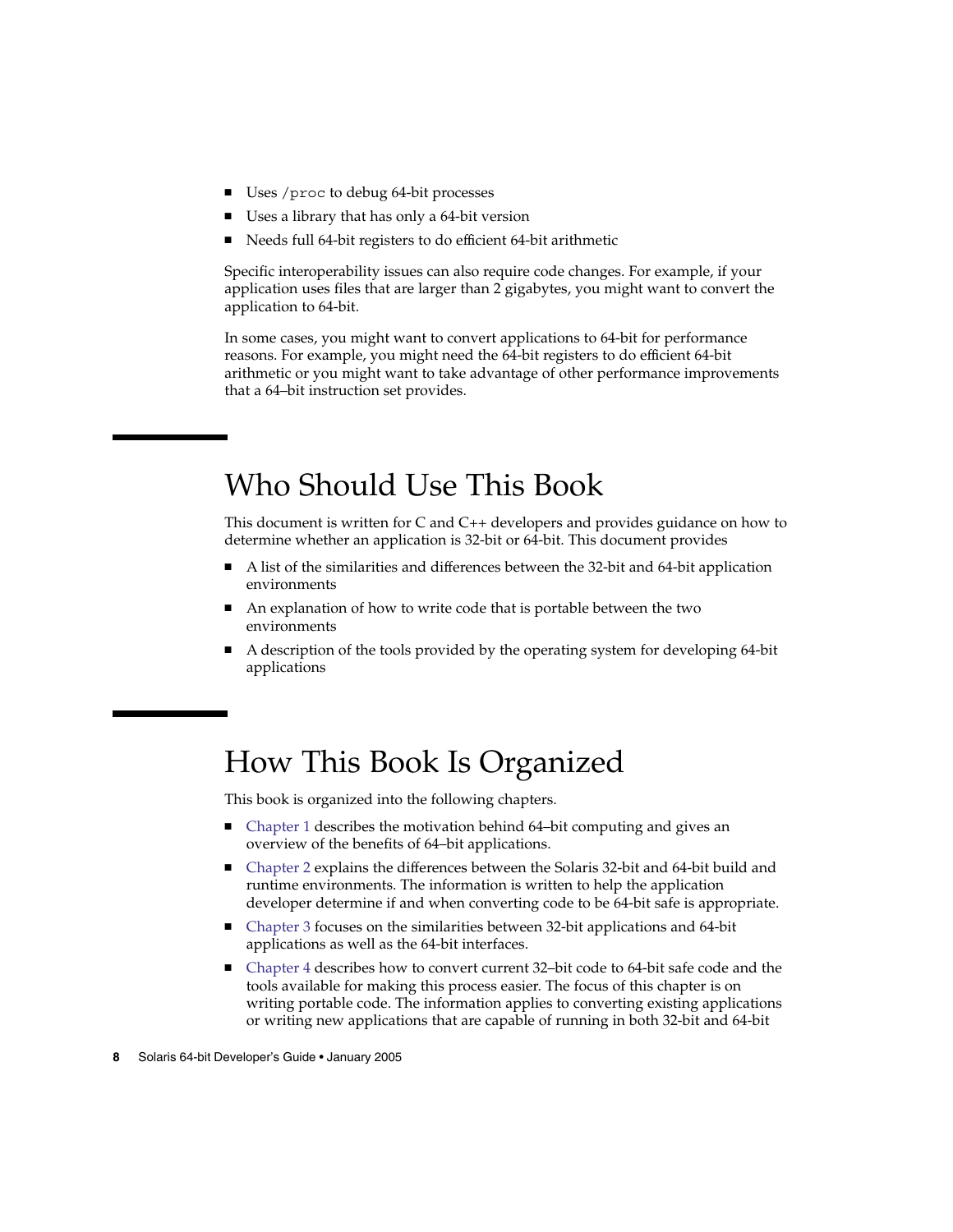environments.

- [Chapter 5](#page-44-0) focuses on the build environment, including headers, compilers, and libraries, as well as packaging guidelines and debugging tools.
- [Chapter 6](#page-52-0) is an overview of 64–bit systems programming, the ABI, and some performance issues.
- [Appendix A](#page-66-0) highlights many of the derived types that have changed in the 64-bit application development environment.
- [Appendix B](#page-70-0) provides answers to the most commonly asked questions about the 64-bit implementation and application development environment.

## Related Books

For further reading, the following texts are recommended:

- American National Standard for Information Systems Programming Language C, ANSI X3.159-1989
- SPARC Architecture Manual, Version 9, SPARC International
- SPARC Compliance Definition, Version 2.4, SPARC International
- *Large Files in Solaris: A White Paper*, Part No: 96115-001
- *Solaris 10 Reference Manual*
- *Writing Device Drivers*, Part No: 816–4854
- *Sun Studio 10: C User's Guide*, Part No: 819-0494-10

### Accessing Sun Documentation Online

The docs.sun.com<sup>SM</sup> Web site enables you to access Sun technical documentation online. You can browse the docs.sun.com archive or search for a specific book title or subject. The URL is [http://docs.sun.com.](http://docs.sun.com)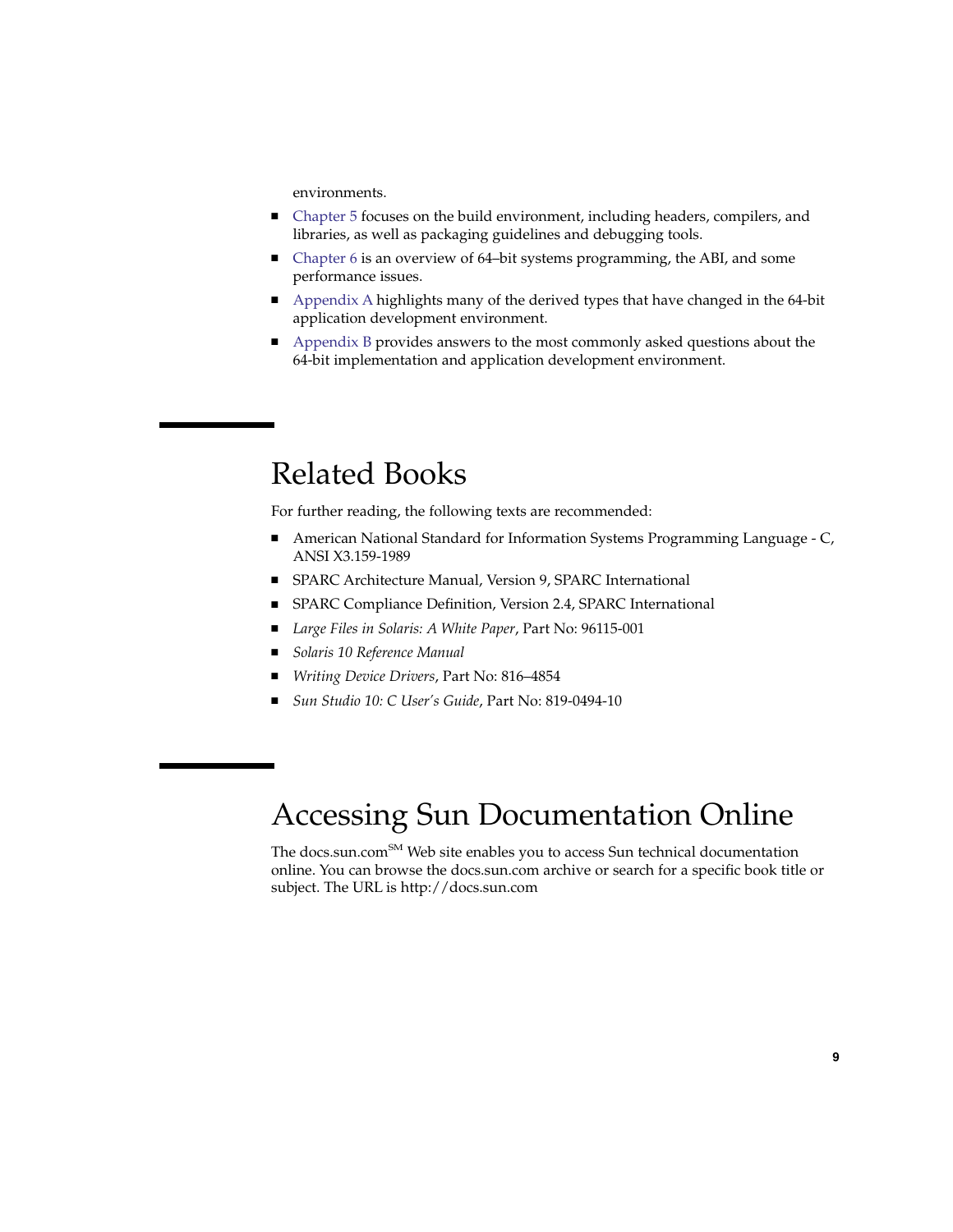## What Typographic Conventions Mean

The following table describes the typographic changes that are used in this book.

|  | TABLE P-1 Typographic Conventions |  |  |
|--|-----------------------------------|--|--|
|--|-----------------------------------|--|--|

| <b>Typeface or Symbol</b> | Meaning                                                                     | Example                                                                                                      |
|---------------------------|-----------------------------------------------------------------------------|--------------------------------------------------------------------------------------------------------------|
| AaBbCc123                 | The names of commands, files, and<br>directories; on-screen computer output | Edit your . login file.<br>Use 1s -ato list all files.                                                       |
|                           |                                                                             | machine name% you have<br>mail.                                                                              |
| AaBbCc123                 | What you type, contrasted with<br>on-screen computer output                 | machine name% su<br>Password:                                                                                |
| AaBbCc123                 | Command-line placeholder: replace with<br>a real name or value              | To delete a file, type <b>rm</b><br>filename.                                                                |
| AaBbCc123                 | Book titles, new words or new terms, or<br>words to be emphasized.          | Read Chapter 6 in User's Guide.<br>These are called <i>class</i> options.<br>Do <i>not</i> save changes yet. |

## Shell Prompts in Command Examples

The following table shows the default system prompt and superuser prompt for the C shell, Bourne shell, and Korn shell.

#### **TABLE P–2** Shell Prompts

| <b>Shell</b>                                     | Prompt        |
|--------------------------------------------------|---------------|
| C shell prompt                                   | machine name% |
| C shell superuser prompt                         | machine name# |
| Bourne shell and Korn shell prompt               |               |
| Bourne shell and Korn shell superuser prompt   # |               |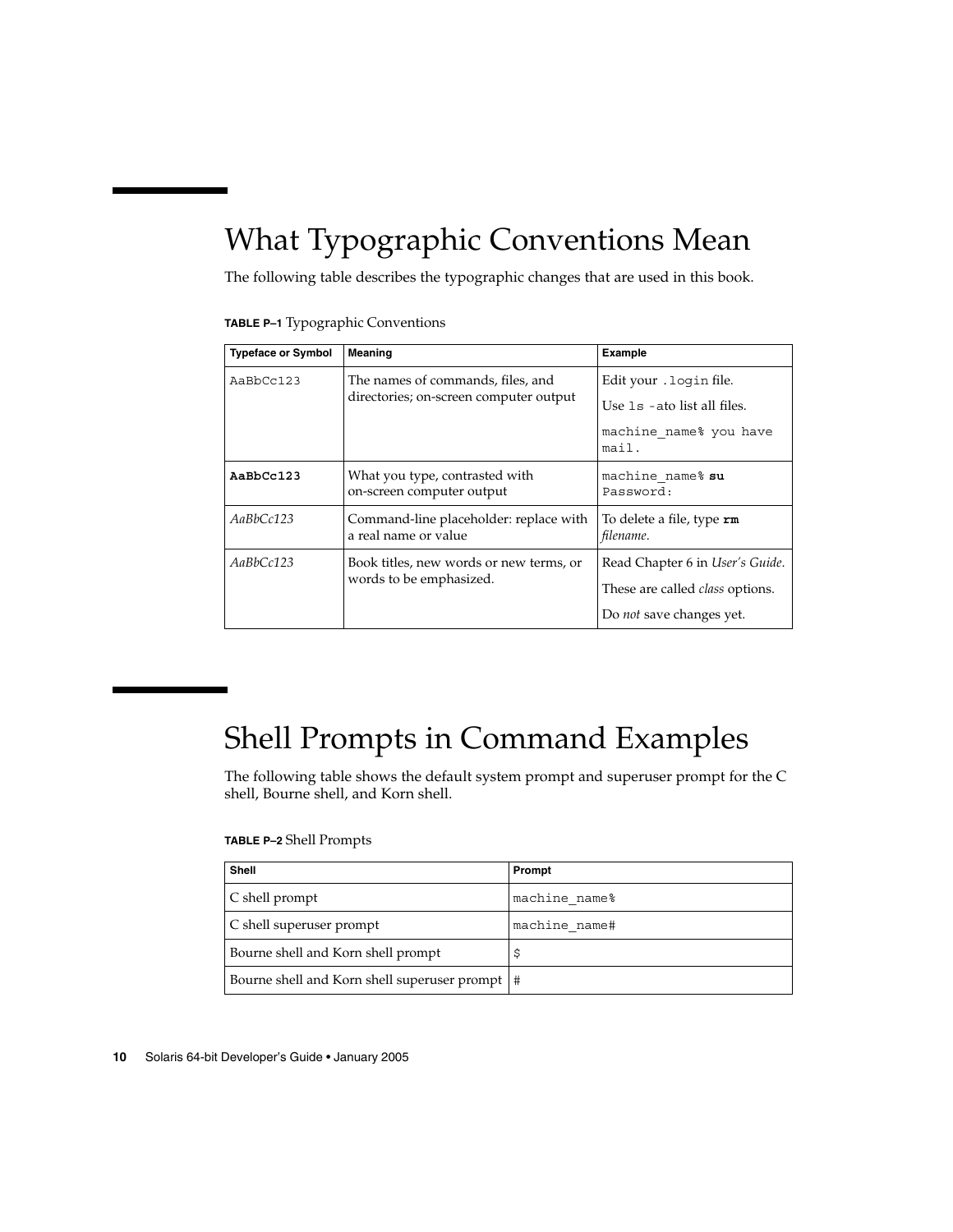**Note –** The term "IA-32" refers to the Intel 32–bit processor architecture. This architecture includes the Pentium, Pentium Pro, Pentium II, Pentium II Xeon, and Pentium III processors and compatible microprocessor chips made by AMD and Cyrix.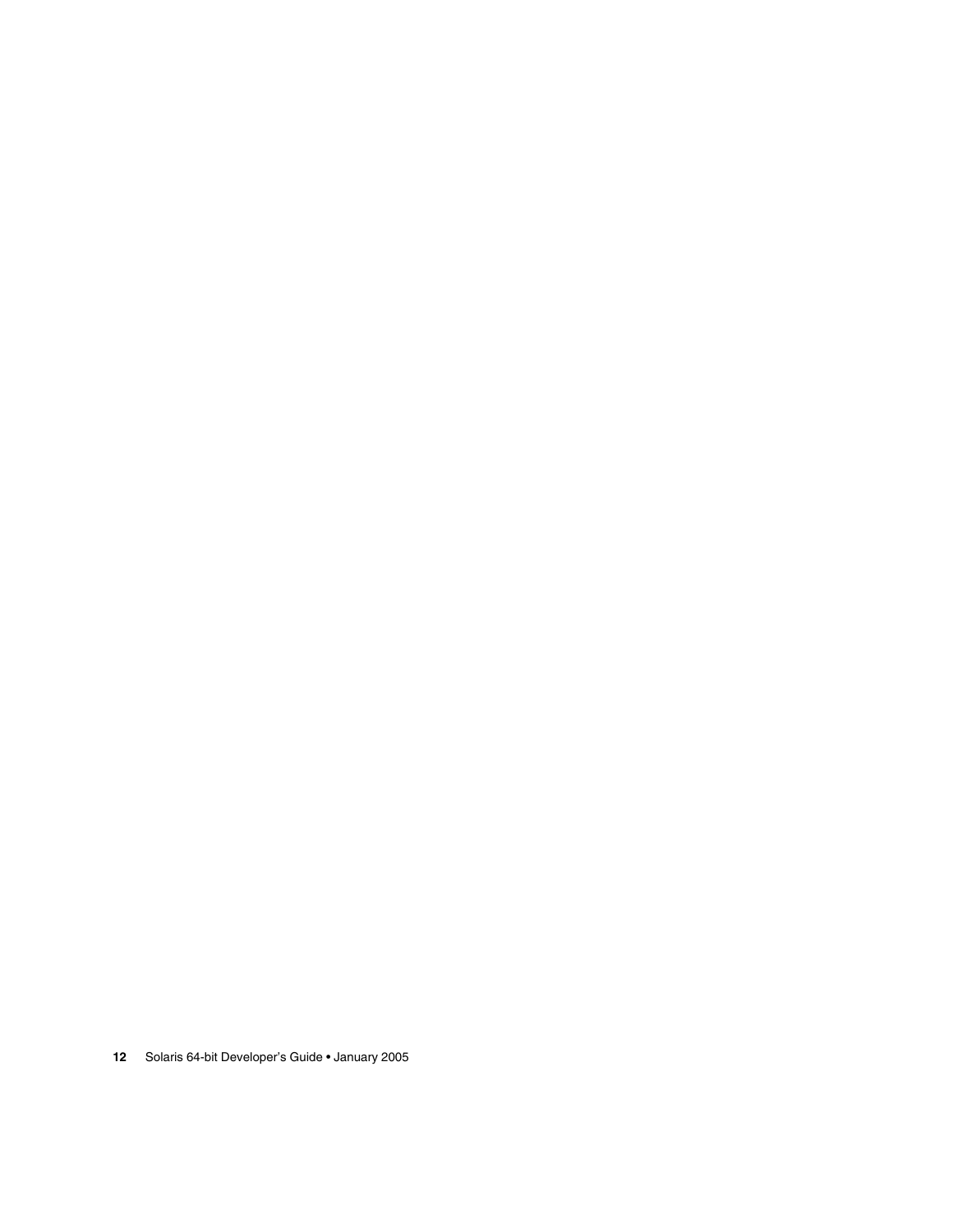#### <span id="page-12-0"></span>CHAPTER **1**

## 64-bit Computing

As applications continue to become more functional and more complex, and as data sets grow in size, the address space requirements of existing applications continue to grow. Today, certain classes of applications need to exceed the 4 Gigabyte address space limitations of 32-bit systems. Examples of applications that exceed the 4 Gigabyte address space include

- Various database applications, particularly those applications that perform data mining
- Web caches and Web search engines
- Components of CAD and CAE simulation and modeling tools
- Scientific computing

The desire to make these applications and other large applications run efficiently has been the primary impetus for the development of 64–bit computing.

### Getting Past the 4 Gigabyte Barrier

The diagram in [Figure 1–1](#page-13-0) plots typical performance against problem size for an application running on a machine with a large amount of physical memory installed. For very small problem sizes, the entire program can fit in the data cache  $(D\hat{S})$  or the external cache (E\$). But eventually, the program's data area becomes large enough that the program fills the entire 4 Gigabyte virtual address space of a 32-bit application.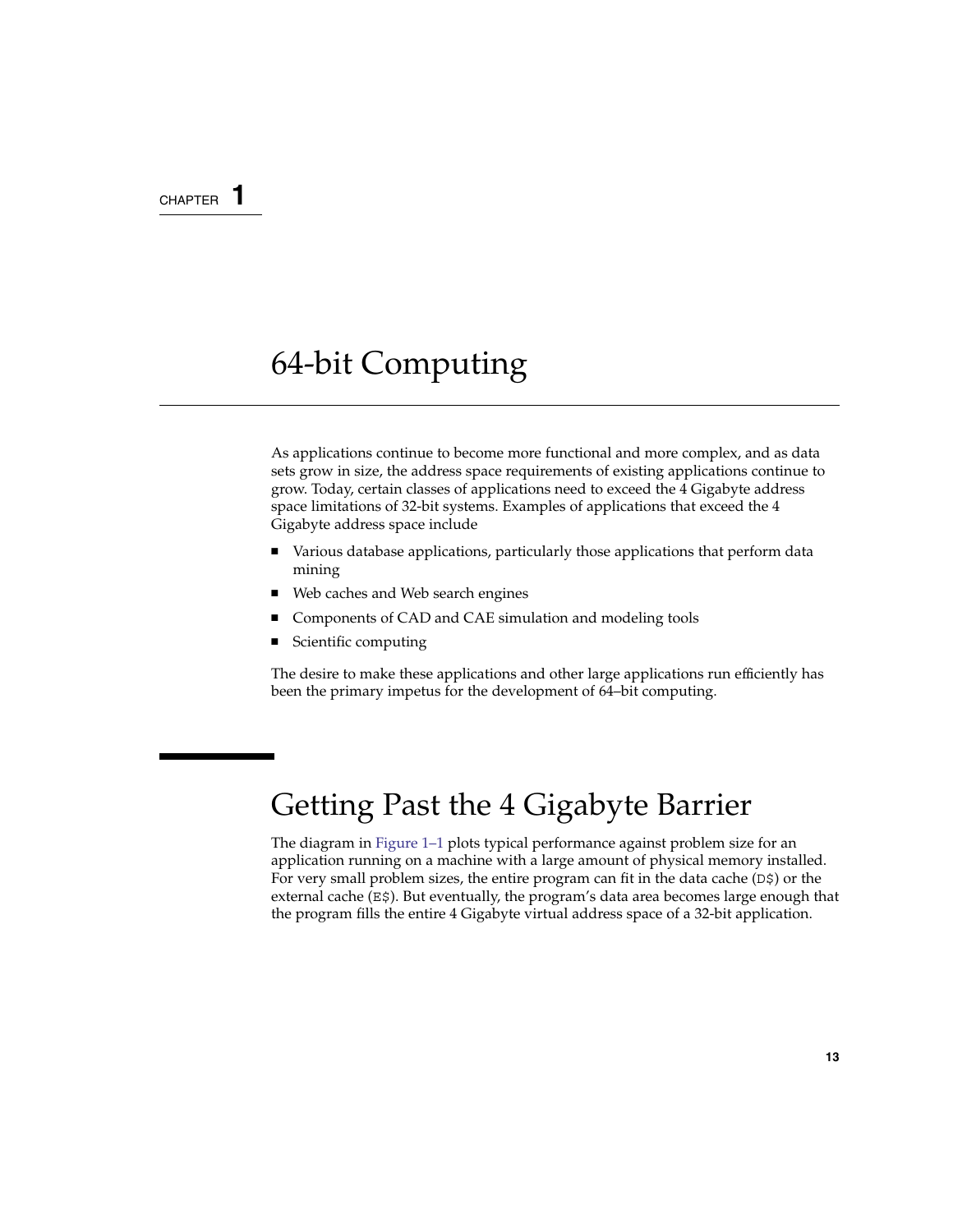<span id="page-13-0"></span>

Log Problem Size

**FIGURE 1–1** Typical Performance and Problem Size Curve

Beyond the 32-bit virtual address limit, applications programmers can still handle large problem sizes. Usually, applications that exceed the 32-bit virtual address limit split the application data set between primary memory and secondary memory, for example, onto a disk. Unfortunately, transferring data to and from a disk drive takes a longer time, in orders of magnitude, than memory-to-memory transfers.

Today, many servers can handle more than 4 Gigabytes of physical memory. High-end desktop machines are following the same trend, but no single 32-bit program can directly address more than 4 Gigabytes at a time. However, a 64–bit application can use the 64-bit virtual address space capability to allow up to 18 Exabytes (1 Exabyte is approximately  $10^{18}$  bytes) to be directly addressed. Thus, larger problems can be handled directly in primary memory. If the application is multithreaded and scalable, then more processors can be added to the system to speed up the application even further. Such applications become limited only by the amount of physical memory in the machine.

It might seem obvious, but for a broad class of applications, the ability to handle larger problems directly in primary memory *is* the major performance benefit of 64-bit machines.

- A greater proportion of a database can live in primary memory.
- Larger CAD/CAE models and simulations can fit in primary memory.
- Larger scientific computing problems can fit in primary memory.
- Web caches can hold more in memory, reducing latency.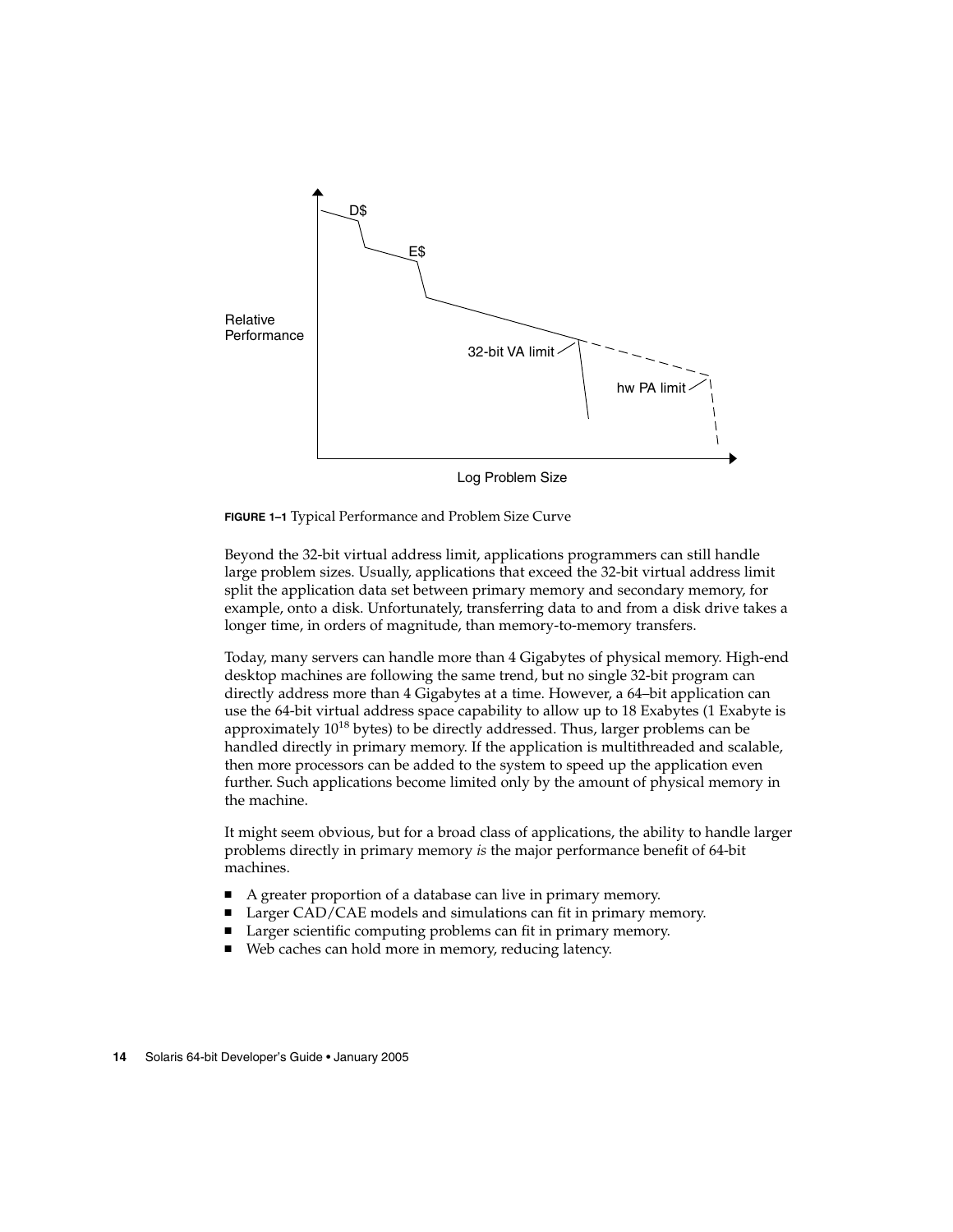## <span id="page-14-0"></span>Beyond Large Address Spaces

Other compelling reasons why you might want to create 64–bit applications include:

- You need to perform a lot of computation on 64–bit integer quantities that use the wider data paths of a 64–bit processor to gain performance.
- Several system interfaces have been enhanced, or limitations removed, because the underlying data types that underpin those interfaces have become larger.
- You want to obtain the performance benefits of the 64–bit instruction set, such as improved calling conventions and full use of the register set.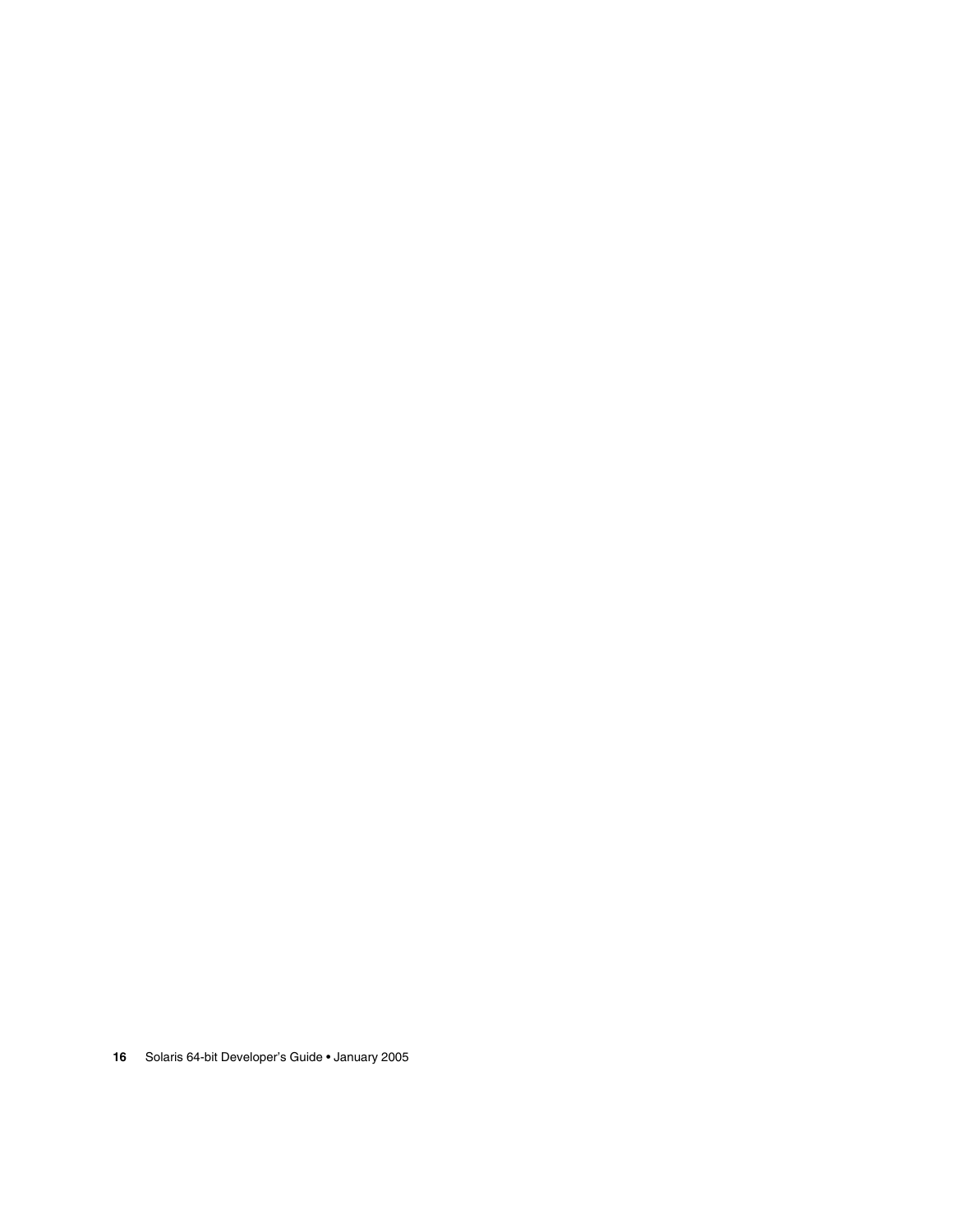#### <span id="page-16-0"></span>CHAPTER **2**

### When to Use 64-bit

For application developers, the major difference between the Solaris 64-bit and 32-bit operating environments is the C data type model used. The 64–bit version uses the LP64 model where longs and pointers are 64–bits. All other fundamental data types remain the same as in the 32-bit implementation, which is based on the ILP32 model. In the ILP32 model, ints, longs, and pointers are 32-bit quantities. These models are explained in greater detail in [Chapter 3.](#page-20-0)

Few applications really *require* conversion. Most applications can remain as 32-bit applications and still run on the 64-bit operating system without requiring any code changes or recompilation. In fact, 32-bit applications that do not require 64-bit capabilities should probably remain 32-bit to maximize portability.

You might want to convert applications with the following characteristics:

- Can benefit from more than 4 gigabytes of virtual address space
- Are restricted by 32-bit interface limitations
- Can benefit from full 64-bit registers to do efficient 64-bit arithmetic
- Can benefit from the performance improvement that the 64–bit instruction set provides

You might need to convert applications with these characteristics:

- Read and interpret kernel memory through the use of libkvm, /dev/mem, or /dev/kmem
- Use / proc to debug 64-bit processes
- Use a library that has only a 64-bit version

Some specific interoperability issues require code changes. Similarly, if your application uses files that are larger than 2 gigabytes, consider conversion to a 64-bit application instead of using the large file APIs directly.

These items are explained further in the sections that follow.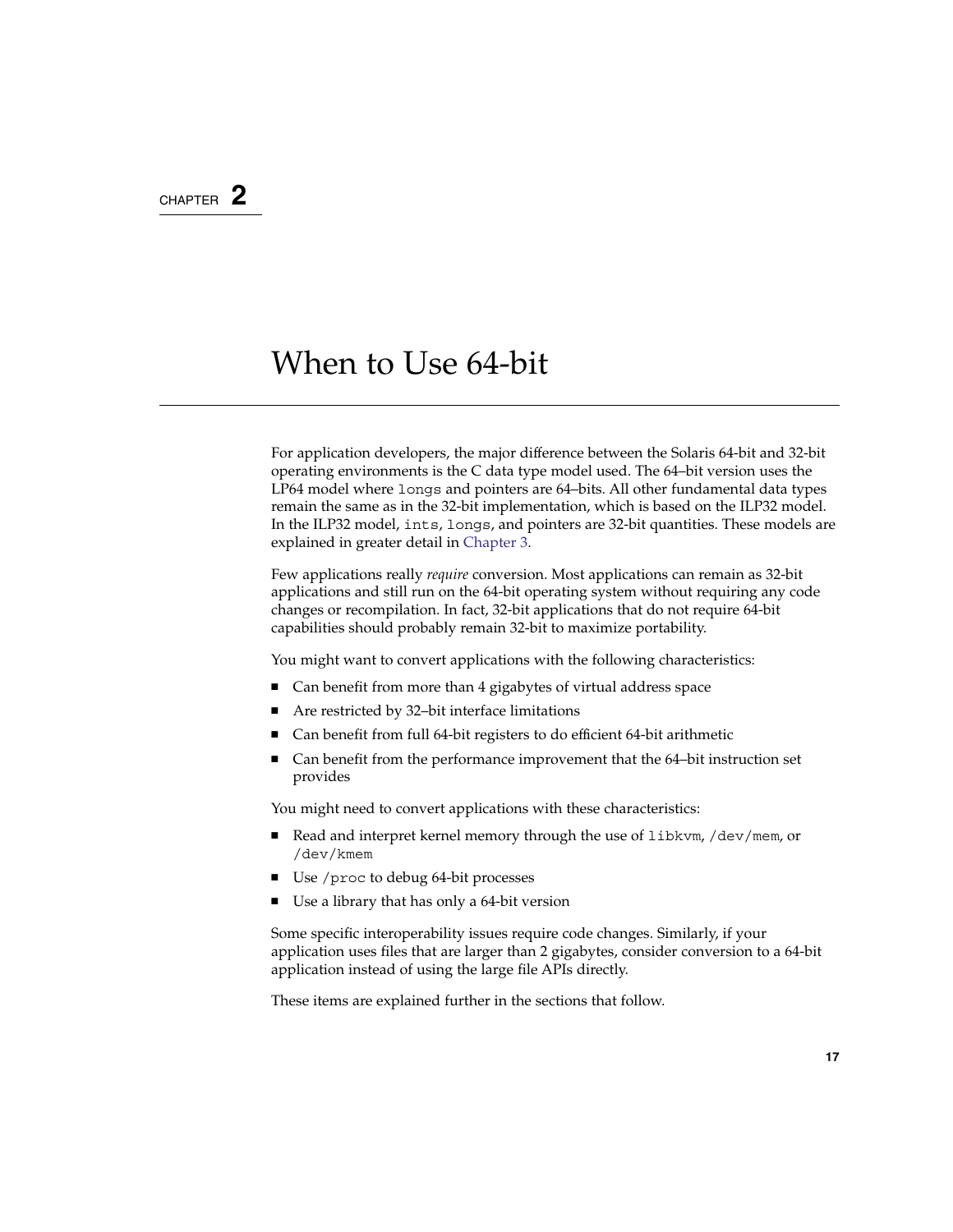### <span id="page-17-0"></span>Major Features

To explain the dual 32–bit and 64–bit support in the Solaris operating environment, the following figure shows the stacks side-by-side. The system on the left supports only 32–bit libraries and applications on top of a 32–bit kernel that uses 32–bit device drivers. The system on the right supports the same 32–bit applications and libraries as on the left. This system also supports 64–bit libraries and applications *simultaneously* on top of a 64–bit kernel that uses 64–bit device drivers.

| 32-bit Solaris |             | 64-bit Solaris |             |
|----------------|-------------|----------------|-------------|
| 32-bit apps    |             | 32-bit apps    | 64-bit apps |
| 32-bit libs    | 32-bit libs |                | 64-bit libs |
| 32-bit kernel  |             | 64-bit kernel  |             |
| 32-bit drivers |             | 64-bit drivers |             |

**FIGURE 2–1** The Solaris Operating Environment Architecture

The major features of the 64–bit environment include support for:

- Large virtual address space
- Large files
- 64–bit arithmetic
- Removal of certain system limitations

### Large Virtual Address Space

In the 64-bit environment, a process can have up to 64–bits of virtual address space, that is, 18 exabytes. This virtual address space is approximately *4 billion* times the current maximum of a 32-bit process.

**Note –** Because of hardware restrictions, some platforms might not support the full 64–bits of address space.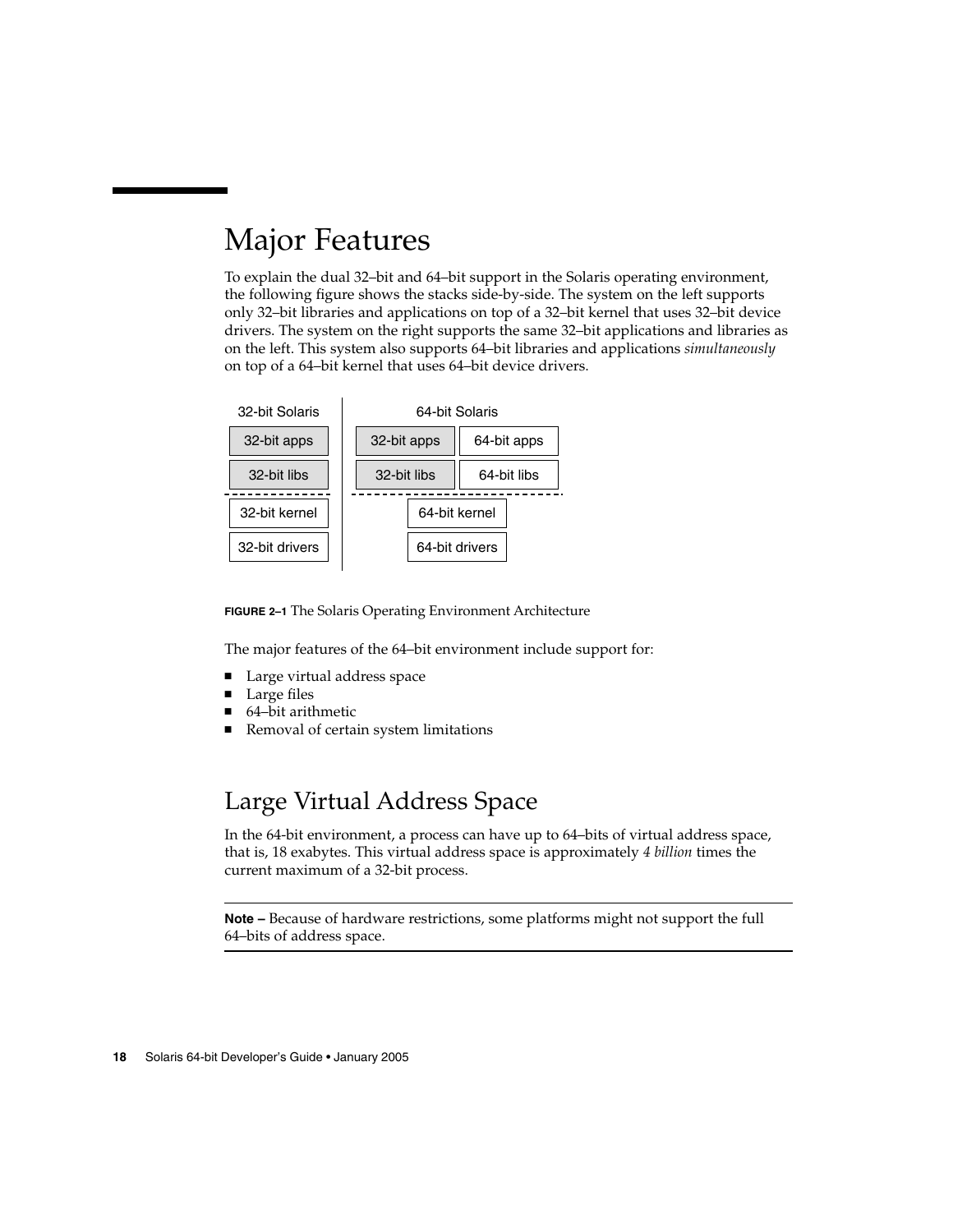### <span id="page-18-0"></span>Large Files

If an application requires only support for large files, the application can remain 32-bit and use the Large Files interface. However, if portability is not a primary concern, consider converting the application to a 64–bit program. A 64–bit program takes full advantage of 64-bit capabilities with a coherent set of interfaces.

#### 64–bit Arithmetic

64-bit arithmetic has long been available in previous 32-bit Solaris releases. However, the 64-bit implementation now uses the full 64-bit machine registers for integer operations and parameter passing. The 64-bit implementation allows an application to take full advantage of the capabilities of the 64-bit CPU hardware.

### System Limitations Removed

The 64–bit system interfaces are inherently more capable than some of their 32–bit equivalents. Application programmers concerned about year 2038 problems, when 32–bit time t runs out of time, can use the 64–bit time t. While 2038 seems a long way off, applications that do computations that concern future events, such as mortgages, might require the expanded time capability.

### Interoperability Issues

The interoperability issues that require an application to be made 64-bit safe or changed to interoperate with both 32-bit or 64-bit programs can include:

- Client and server transfers
- Programs that manipulate persistent data
- Shared memory

### Kernel Memory Readers

Because the kernel is an LP64 object that uses 64-bit data structures internally, existing 32-bit applications that use libkvm, /dev/mem, or /dev/kmem do not work properly and must be converted to 64-bit programs.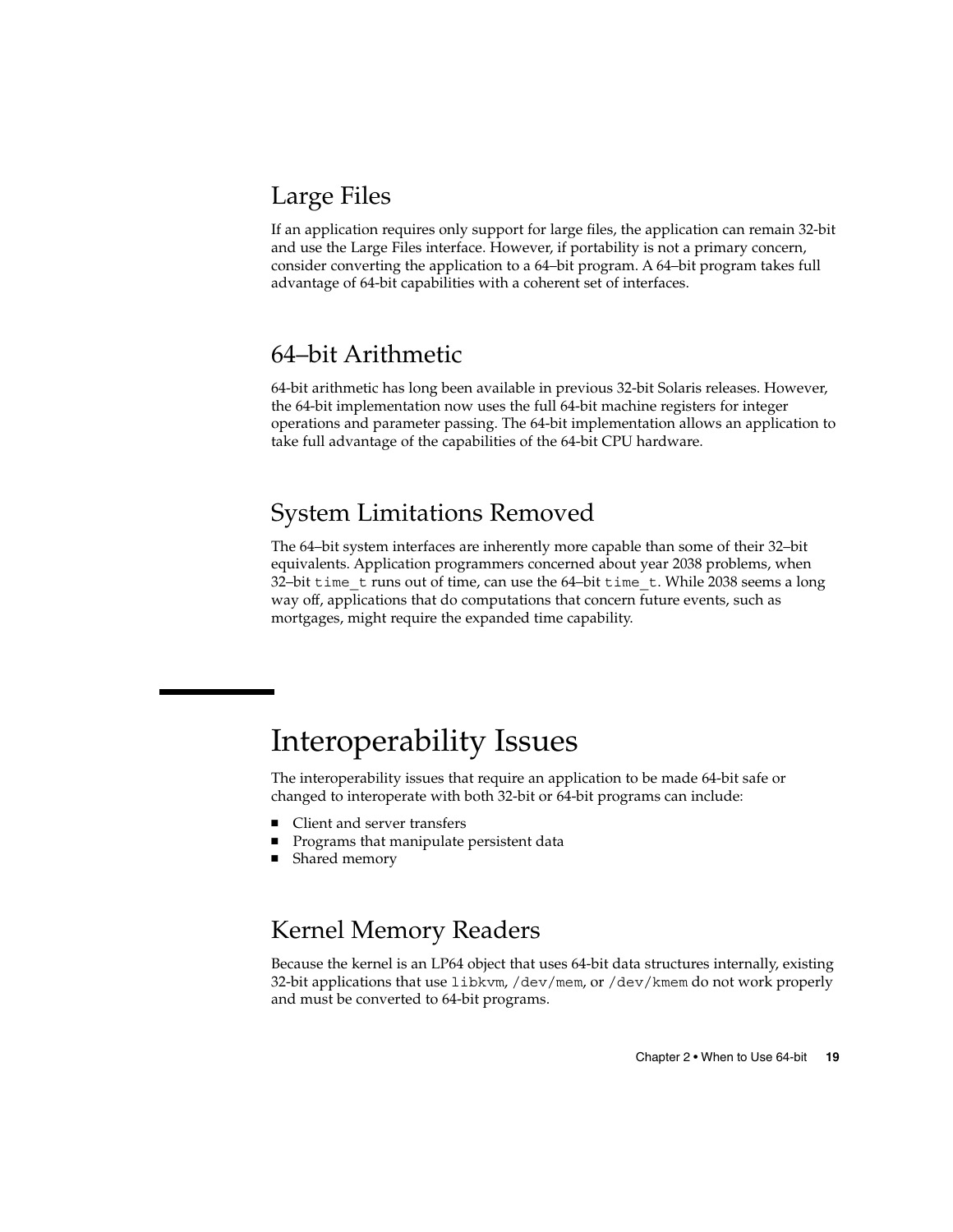### <span id="page-19-0"></span>/proc Restrictions

A 32-bit program that uses /proc is able to look at 32-bit processes, but is not able to understand all attributes of a 64-bit process. The existing interfaces and data structures that describe the process are not large enough to contain the 64-bit quantities that are involved. Such programs need to be recompiled as 64-bit programs in order to work with both 32-bit processes and 64-bit processes. The ability to work with both 32-bit processes and 64-bit processes is most typically a problem for debuggers.

#### 64–bit Libraries

32-bit applications are required to link with 32-bit libraries, and 64-bit applications are required to link with 64-bit libraries. With the exception of those libraries that have become obsolete, all of the system libraries are provided in both 32-bit versions and 64-bit versions.

## Estimating the Effort of Conversion

After you've decided to convert your application to a full 64–bit program, it is worth noting that many applications require only a little work to accomplish that goal. The remaining chapters discuss how to evaluate your application and the effort involved in conversion.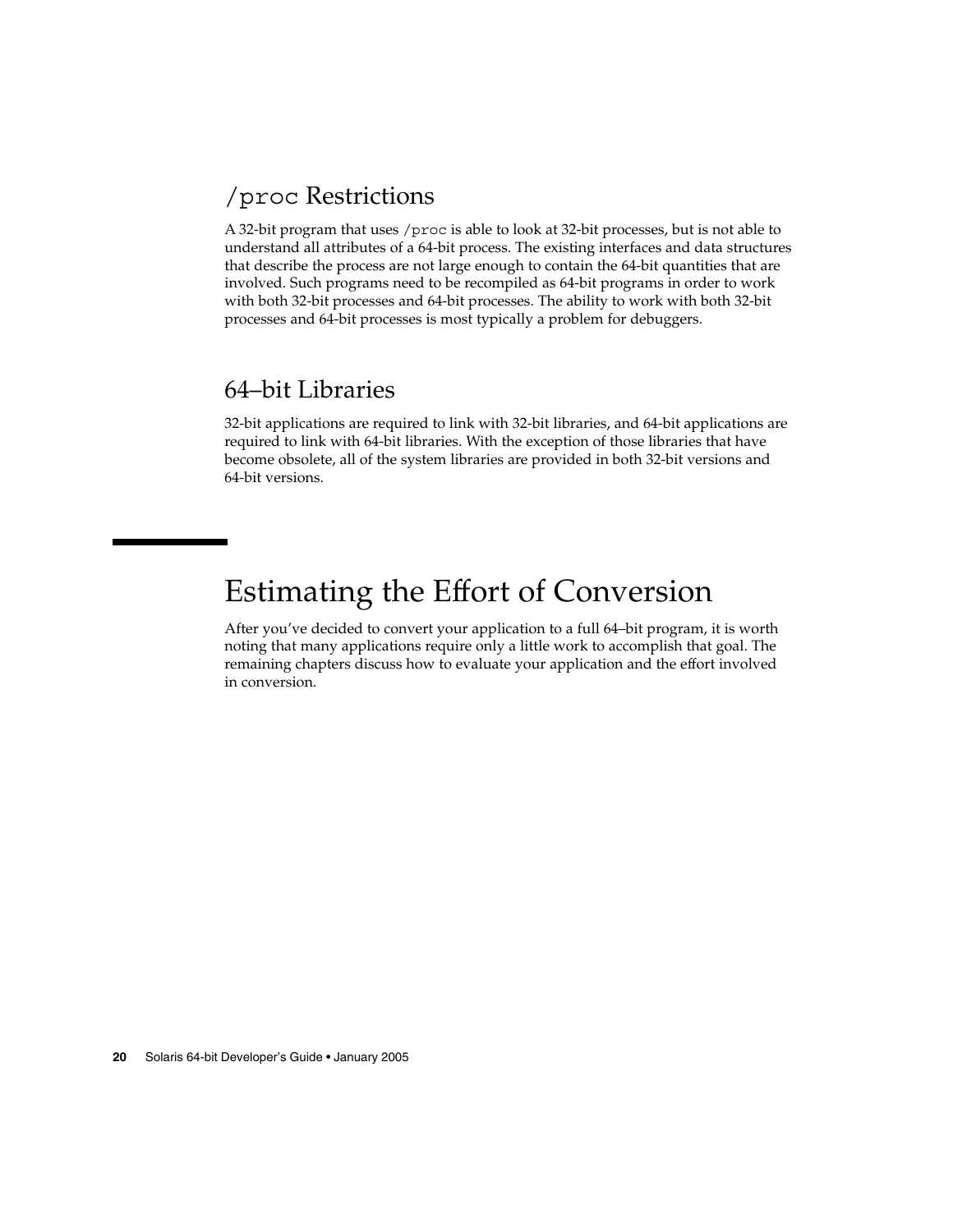#### <span id="page-20-0"></span>CHAPTER **3**

## Comparing 32-bit Interfaces and 64–bit Interfaces

As discussed in ["Getting Past the 4 Gigabyte Barrier"](#page-12-0) on page 13, most 32-bit applications run unchanged in the Solaris 64-bit operating environment. Some applications might only need to be recompiled as 64-bit applications, others need to be converted. This chapter is directed at developers who have determined that their application needs to be recompiled or converted to 64-bit, based on the items discussed in ["Getting Past the 4 Gigabyte Barrier"](#page-12-0) on page 13.

## Application Programming Interfaces

The 32-bit application programming interfaces (APIs) supported in the 64-bit operating environment are the same as the APIs supported in the 32-bit operating environment. Thus, no changes are required for 32-bit applications between the 32–bit environment and 64–bit environment. However, *recompiling* as a 64-bit application can require cleanup. See the rules that are defined in [Chapter 4](#page-24-0) for guidelines on how to clean up code for 64-bit applications.

The default 64-bit APIs are basically the UNIX 98 family of APIs. Their specification is written in terms of derived types. The 64-bit versions are obtained by expanding some of the derived types to 64-bit quantities. Correctly written applications that use these APIs are portable in source form between the 32-bit environment and 64-bit environment. The UNIX 2001 API family is also available in Solaris 10, see standards(5).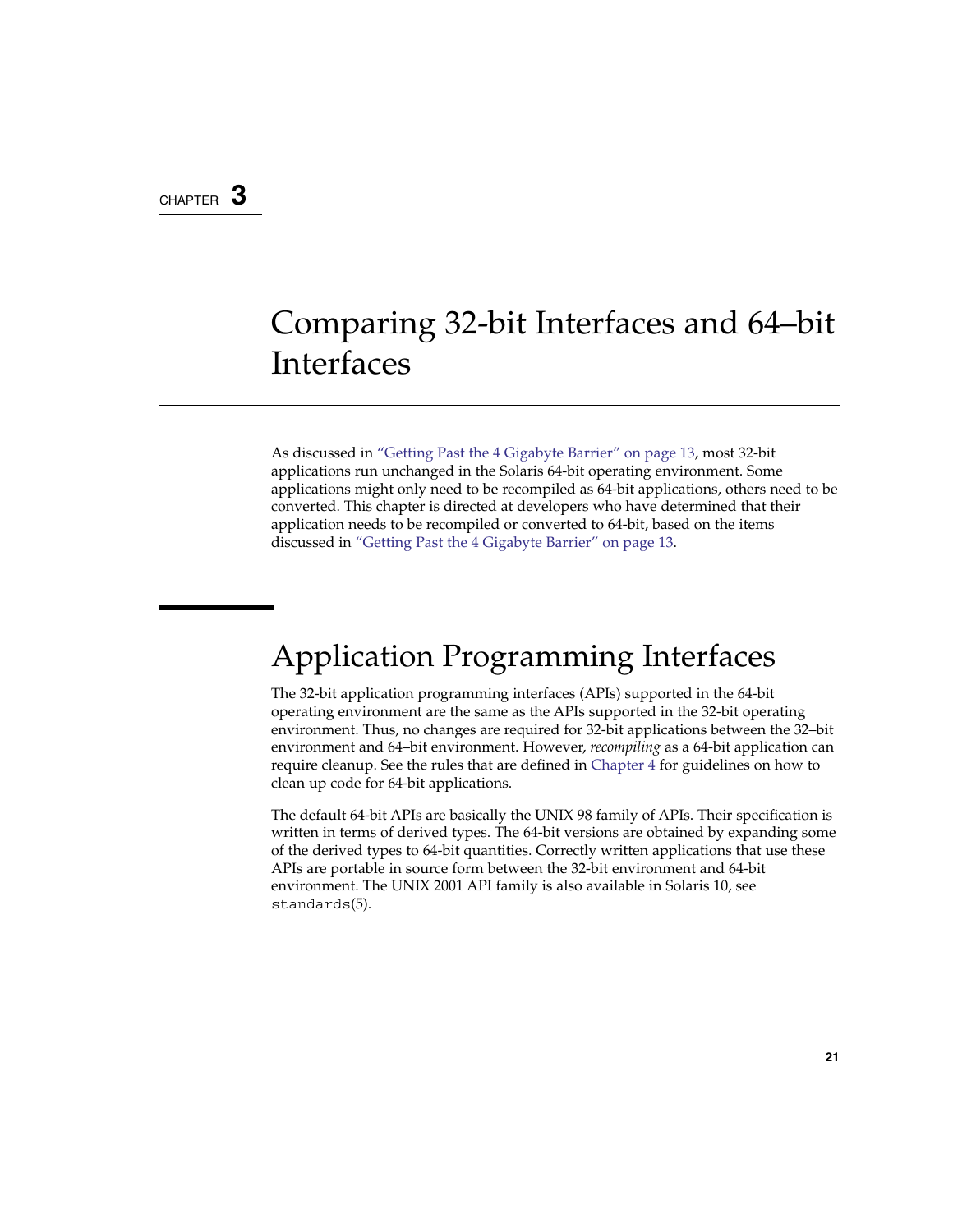### <span id="page-21-0"></span>Application Binary Interfaces

The SPARC V8 ABI is the existing processor-specific Application Binary Interface (ABI) on which the 32-bit SPARC version of the Solaris implementation is based. The SPARC V9 ABI extends the SPARC V8 ABI to support 64-bit operations and defines new capabilities for this extended architecture. See ["SPARC V9 ABI Features"](#page-52-0) on page 53 for additional information.

The i386 ABI is the processor-specific ABI on which the 32-bit version of Solaris (Intel Platform Edition) is based.

For the Solaris 10 release, the amd64 ABI is the processor-specific ABI on which the 64-bit version of Solaris on x86 systems is based. The amd64 ABI supports 64-bit operations and defines new capabilities for the new architecture. Programs using the 64–bit ABI might perform better than their 32–bit counterparts. Processors that support the amd64 ABI also support the i386 ABI. See ["AMD64 ABI Features"](#page-56-0) [on page 57](#page-56-0) for additional information.

## Compatibility Between 32-bit Applications and 64–bit Applications

The following sections discuss the different levels of compatibility between 32-bit applications and 64–bit applications.

### Application Binaries

Existing 32–bit applications can run on either 32–bit or 64–bit operating environments. The only exceptions are those applications that use libkvm, /dev/mem, /dev/kmem, or /proc. See ["Getting Past the 4 Gigabyte Barrier"](#page-12-0) on page 13 for more information.

### Application Source Code

Source level compatibility has been maintained for 32–bit applications. For 64–bit applications, the principal changes that have been made are with respect to the derived types used in the application programming interface. Applications that use the derived types and interfaces correctly are source compatible for 32–bit, and make the transition to 64–bit more easily.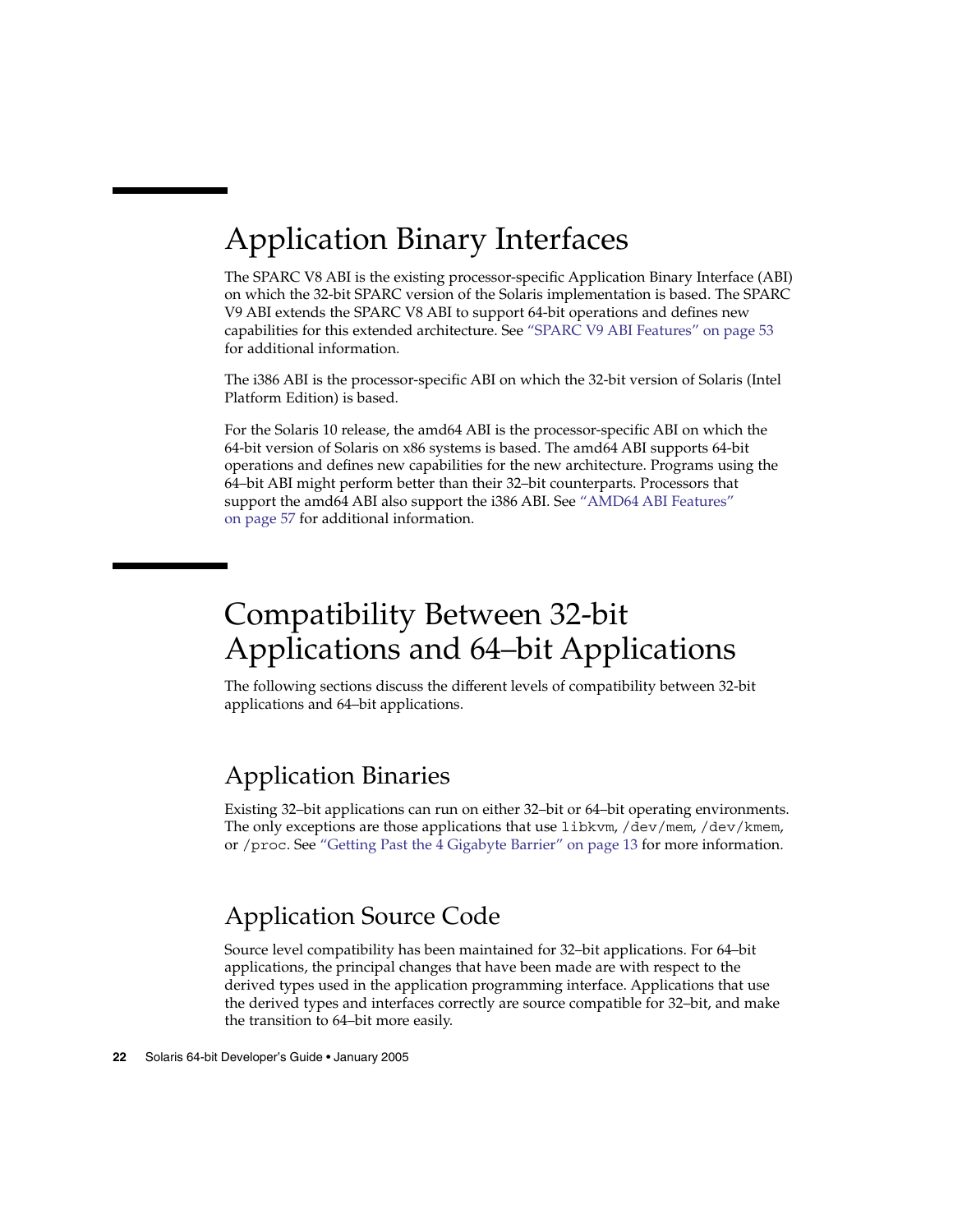#### <span id="page-22-0"></span>Device Drivers

Because 32-bit device drivers cannot be used with the 64-bit operating system, these drivers must be recompiled as 64-bit objects. Moreover, the 64-bit drivers need to support both 32-bit applications and 64-bit applications. All drivers supplied with the 64-bit operating environment support both 32-bit applications and 64-bit applications. However, the fundamental driver model and the interfaces supported by the DDI do not change. The principal work is to clean up the code to be correct in an LP64 environment. See the *Writing Device Drivers* manual for more information.

### Which Solaris Operating Environment Are You Running?

The Solaris operating environment supports two first-class ABIs simultaneously. In other words, two separate, fully functional system call paths connect into the 64–bit kernel. Two sets of libraries support applications.

The 64-bit operating system can run on only 64-bit CPU hardware, while the 32-bit version can run on either 32-bit CPU hardware or 64-bit CPU hardware. Because the Solaris 32-bit and 64-bit operating environments look very similar, it might not be immediately apparent which version is running on a particular hardware platform.

The easiest way to determine which version is running on your system is to use the isainfo command. This new command prints information about the application environments supported on the system.

The following is an example of the isainfo command executed on an UltraSPARC™ system running the 64-bit operating system:

```
% isainfo -v
64-bit sparcv9 applications
32-bit sparc applications
```
When the same command is run on an x86 system runnig the 32–bit Solaris operating system:

```
% isainfo -v
32-bit i386 applications
```
When the same command is run on an x86 system running the 64–bit Solaris operating system:

```
% isainfo -v
64-bit amd64 applications
32-bit i386 applications
```
Chapter 3 • Comparing 32-bit Interfaces and 64–bit Interfaces **23**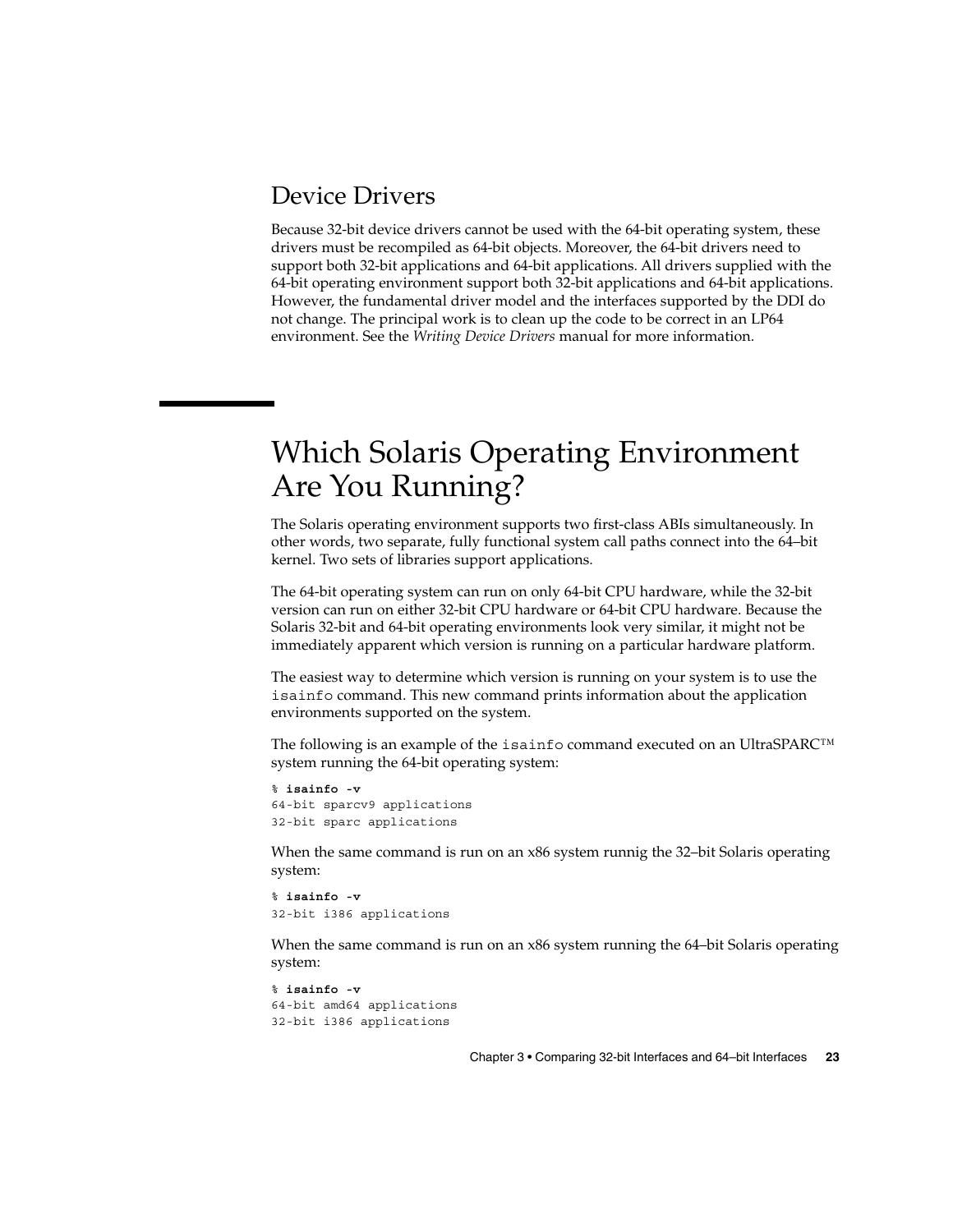**Note –** Not all x86 systems are capable of running the 64-bit kernel. In this case, if the system is running the in Solaris operating environment, the kernel is running in 32-bit mode

One useful option of the  $\text{isainfo}(1)$  command is the -n option, which prints the native instruction set of the running platform:

```
% isainfo -n
sparcv9
```
The -b option prints the number of bits in the address space of the corresponding native applications environment:

```
% echo "Welcome to "'isainfo -b'"-bit Solaris"
Welcome to 64-bit Solaris
```
Applications that must run on earlier versions of the Solaris operating environment can ascertain whether 64–bit capabilities are available. Check the output of uname(1) or check for the existence of /usr/bin/isainfo.

A related command, isalist(1), is more suited for use in shell scripts. isalist can be used to print the complete list of supported instruction sets on the platform. However, as the number of instruction set extensions increases, the limitations of a list of all subsets has become apparent. Users are advised to not rely upon this interface in the future.

Users who create libraries that depend upon instruction set extensions should use the hardware capability facility of the dynamic linker. Use the isainfo command to ascertain the instruction set extensions on the current platform.

#### % **isainfo -x**

amd64: sse2 sse fxsr amd\_3dnowx amd\_3dnow amd\_mmx mmx cmov amd\_sysc cx8 tsc fpu i386: sse2 sse fxsr amd\_3dnowx amd\_3dnow amd\_mmx mmx cmov amd\_sysc cx8 tsc fpu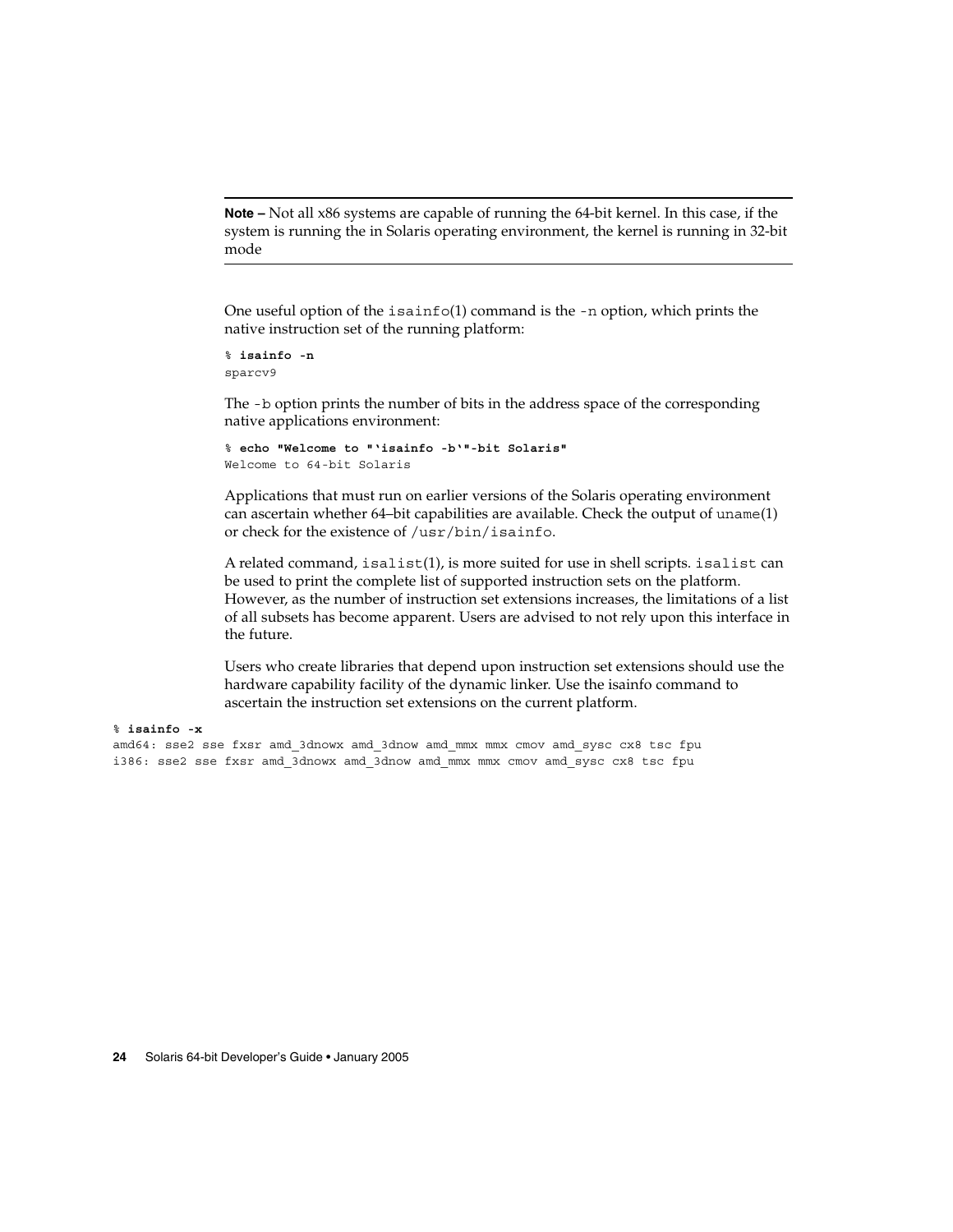#### <span id="page-24-0"></span>CHAPTER **4**

## Converting Applications

Two basic issues that regard conversion arise for applications developers:

- Data type consistency and the different data models
- Interoperation between applications that use different data models

Trying to maintain a single source with as few #ifdefs as possible is usually better than trying to maintain multiple source trees. This chapter provides guidelines for writing code that works correctly in both 32-bit environments and 64-bit environments. At best, the conversion of current code might require only a recompilation and relinking with the 64-bit libraries. However, for those cases where code changes are required, this chapter discusses the tools that help make conversion easier.

### Data Model

As stated previously, the biggest difference between the 32-bit environment and 64-bit environment is the change in two fundamental data types.

The C data-type model used for 32-bit applications is the ILP32 model, so named because ints, longs, and pointers are 32-bit. The LP64 data model is the C data-type model for 64-bit applications. This model was agreed upon by a consortium of companies across the industry. LP64 is so named because longs and pointers grow to 64-bit quantities. The remaining C types int, short, and char are the same as in the ILP32 model.

The following sample program, foo.c, directly illustrates the effect of the LP64 data model in contrast to the ILP32 data models. The same program can be compiled as either a 32–bit program or a 64–bit program.

```
#include <stdio.h>
int
```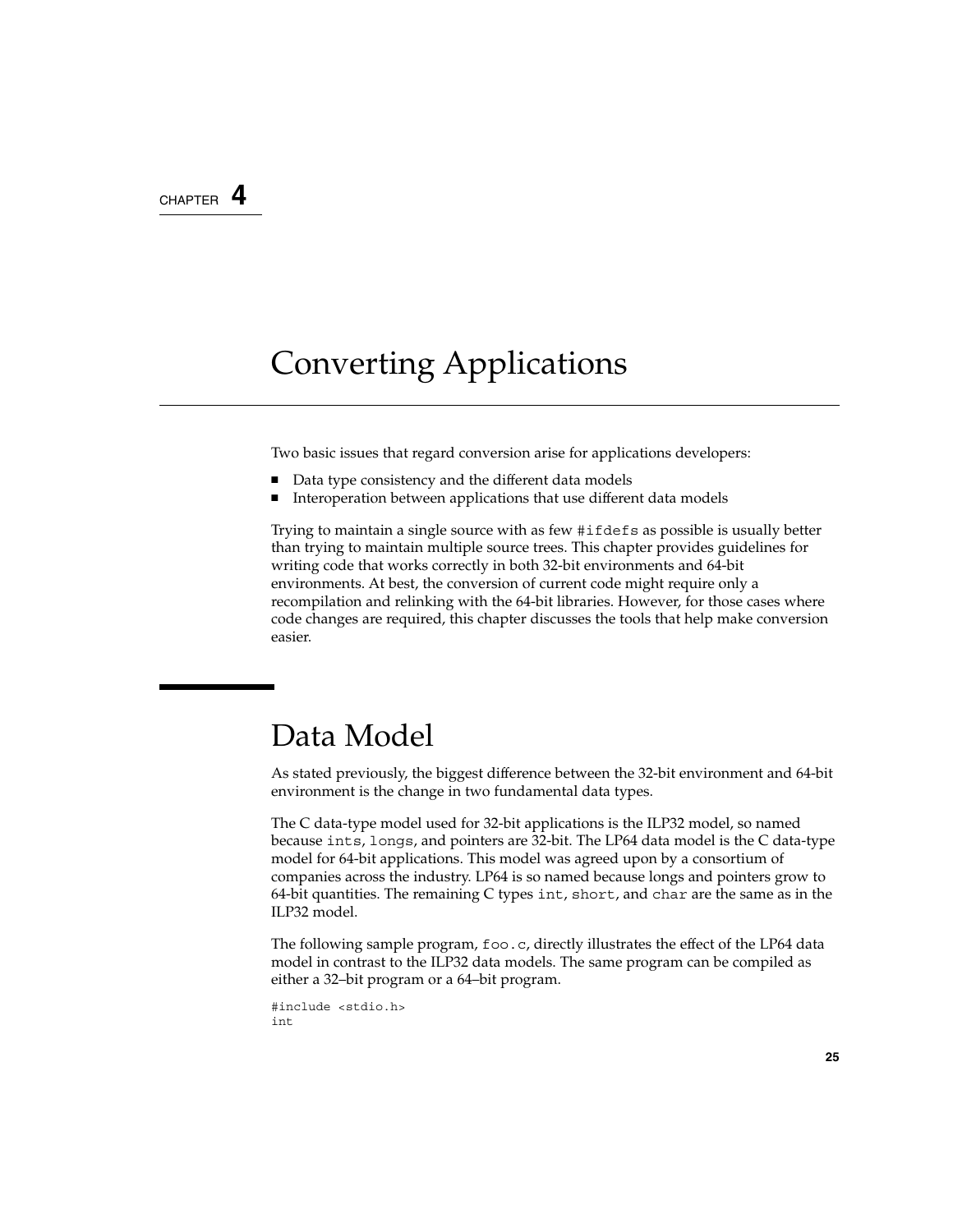```
main(int argc, char *argv[])
{
        (void) printf("char is \t\t%lu bytes\n", sizeof (char));
        (void) printf("short is \t%lu bytes\n", sizeof (short));
        (void) printf("int is \t\t%lu bytes\n", sizeof (int));
        (void) printf("long is \t\t%lu bytes\n", sizeof (long));
        (void) printf("long long is \t\t%lu bytes\n", sizeof (long long));
        (void) printf("pointer is \t%lu bytes\n", sizeof (void *));
        return (0);
}
```
The result of 32–bit compilation is:

% **cc -O -o foo32 foo.c** % **foo32** char is 1 bytes short is 2 bytes int is 4 bytes long is 4 bytes<br>long long is 8 bytes long long is pointer is 4 bytes

The result of 64–bit compilation is:

```
% cc -xarch=generic64 -O -o foo64 foo.c
% foo64
             1 bytes
short is 2 bytes
int is 4 bytes
long is 8 bytes
long long is 8 bytes
pointer is 8 bytes
```
**Note –** The default compilation environment is designed to maximize portability, that is, to create 32–bit applications.

The standard relationship between C integral types still holds true.

sizeof (char) <= sizeof (short) <= sizeof (int) <= sizeof (long)

Table 4–1 lists the basic C types, and their corresponding sizes in bits in the data type models for both LP32 and LP64.

| <b>TABLE 4–1</b> Data Type Sizes in Bits |
|------------------------------------------|
|------------------------------------------|

| C data type | ILP32 | <b>LP64</b> |
|-------------|-------|-------------|
| char        |       | unchanged   |
| short       | 16    | unchanged   |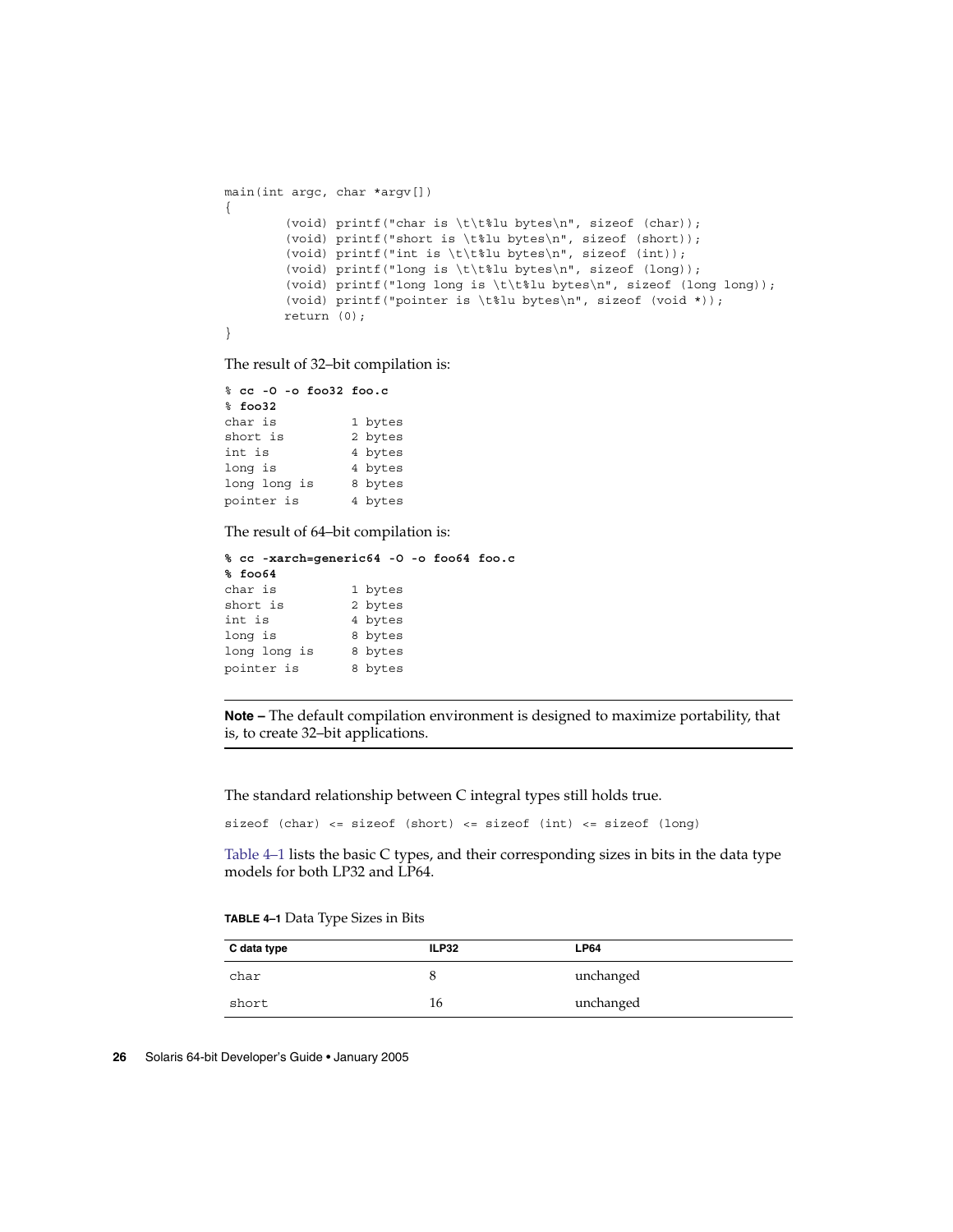| - л. г<br>C data type | <b>ILP32</b> | <b>LP64</b> |
|-----------------------|--------------|-------------|
| int                   | 32           | unchanged   |
| long                  | 32           | 64          |
| long long             | 64           | unchanged   |
| pointer               | 32           | 64          |
| enum                  | 32           | unchanged   |
| float                 | 32           | unchanged   |
| double                | 64           | unchanged   |
| long double           | 128          | unchanged   |

**TABLE 4–1** Data Type Sizes in Bits *(Continued)*

Some older 32-bit applications use int, long, and pointer types interchangeably. The size of longs and pointers grow in the LP64 data model. You need to be aware that this change alone can cause many 32-bit to 64-bit conversion problems.

In addition, declarations and casts become very important in showing what is intended. How expressions are evaluated can be affected when the types change. The effects of standard C conversion rules are influenced by the change in data-type sizes. To adequately show what is intended, you might need to declare the types of constants. Casts might also be needed in expressions to make certain that the expression is evaluated the way that you intended. Correct evaluation of expressions is particularly crucial in the case of sign extension, where explicit casting might be essential to achieve the intended effect.

Other problems arise with built-in C operators, format strings, assembly language, and compatibility and interoperability.

The rest of this chapter advises you how to overcome these problems by:

- Explaining the problems outlined above in more detail
- Describing some of the derived types and include files that are useful to make code safe for both 32-bit and 64-bit
- Describing the tools available for helping to make code 64-bit safe
- Providing general rules for making code portable between the 32-bit and 64-bit environments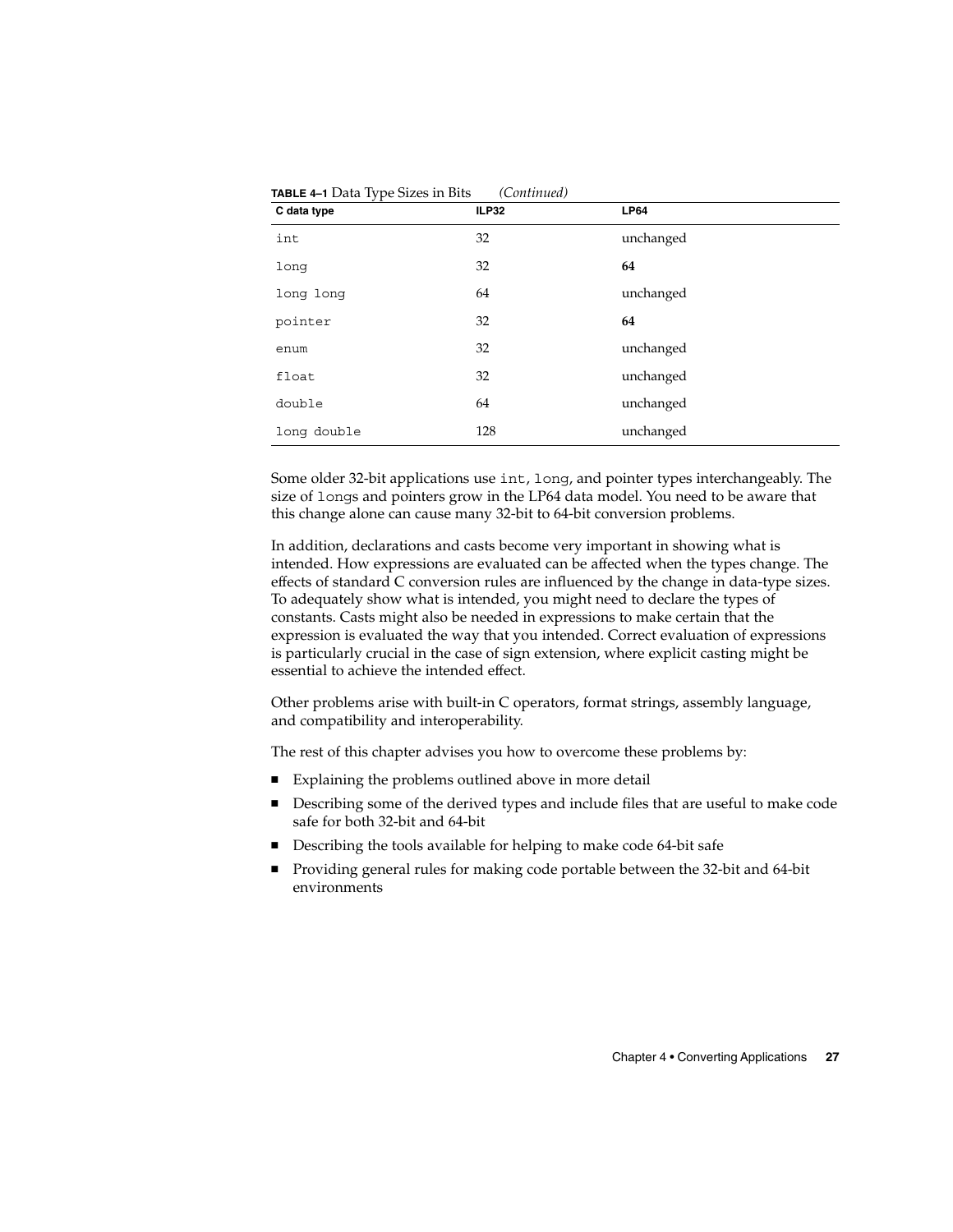## <span id="page-27-0"></span>Implementing Single-Source Code

The sections that follow describe some of the resources available to application developers that help you write single-source code that supports both 32–bit and 64–bit compilation.

The system include files <sys/types.h> and <inttypes.h> contain constants, macros, and derived types that are helpful in making applications 32-bit and 64-bit safe. While a detailed discussion of these is beyond the scope of this document, some are discussed in the sections that follow, as well as in [Appendix A.](#page-66-0)

#### Feature Test Macros

An application source file that includes <sys/types.h> makes the definitions of the programming model symbols, LP64 and ILP32, available through inclusion of <sys/isa\_defs.h>.

For information about preprocessor symbols ( LP64 and ILP32) and macros (\_LITTLE\_ENDIAN and \_BIG\_ENDIAN6), see types(3HEAD).

### Derived Types

Using the system derived types helps make code 32-bit and 64-bit safe, since the derived types themselves are safe for both the ILP32 and LP64 data models. In general, using derived types to allow for change is good programming practice. Should the data model change in the future, or when porting to a different platform, only the system derived types need to change rather than the application.

#### <sys/types.h> File

The <sys/types.h> header contains a number of basic derived types that should be used whenever appropriate. In particular, the following are of special interest:

| clock t   | The type clock t represents the system times in clock ticks.                                  |
|-----------|-----------------------------------------------------------------------------------------------|
| dev t     | The type dev t is used for device numbers.                                                    |
| off t     | The type $\circ$ f $f$ is used for file sizes and offsets.                                    |
| ptrdiff t | The type ptrdiff t is the signed integral type for the result of<br>subtracting two pointers. |
| size t    | The type $size$ t is for the size, in bytes, of objects in memory.                            |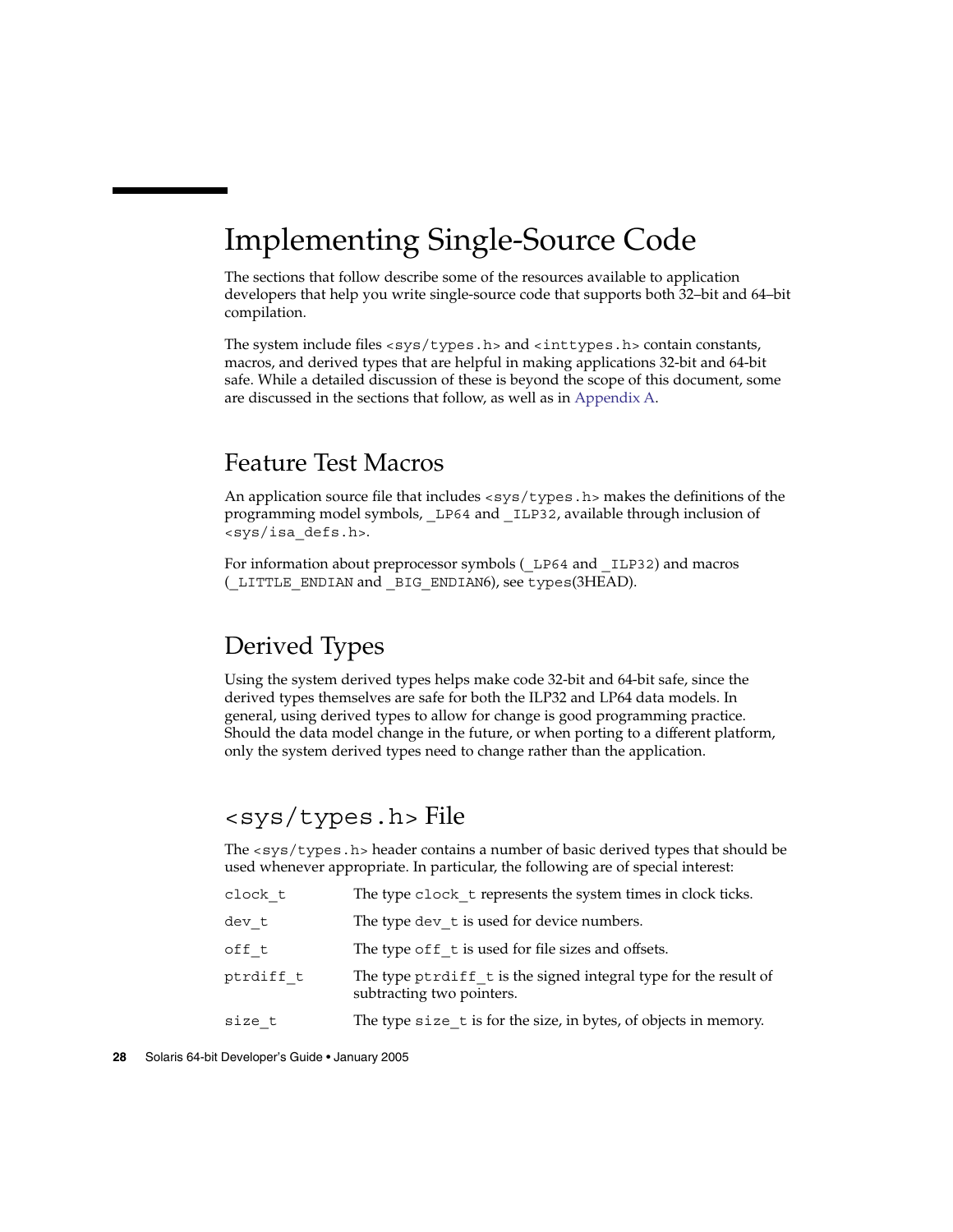<span id="page-28-0"></span>

| ssize t | The signed size type ssize t is used by functions that return a |
|---------|-----------------------------------------------------------------|
|         | count of bytes or an error indication.                          |
| time t  | The type time t is used for time in seconds.                    |

All of these types remain 32-bit quantities in the ILP32 compilation environment and grow to 64-bit quantities in the LP64 compilation environment.

The use of some of these types is explained in more detail later in this chapter under ["Guidelines for Converting to LP64"](#page-33-0) on page 34.

### <inttypes.h> File

The include file <inttypes.h> was added to the Solaris 2.6 release to provide constants, macros, and derived types that help programmers make their code compatible with explicitly sized data items, independent of the compilation environment. It contains mechanisms for manipulating 8-bit, 16-bit, 32-bit, and 64-bit objects. The file is part of an ANSI C proposal and tracks the ISO/JTC1/SC22/WG14 C committee's working draft for the revision of the current ISO C standard, ISO/IEC 9899:1990 Programming Language – C.

The basic features provided by <inttypes.h> are:

- A set of fixed-width integer types
- uintptr t and other helpful types
- Constant macros
- Limits
- Format string macros

These are discussed in more detail in the sections that follow.

#### Fixed-Width Integer Types

The fixed-width integer types provided by <inttypes.h> include both signed and unsigned integer types, such as int8 t, int16 t, int32 t, int64 t, uint8 t, uint16 t, uint32 t, and uint64 t. Derived types defined as the smallest integer types that can hold the specified number of bits include int\_least8\_t, int\_least64\_t, uint\_least8\_t, uint\_least64\_t.

These fixed-width types should *not* be used indiscriminately. For example, int can continue to be used for such things as loop counters and file descriptors, and long can be used for array indices. On the other hand, you should use fixed-width types for explicit binary representations of:

- On-disk data
- Over-the-wire data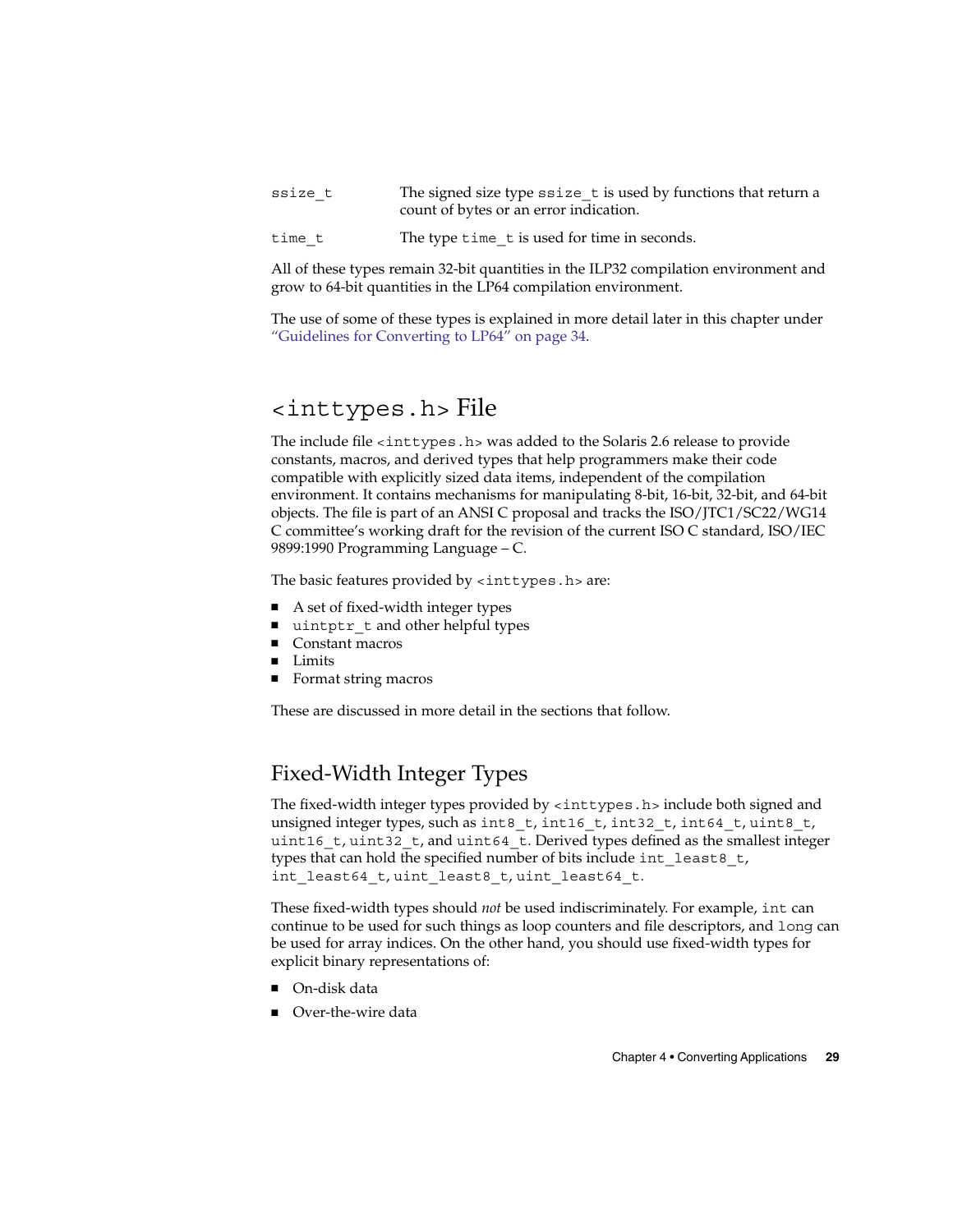- Hardware registers
- Binary interface specifications (that have explicitly sized objects or involve sharing or communication between 32–bit and 64–bit programs)
- Binary data structures (that are used by 32–bit and 64–bit programs through shared memory, files, and so on)

#### uintptr t and Other Helpful Types

Other useful types provided by <inttypes.h> include signed and unsigned integer types large enough to hold a pointer. These are given as intptr  $t$  and uintptr  $t$ . In addition, intmax  $t$  and uintmax  $t$  are defined to be the longest (in bits) signed and unsigned integer types available.

Using the uintptr  $t$  type as the integral type for pointers is a better option than using a fundamental type such as unsigned long. Even though an unsigned long is the same size as a pointer in both the ILP32 and LP64 data models, the use of the uintptr t requires only the definition of uintptr t to change when a different data model is used. This makes it portable to many other systems. It is also a clearer way to express your intentions in C.

The intptr  $t$  and uintptr  $t$  types are extremely useful for casting pointers when you want to do address arithmetic. They should be used instead of long or unsigned long for this purpose.

**Note** – Use of uintptr t for casting is usually safer than intptr t, especially for comparisons.

#### Constant Macros

Macros are provided to specify the size and sign of a given constant. The macros are INT8  $C(c)$ , ..., INT64  $C(c)$ , UINT8  $C(c)$ , ..., UINT64  $C(c)$ . Basically, these macros place an l, ul, ll, or ull at the end of the constant, if necessary. For example, INT64  $C(1)$  appends 11 to the constant 1 for ILP32 and an 1 for LP64.

Macros for making a constant the biggest type are INTMAX  $C(c)$  and UINTMAX  $C(c)$ . These macros can be very useful for specifying the type of constants described in ["Guidelines for Converting to LP64"](#page-33-0) on page 34.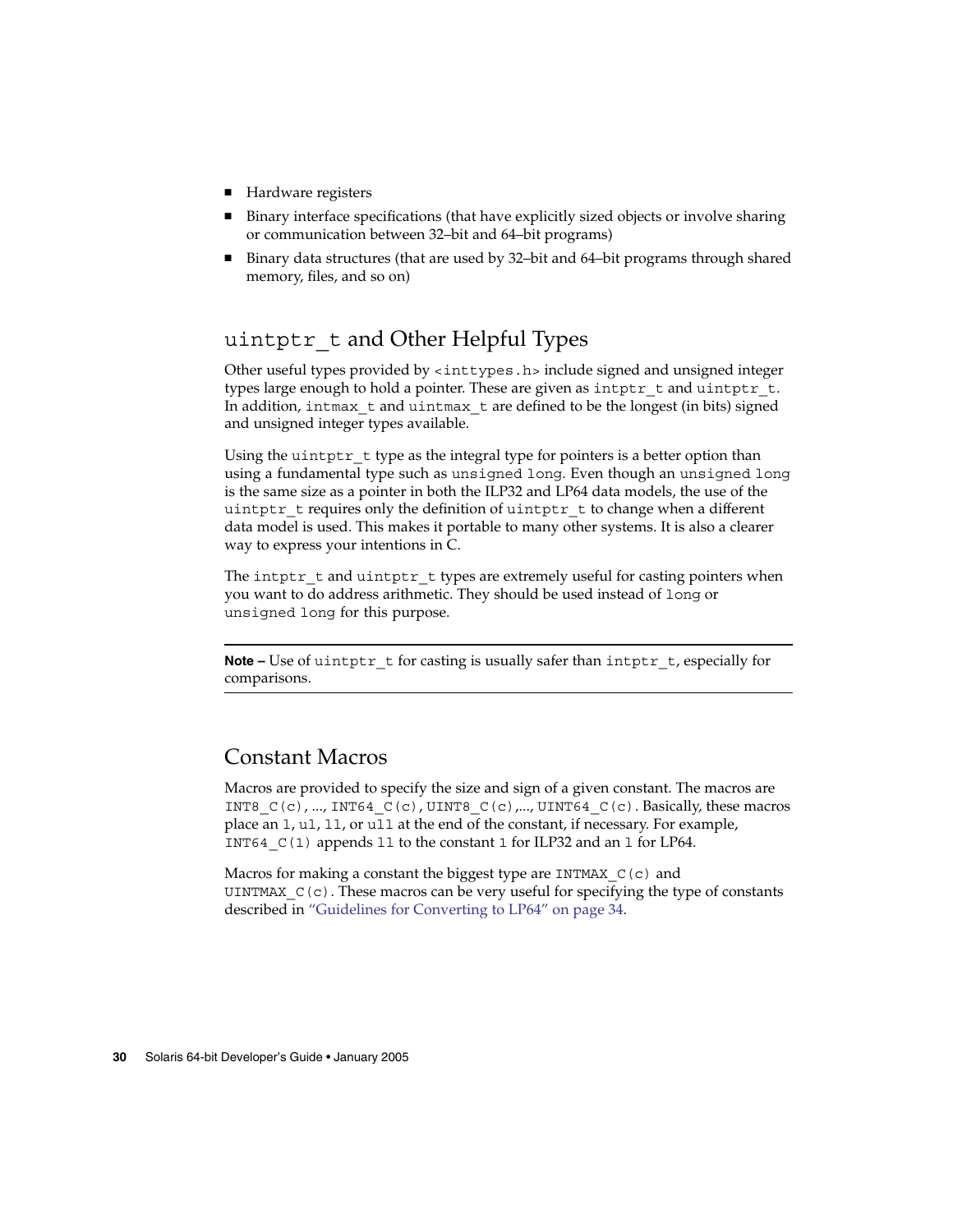#### Limits Defined by <inttypes.h>

The limits defined by  $\langle$  inttypes.h> are constants specifying the minimum and maximum values of various integer types. This includes minimum and maximum values of each of the fixed-width types, such as INT8\_MIN,..., INT64\_MIN, INT8\_MAX,..., INT64\_MAX, and their unsigned counterparts.

The minimum and maximum for each of the least-sized types are given, too. These include INT\_LEAST8\_MIN,..., INT\_LEAST64\_MIN, INT\_LEAST8\_MAX,..., INT\_LEAST64\_MAX, and their unsigned counterparts.

Finally, the minimum and maximum value of the largest supported integer types are defined. These include INTMAX\_MIN and INTMAX\_MAX and their corresponding unsigned versions.

#### Format String Macros

Macros for specifying the printf and scanf format specifiers are also provided in <inttypes.h> . Essentially, these macros prepend the format specifier with an l or ll to specify the argument as a long or long long, given the number of bits in the argument, which is built into the name of the macro.

Macros for  $print(f(3C)$  format specifiers exist for printing 8-bit, 16-bit, 32-bit, and 64-bit integers, the smallest integer types, and the biggest integer types, in decimal, octal, unsigned, and hexadecimal. For example, printing a 64–bit integer in hexadecimal notation:

 $int64$  t i; printf("i =%" PRIx64 "\n", i);

Similarly, there are macros for  $\text{scant}(3C)$  format specifiers for reading 8-bit, 16-bit, 32-bit, and 64-bit integers and the biggest integer type in decimal, octal, unsigned, and hexadecimal. For example, reading an unsigned 64–bit decimal integer:

```
uint64 t u;
scanf("%" SCNu64 "\n", &u);
```
Do not use these macros indiscriminately. They are best used in conjunction with the fixed-width types. Refer to the section ["Fixed-Width Integer Types"](#page-28-0) on page 29 for more details.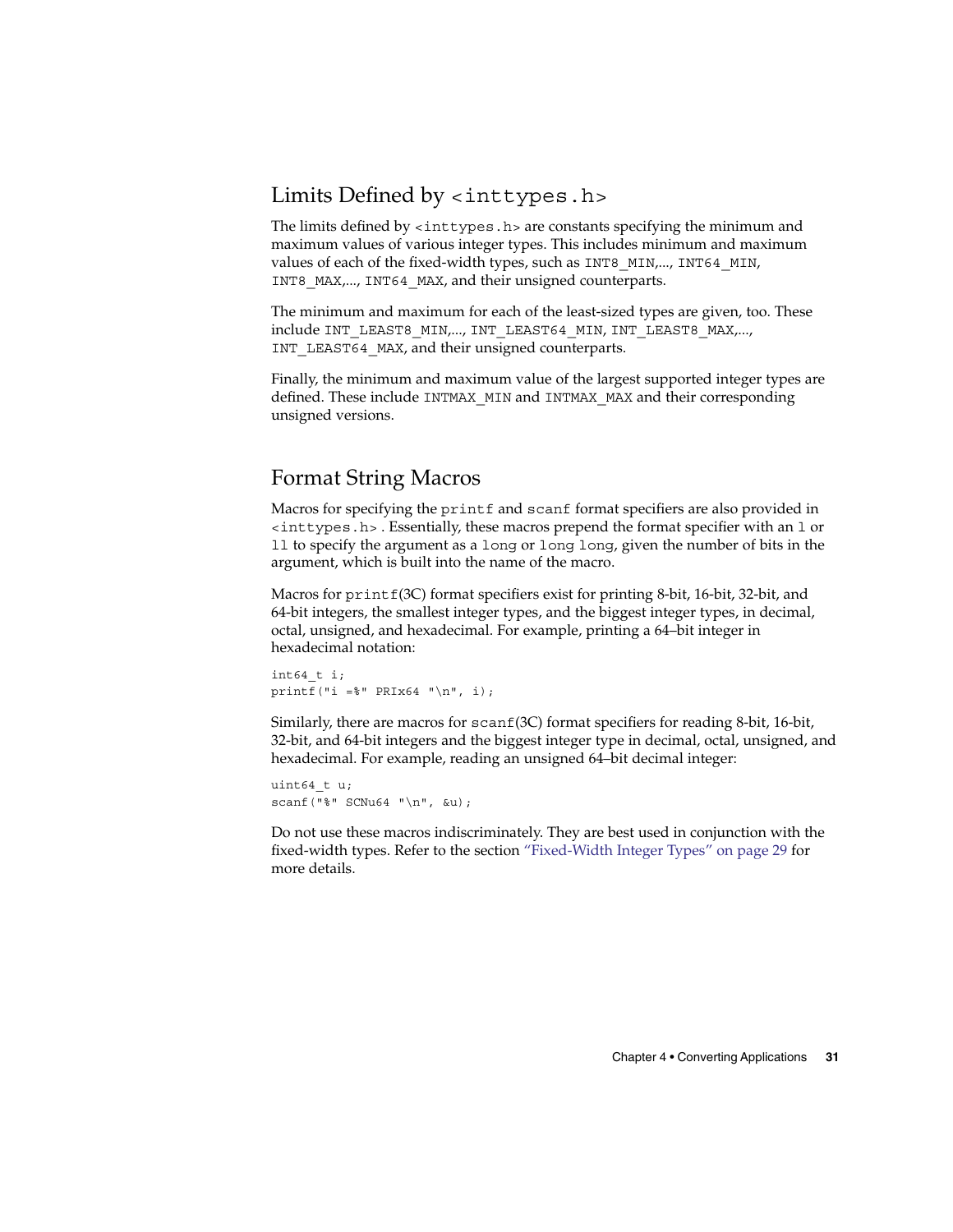### <span id="page-31-0"></span>Tools Support

The lint program, available with the Sun Studio 10 compiler, can detect potential 64-bit problems and is useful in making code 64-bit safe. In addition, the -v option to the C compiler can be very helpful. It tells the compiler to perform additional and stricter semantic checks. It also enables certain lint-like checks on the named files.

For more information about the capabilities of the C compilers and lint, see the *Sun Studio 10: C User's Guide*.

#### lint for 32–bit and 64–bit Environments

lint can be used on both 32-bit and 64-bit code. Use the -errchk=longptr64 option for code that is intended to be run in both 32–bit and 64–bit environments. The -errchk=longptr64 option checks portability to an environment in which the size of long integers and pointers is 64 bits and the size of plain integers is 32 bits.

The -Xarch=v9 option should be used to lint code intended to be run in the 64–bit SPARC environment. Use the -errchk=longptr64 option together with the -Xarch=v9 option to generate warnings about potential 64–bit problems for code to be run on 64–bit SPARC.

Starting with the Solaris 10 release, the -Xarch=amd64 option should be used to lint code intended to be run in the 64–bit AMD environment.

**Note** – The -D\_sparcv9 option to lint is no longer necessary and should not be used.

For a description of lint options, see the *Sun Studio 10: C User's Guide*.

When warnings are generated,  $1$  int  $(1)$  prints the line number of the offending code, a warning message that describes the problem, and notes whether a pointer was involved. It can also indicate the sizes of types involved. The fact that a pointer is involved and the size of the types can be useful in finding specific 64-bit problems and avoiding the pre-existing problems between 32-bit and smaller types.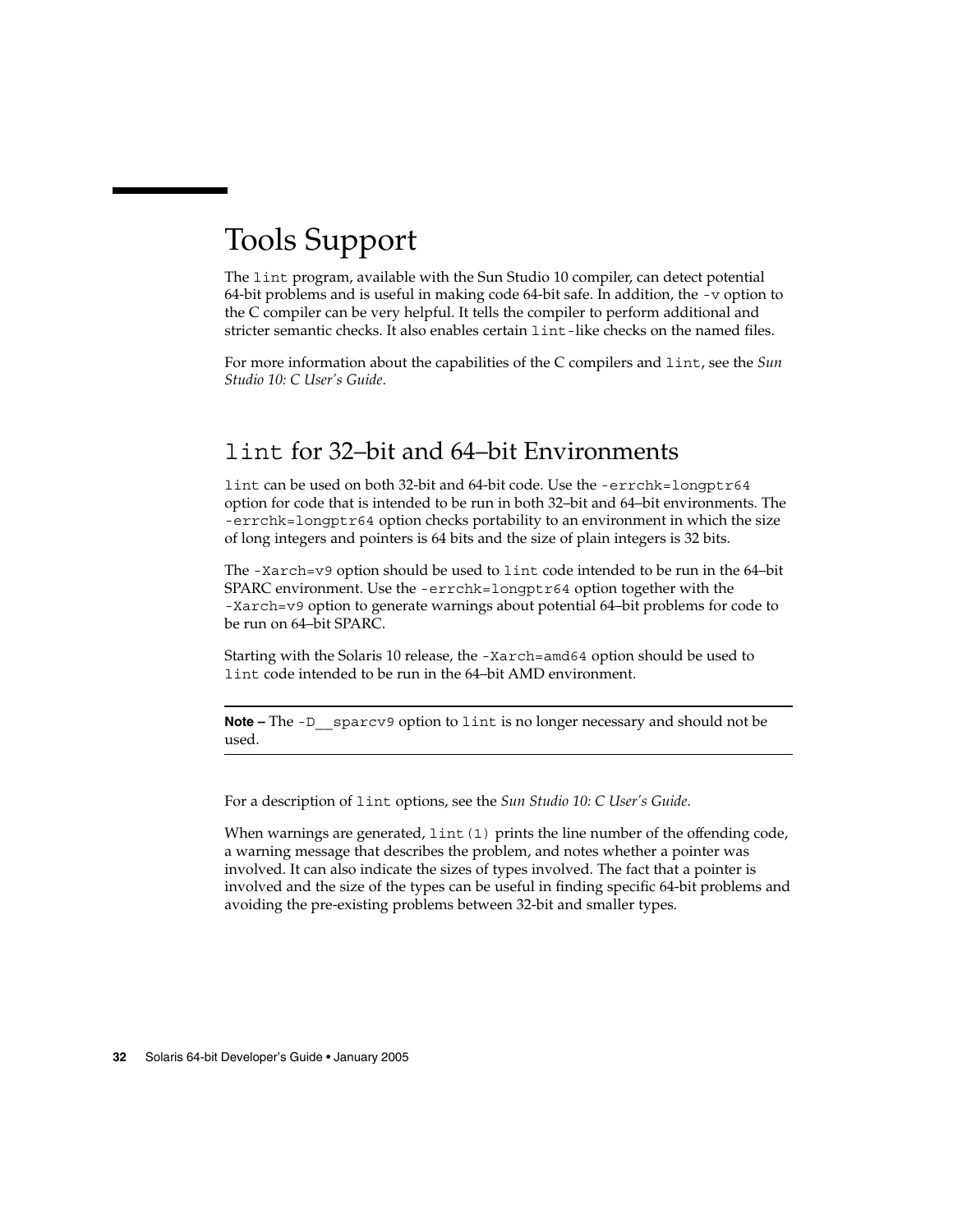**Note –** Though lint gives warnings about potential 64-bit problems, it cannot detect all problems. You must remember that not all warnings generated by lint are true 64-bit problems. In many cases, code that generates a warning can be intentional and correct for the application.

The sample program and  $1$  int  $(1)$  output below illustrate most of the  $1$  int warnings that can arise in code that is not 64–bit clean.

```
1 #include <inttypes.h>
   2 #include <stdio.h>
   3 #include <stdlib.h>
   4
   5 static char chararray[] = "abcdefghijklmnopqrstuvwxyz";
   6
   7 static char *myfunc(int i)
   8 {
   9 return(& chararray[i]);
  10 }
  11
  12 void main(void)
  13 {
  14 int intx;
  15 long longx;
  16 char *ptrx;
  17
  18 (void) scanf("%d", &longx);
  19 intx = longx;
  20 ptrx = myfunc(longx);
  21 (void) printf("%d\n", longx);
  22 intx = ptrx;
  23 ptrx = intx;24 intx = (int)longx;
  25 ptrx = (char *)intx;26 intx = 2147483648L;
  27 intx = (int) 2147483648L;
  28 ptrx = myfunc(2147483648L);
  29 }
(19) warning: assignment of 64-bit integer to 32-bit integer
(20) warning: passing 64-bit integer arg, expecting 32-bit integer: myfunc(arg 1)
(22) warning: improper pointer/integer combination: op "="
(22) warning: conversion of pointer loses bits
(23) warning: improper pointer/integer combination: op "="
(23) warning: cast to pointer from 32-bit integer
(24) warning: cast from 64-bit integer to 32-bit integer
(25) warning: cast to pointer from 32-bit integer
(26) warning: 64-bit constant truncated to 32 bits by assignment
(27) warning: cast from 64-bit integer constant expression to 32-bit integer
(28) warning: passing 64-bit integer constant arg, expecting 32-bit integer: myfunc(arg 1)
function argument ( number ) type inconsistent with format
```
Chapter 4 • Converting Applications **33**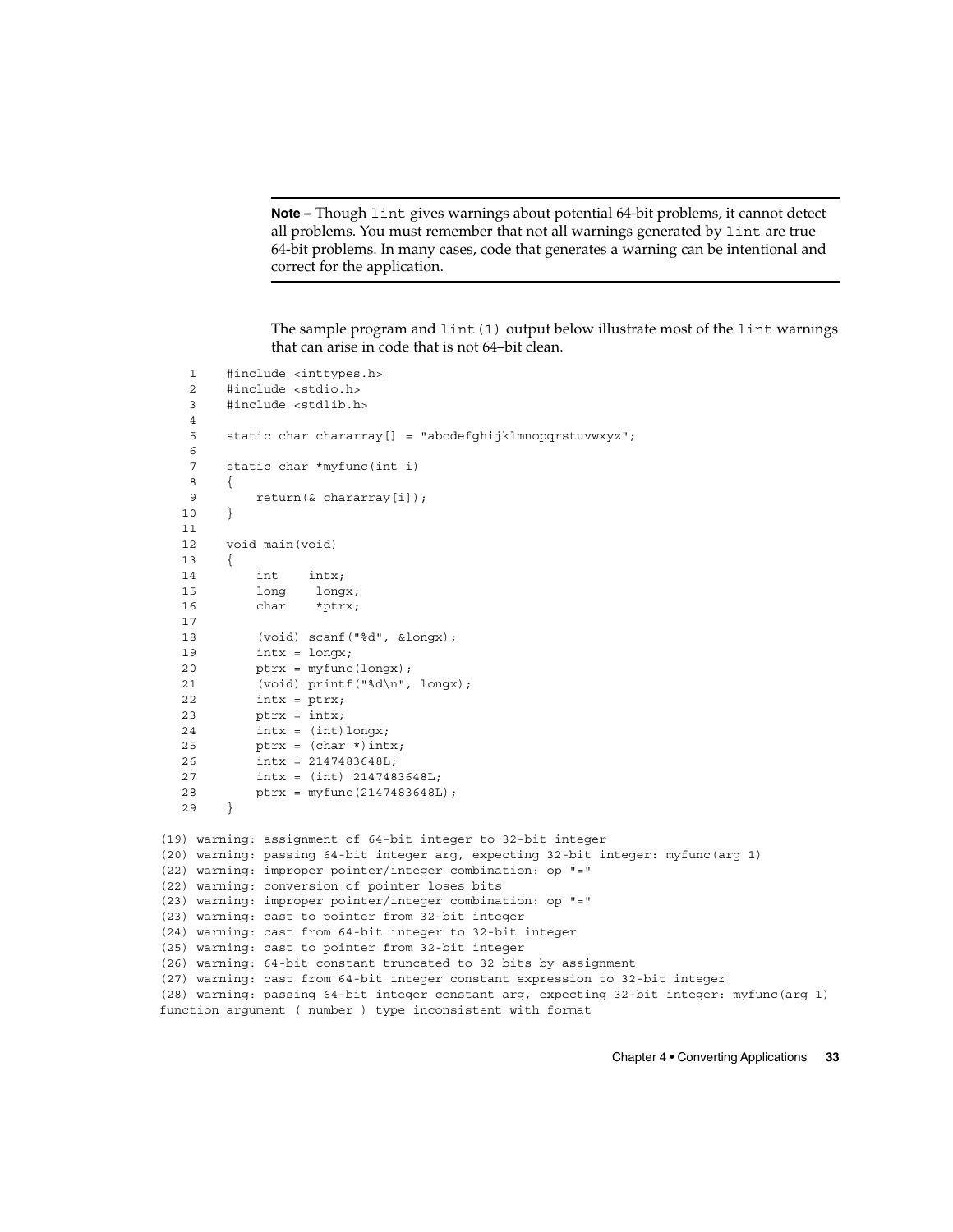<span id="page-33-0"></span>scanf (arg 2) long  $*$  :: (format) int  $*$  t.c(18) printf (arg 2) long :: (format) int  $t.c(21)$ 

> (The lint warning that arises from line 27 of this code sample is issued only if the constant expression will not fit into the type into which it is being cast.)

Warnings for a given source line can be suppressed by placing a  $/*LINTED*/$ comment on the previous line. This is useful where you have really intended the code to be a specific way. An example might be in the case of casts and assignments. Exercise extreme care when using the /\*LINTED\*/ comment because it can mask real problems. Refer to the *Sun Studio 10: C User's Guide* or the lint(1) man page for more information.

### Guidelines for Converting to LP64

When using  $\text{lint}(1)$ , remember that not all problems result in  $\text{lint}(1)$  warnings, nor do all lint (1) warnings indicate that a change is required. Examine each possibility for intent. The examples that follow illustrate some of the more common problems you are likely to encounter when converting code. Where appropriate, the corresponding lint(1) warnings are shown.

#### Do Not Assume int and Pointers Are the Same Size

Since ints and pointers are the same size in the ILP32 environment, a lot of code relies on this assumption. Pointers are often cast to int or unsigned int for address arithmetic. Instead, pointers could be cast to long because long and pointers are the same size in both ILP32 and LP64 worlds. Rather than explicitly using unsigned long, use uintptr t because it expresses the intent more closely and makes the code more portable, insulating it against future changes. For example,

```
char *p;
p = (char *) ((int)p & PAGEOFFSET);
```
produces the warning:

warning: conversion of pointer loses bits

Using the following code will produce the clean results:

```
char *p;
p = (char *) ((uintptr_t)p & PAGEOFFSET);
```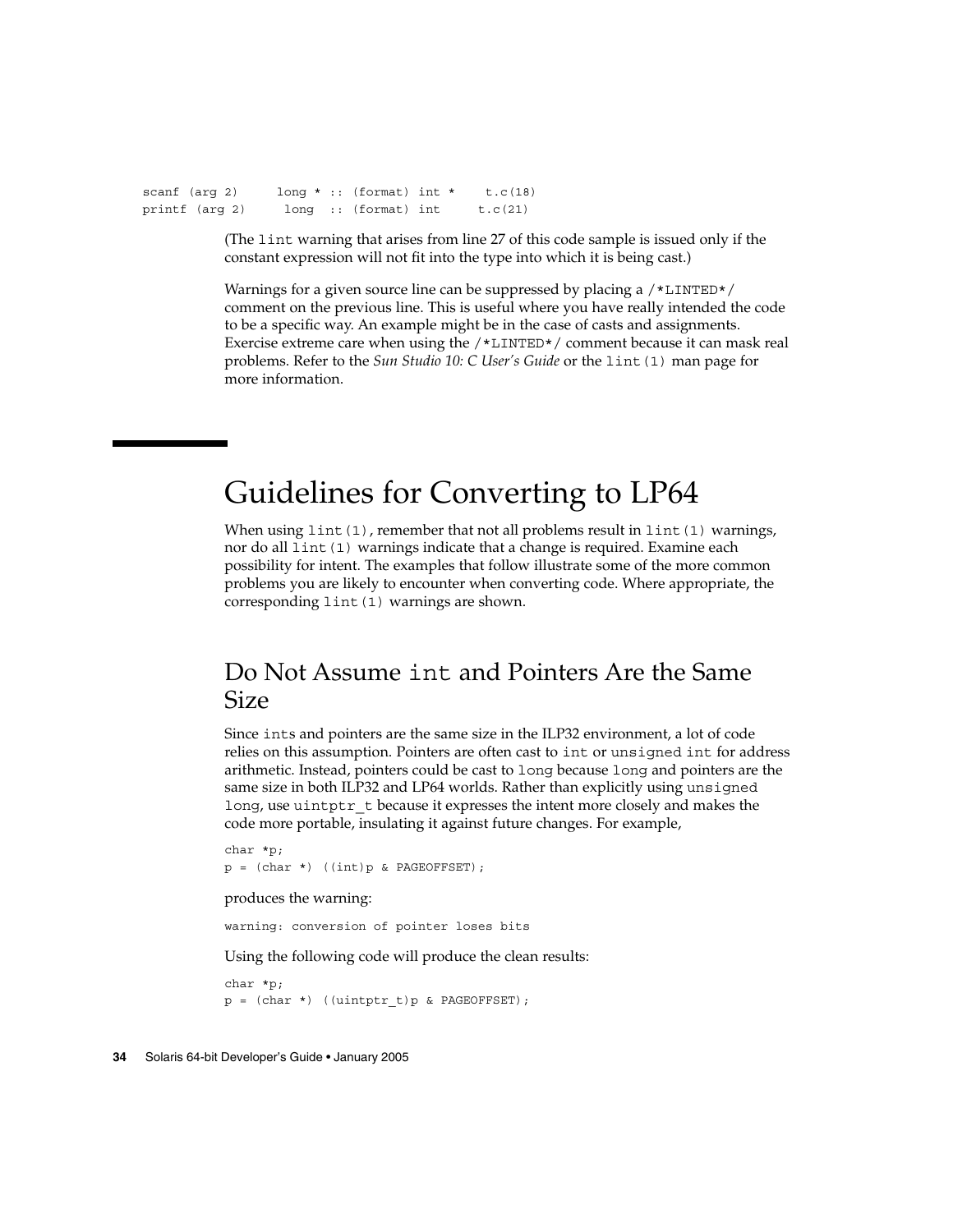#### <span id="page-34-0"></span>Do Not Assume int and long Are the Same Size

Because ints and longs were never really distinguished in ILP32, a lot of existing code uses them indiscriminately while implicitly or explicitly assuming that they are interchangeable. Any code that makes this assumption must be changed to work for both ILP32 and LP64. While an int and a long are both 32–bits in the ILP32 data model, in the LP64 data model, a long is 64–bits. For example,

```
int waiting;
long w_io;
long w_swap;
...
waiting = w\_io + w\_swap;
```
produces the warning:

warning: assignment of 64-bit integer to 32-bit integer

### Sign Extension

Unintended sign extension is a common problem when converting to 64–bits. It is hard to detect before the problem actually occurs because lint (1) does not warn you about it. Furthermore, the type conversion and promotion rules are somewhat obscure. To fix unintended sign extension problems, you must use explicit casting to achieve the intended results.

To understand why sign extension occurs, it helps to understand the conversion rules for ANSI C. The conversion rules that seem to cause the most sign extension problems between 32-bit and 64-bit integral values are:

1. Integral promotion

A char, short, enumerated type, or bit-field, whether signed or unsigned, can be used in any expression that calls for an int. If an int can hold all possible values of the original type, the value is converted to an int. Otherwise, it is converted to an unsigned int.

2. Conversion between signed and unsigned integers

When a negative signed integer is promoted to an unsigned integer of the same or larger type, it is first promoted to the signed equivalent of the larger type, then converted to the unsigned value.

For a more detailed discussion of the conversion rules, refer to the ANSI C standard. Also included in this standard are useful rules for ordinary arithmetic conversions and integer constants.

When compiled as a 64-bit program, the addr variable in the following example becomes sign-extended, even though both addr and a.base are unsigned types.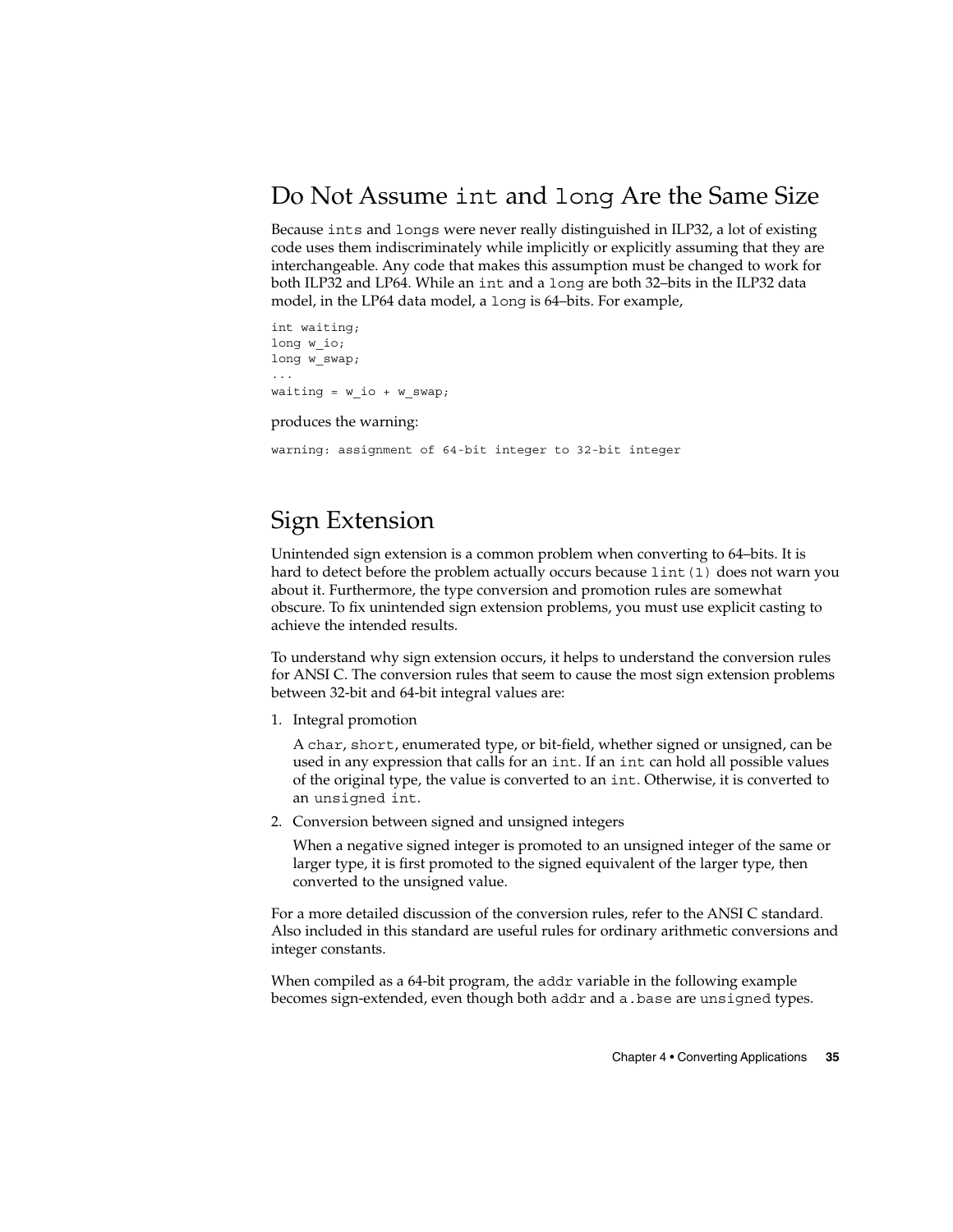```
EXAMPLE 4–1 test.c
struct foo {
       unsigned int base:19, rehash:13;
};
main(int argc, char *argv[])
{
       struct foo a;
       unsigned long addr;
       a.base = 0x40000;addr = a.base << 13; \frac{1}{2} /* Sign extension here! */
       printf("addr 0x%lx\n", addr);
       addr = (unsigned int)(a.base << 13); /* No sign extension here! */
       printf("addr 0x%lx\n", addr);
}
```
This sign extension occurs because the conversion rules are applied as follows:

- 1. a.base is converted from an unsigned int to an int because of the integral promotion rule. Thus, the expression a.base << 13 is of type int, but no sign extension has yet occurred.
- 2. The expression a.base << 13 is of type int, but it is converted to a long and then to an unsigned long before being assigned to addr, because of the signed and unsigned integer promotion rule. The sign extension occurs when it is converted from an int to a long.

```
% cc -o test64 -xarch=v9 test.c
% ./test64
addr 0xffffffff80000000
addr 0x80000000
\mathbf{S}
```
When this same example is compiled as a 32-bit program it does not display any sign extension:

```
% cc -o test32 test.c
% ./test32
addr 0x80000000
addr 0x80000000
%
```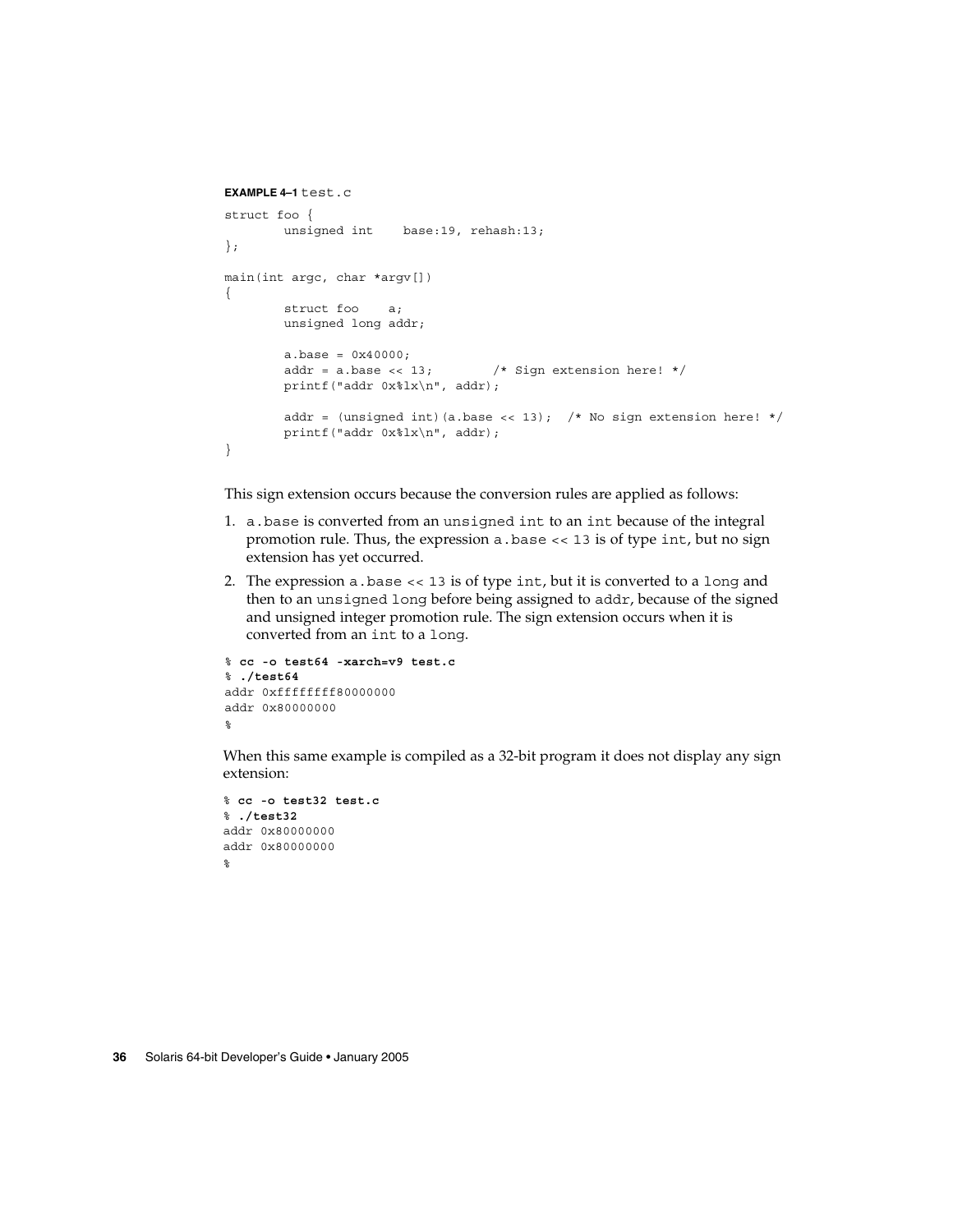## Use Pointer Arithmetic Instead of Address Arithmetic

In general, using pointer arithmetic works better than address arithmetic because pointer arithmetic is independent of the data model, whereas address arithmetic might not be. It usually leads to simpler code as well. For example,

```
int *end;
int *p;
p = \text{malloc}(4 \times \text{NUM\_ELEMENTS});end = (int *)((unsigned int)p + 4 * NUM_ELEMENTS);
```
#### produces the warning:

warning: conversion of pointer loses bits

The following code will produce clean results:

```
int *end;
int *p;
p = malloc(sizeof (*p) * NUM ELEMENTS);
end = p + NUM ELEMENTS;
```
## Repacking a Structure

Extra padding may be added to a structure by the compiler to meet alignment requirements as long and pointer fields grow to 64 bits for LP64. For both the SPARCV9 ABI and the amd64 ABI, all types of structures are aligned to at least the size of the largest quantity within them. A simple rule for repacking a structure is to move the long and pointer fields to the beginning of the structure and rearrange the rest of the fields—usually, but not always, in descending order of size, depending on how well they can be packed. For example,

```
struct bar {
      int i;
      long j;
      int k;
      char *p;
}; /* sizeof (struct bar) = 32 */
```
For better results, use:

```
struct bar {
      char *p;
       long j;
       int i;
       int k;
\}; /* sizeof (struct bar) = 24 */
```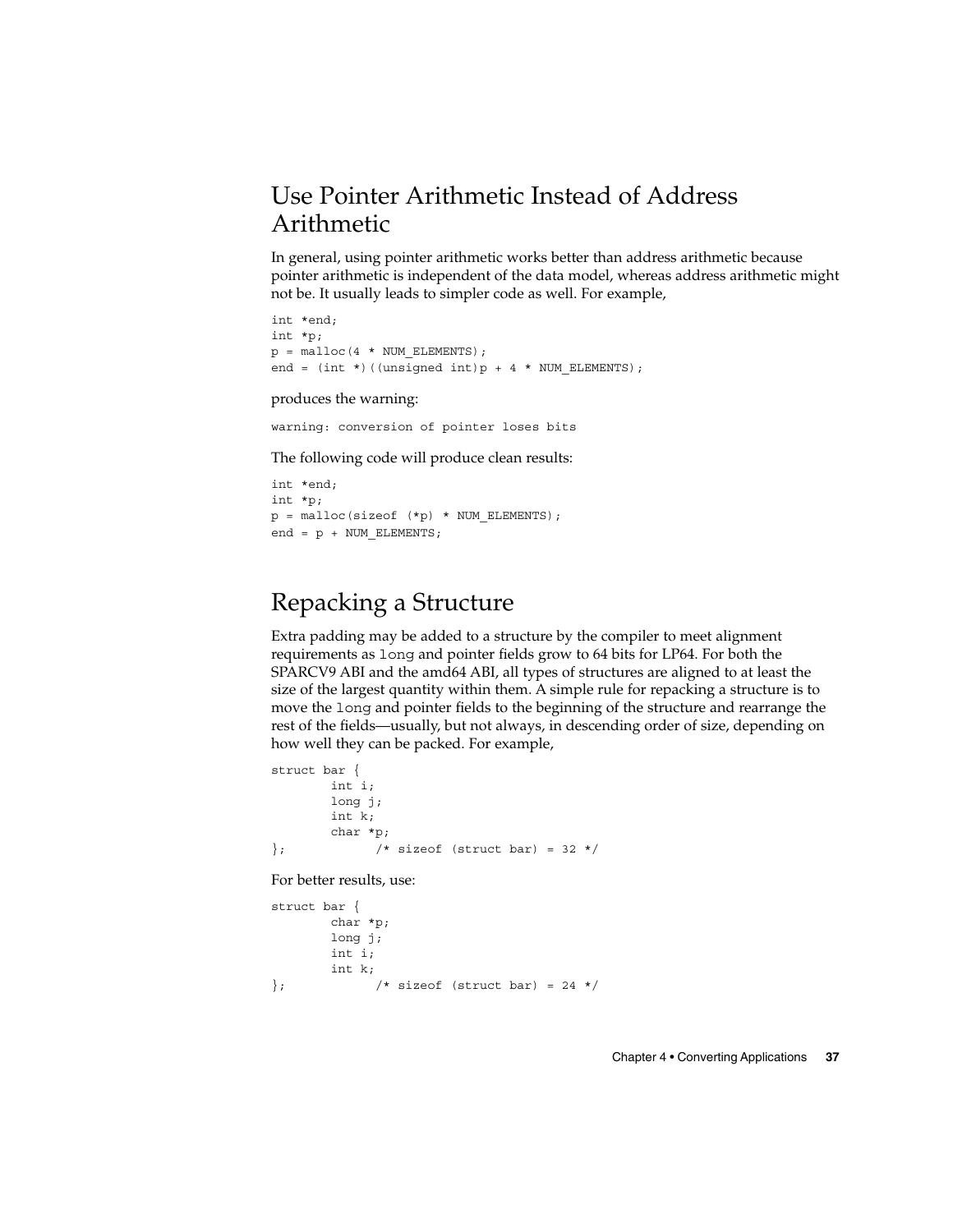**Note –** The alignment of fundamental types changes between the i386 and amd64 ABIs. See ["Alignment Issues"](#page-58-0) on page 59.

## Check Unions

Be sure to check unions because their fields might have changed sizes between ILP32 and LP64. For example,

```
typedef union {
       double _d;
       long \lfloor 1[2];
} llx_t;
```
should be:

```
typedef union {
      double d;
       int _l[2];
} llx_t;
```
# Specify Constant Types

A loss of data can occur in some constant expressions because of lack of precision. These types of problems are very hard to find. Be explicit about specifying the type(s) in your constant expressions. Add some combination of  $\{u, U, L, L\}$  to the end of each integer constant to specify its type. You might also use casts to specify the type of a constant expression. For example,

int i =  $32;$ long  $j = 1 \ll i$ ;  $/* j$  will get 0 because RHS is integer expression  $*/$ 

should be:

int  $i = 32$ ; long  $j = 1L \ll i;$ 

**38** Solaris 64-bit Developer's Guide • January 2005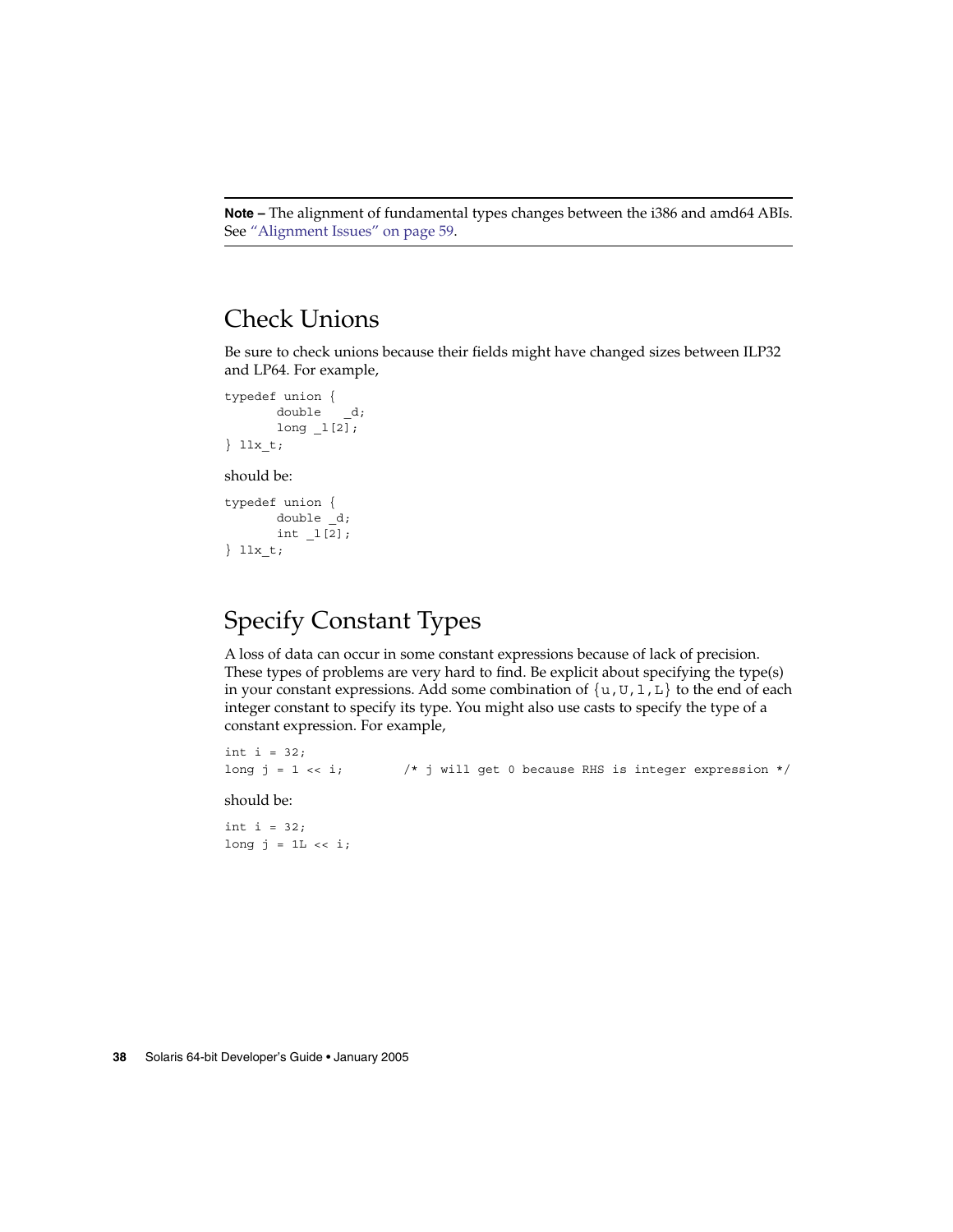## Beware of Implicit Declaration

For some compilation modes, the compiler might assume the type int for any function or variable that is used in a module and not defined or declared externally. Any longs and pointers used in this way are truncated by the compiler's implicit int declaration. The appropriate extern declaration for a function or variable should be placed in a header and not in the C module. The header should then be included by any C module that uses the function or variable. In the case of a function or variable defined by the system headers, the proper header should still be included in the code.

For example, because getlogin() is not declared, the following code:

```
int
main(int argc, char *argv[])
{
        char *name = getlogin()
        printf("login = s\n\n\in", name);
        return (0);
}
```
#### produces the warnings:

```
warning: improper pointer/integer combination: op "="
warning: cast to pointer from 32-bit integer
implicitly declared to return int
getlogin printf
```
#### For better results, use::

```
#include <unistd.h>
#include <stdio.h>
int
main(int argc, char *argv[])
{
         char *name = getlogin();
         (void) print(f'login = <math>\n\leq \n\leq n</math>, name);return (0);
}
```
### sizeof is an unsigned long

In the LP64 environment, sizeof has the effective type of size\_t which is implemented as an unsigned long. Occasionally, sizeof is passed to a function expecting an argument of type int, or is assigned or cast to an int. In some cases, this truncation might cause loss of data. For example,

```
long a[50];
unsigned char size = sizeof (a);
```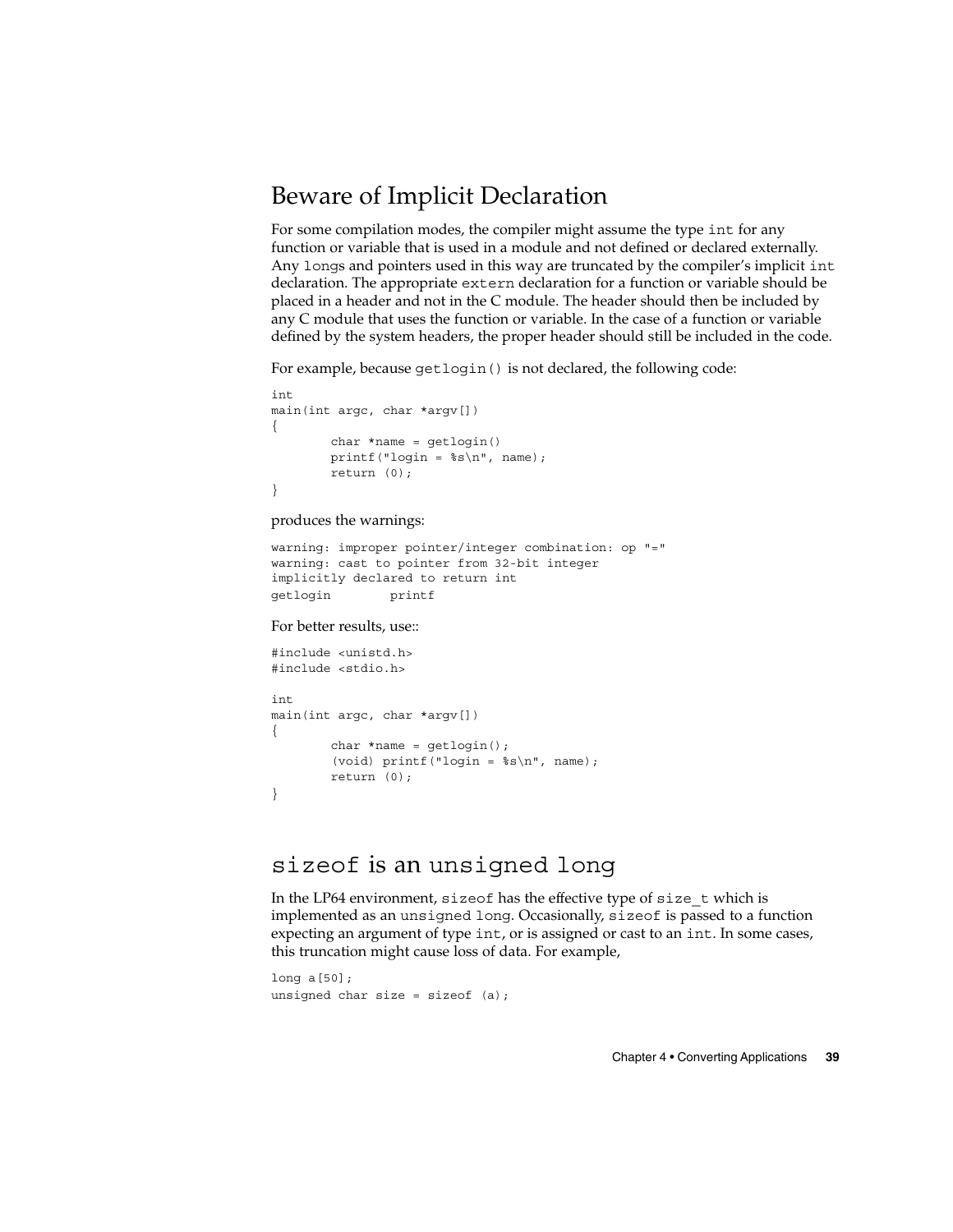produces the warnings:

```
warning: 64-bit constant truncated to 8 bits by assignment
warning: initializer does not fit or is out of range: 0x190
```
### Use Casts to Show Your Intentions

Relational expressions can be tricky because of conversion rules. You should be very explicit about how you want the expression to be evaluated by adding casts wherever necessary.

## Check Format String Conversion Operation

The format strings for  $printf(3C)$ ,  $synintf(3C)$ ,  $scanf(3C)$ , and  $sscanf(3C)$  might need to be changed for long or pointer arguments. For pointer arguments, the conversion operation given in the format string should be %p to work in both the 32-bit and 64-bit environments. For example,

```
char *buf;
struct dev info *devi;
...
(void) sprintf(buf, "di%x", (void *)devi);
```
#### produces the warning:

warning: function argument (number) type inconsistent with format sprintf (arg 3) void \*: (format) int

Use the following code to produce clean results:

char \*buf; struct dev info \*devi; ... (void) sprintf(buf, "di%p", (void \*)devi);

Also check to be sure that the storage pointed to by buf is large enough to contain 16 digits. For long arguments, the long size specification, l, should be prepended to the conversion operation character in the format string. For example,

```
size t nbytes;
ulong_t align, addr, raddr, alloc;
printf("kalloca:%d%%%d from heap got %x.%x returns %x\n",
       nbytes, align, (int)raddr, (int)(raddr + alloc), (int)addr);
```
produces the warnings:

warning: cast of 64-bit integer to 32-bit integer warning: cast of 64-bit integer to 32-bit integer warning: cast of 64-bit integer to 32-bit integer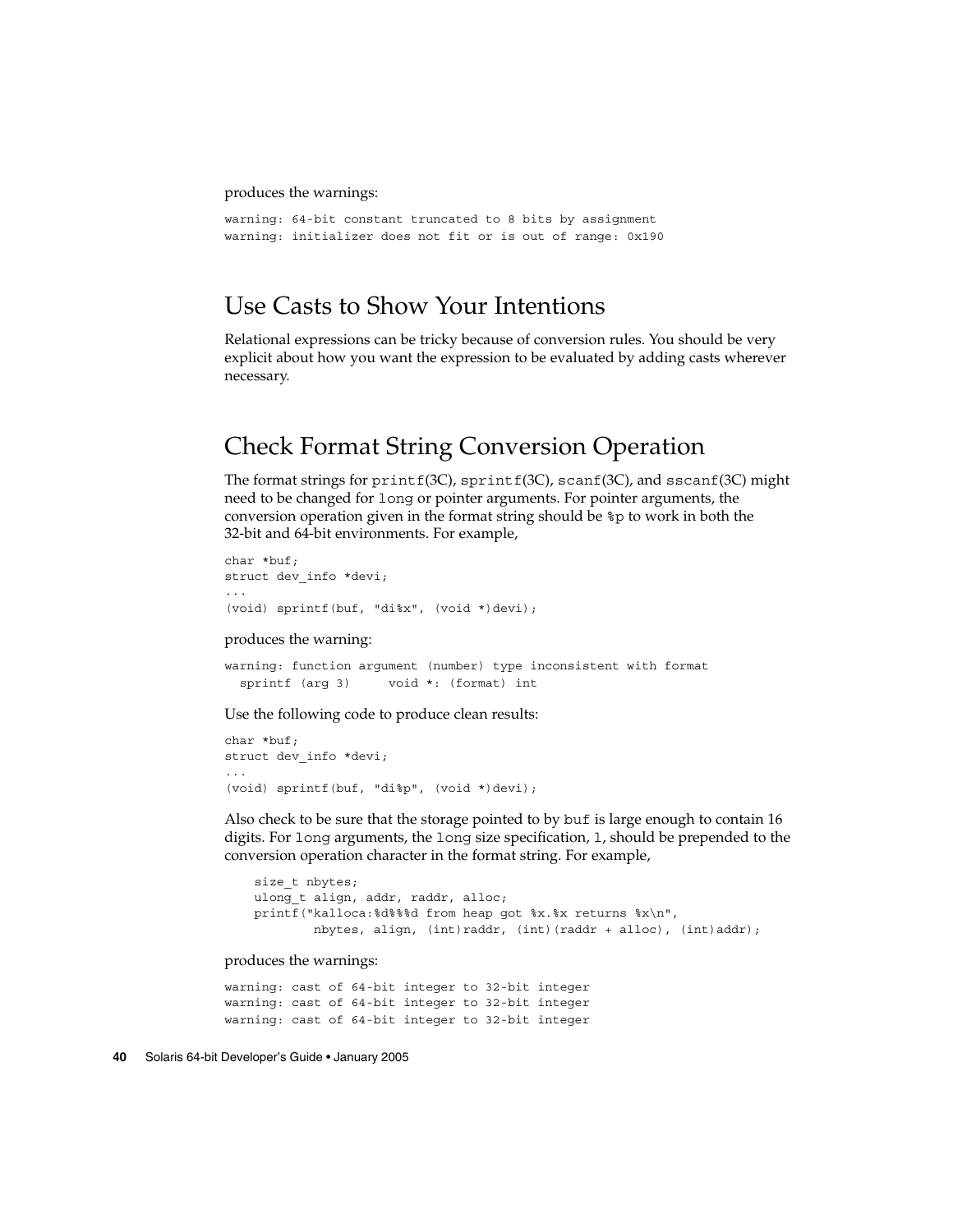The following code will produce clean results:

```
size t nbytes;
ulong t align, addr, raddr, alloc;
printf("kalloca:%lu%%%lu from heap got %lx.%lx returns %lx\n",
        nbytes, align, raddr, raddr + alloc, addr);
```
# Other Considerations

The remaining guidelines highlight common problems encountered when converting an application to a full 64–bit program.

## Derived Types That Have Grown in Size

A number of derived types have changed so they represent 64-bit quantities in the 64-bit application environment. This change does not affect 32-bit applications; however, any 64-bit applications that consume or export data described by these types need to be reevaluated for correctness. An example of this is in applications that directly manipulate the utmpx(4) files. For correct operation in the 64-bit application environment, you should *not* attempt to directly access these files. Instead, you should use the getutxent(3C) and related family of functions.

A list of changed derived types is included in [Appendix A.](#page-66-0)

### Check for Side Effects of Changes

One problem to be aware of is that a type change in one area might result in an unexpected 64-bit conversion in another area. For example, in the case of a function that previously returned an int and now returns an ssize\_t, all the callers need to be checked.

### Check Whether Literal Uses of long Still Make Sense

Because a long is 32 bits in the ILP32 model and 64 bits in the LP64 model, there might be cases where what was previously defined as a long is neither appropriate nor necessary. In this case, it might be possible to use a more portable derived type.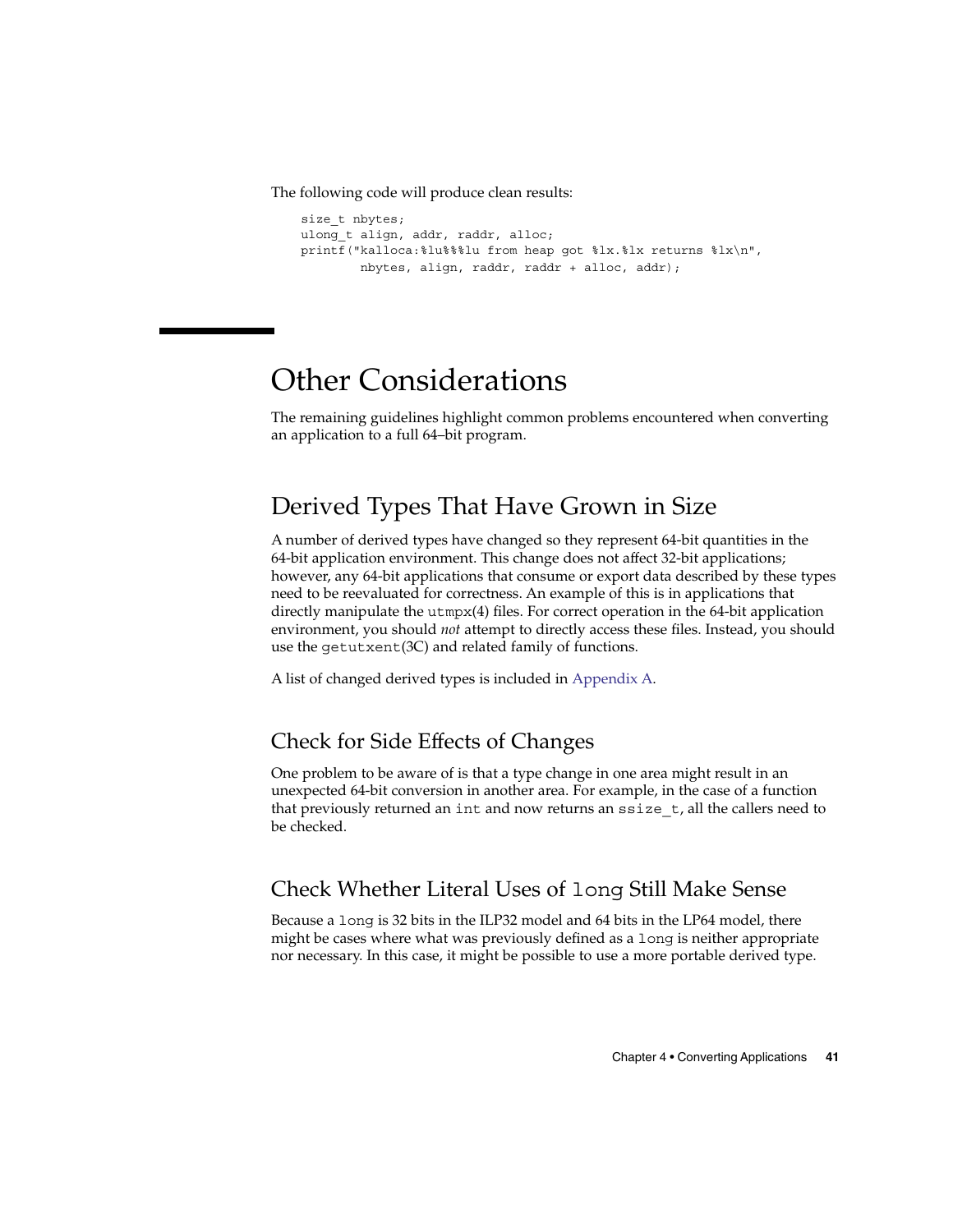Related to this, a number of derived types might have changed under the LP64 data model for the reason stated above. For example, pid t remains a long in the 32-bit environment, but under the 64-bit environment, a pid  $t$  is an int. For a list of derived types modified for the LP64 compilation environment, see [Appendix A.](#page-66-0)

## Use #ifdef for Explicit 32-bit Versus 64-bit Prototypes

In some cases, specific 32-bit and 64-bit versions of an interface are unavoidable. In the headers, these would be distinguishable by the use of the LP64 or LLP32 feature test macros. Similarly, code that is to work in 32-bit and 64-bit environments might also need to utilize the appropriate #ifdefs, depending on the compilation mode.

## Algorithmic Changes

After code has been made 64-bit safe, review it again to verify that the algorithms and data structures still make sense. The data types are larger, so data structures might use more space. The performance of your code might change as well. Given these concerns, you might need to adapt your code appropriately.

# Checklist for Getting Started

Assuming you need to convert your code to 64-bit, the following checklist might be helpful:

- Read this entire document with an emphasis on the ["Guidelines for Converting to](#page-33-0) LP64" [on page 34.](#page-33-0)
- Review all data structures and interfaces to verify that these are still valid in the 64-bit environment.
- Include <sys/types.h> in your code to pull in the \_ILP32 or \_LP64 definitions as well as many basic derived types.
- Move function prototypes and external declarations with non-local scope to headers and include these headers in your code.
- Run lint(1) using the -errchk=longptr64 and review each warning individually, being aware that not all warnings require a change to the code. Depending on the resulting changes, you might also want to run lint (1) again, both in 32–bit and 64–bit modes.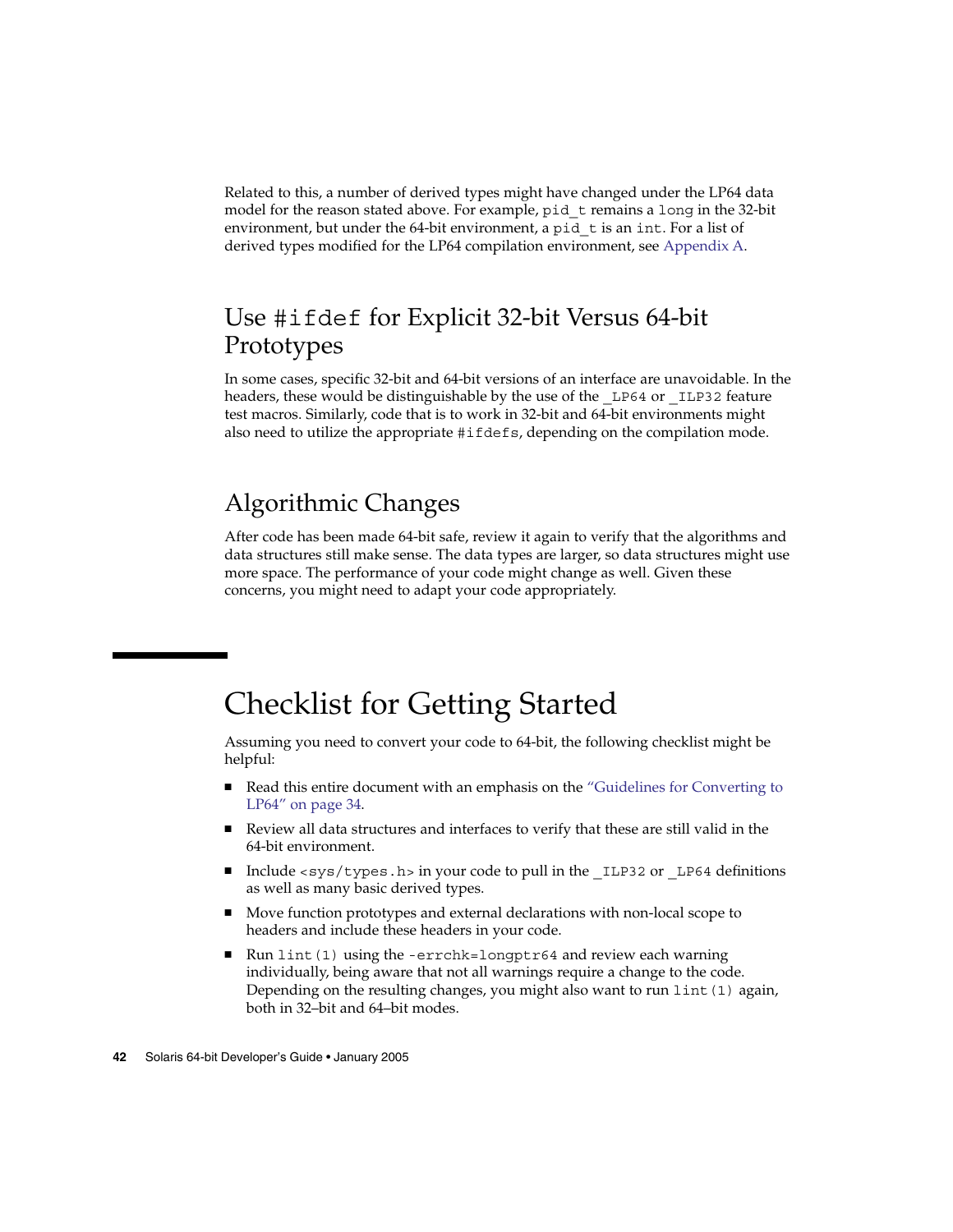- Compile code as both 32-bit and 64-bit, unless the application is being provided only as 64-bit.
- Test the application by executing the 32-bit version on the 32-bit operating system, and the 64-bit version on the 64-bit operating system. You could include testing the 32-bit version on the 64-bit operating system, but this is not necessary.

# Sample Program

The following sample program, foo.c, directly illustrates the effect of the LP64 data model in contrast to the ILP32 data models. The same program can be compiled as either a 32–bit program or a 64–bit program.

```
#include <stdio.h>
int
main(int argc, char *argv[])
{
        (void) printf("char is \t\t%lu bytes\n", sizeof (char));
        (void) printf("short is \t%lu bytes\n", sizeof (short));
        (void) printf("int is \t\t%lu bytes\n", sizeof (int));
        (void) printf("long is \t\t%lu bytes\n", sizeof (long));
        (void) printf("long long is \t\t%lu bytes\n", sizeof (long long));
        (void) printf("pointer is \t%lu bytes\n", sizeof (void *));
        return (0);
}
```
The result of 32–bit compilation is:

| % cc -0 -o foo32 foo.c |         |  |  |  |  |
|------------------------|---------|--|--|--|--|
| % foo32                |         |  |  |  |  |
| char is                | 1 bytes |  |  |  |  |
| short is               | 2 bytes |  |  |  |  |
| 4 bytes<br>int is      |         |  |  |  |  |
| long is                | 4 bytes |  |  |  |  |
| long long is           | 8 bytes |  |  |  |  |
| pointer is<br>4 bytes  |         |  |  |  |  |

The result of 64–bit compilation is:

```
% cc -xarch=generic64 -O -o foo64 foo.c
% foo64
char is 1 bytes
short is 2 bytes
int is 4 bytes
long is 8 bytes
long long is 8 bytes
pointer is 8 bytes
```
Chapter 4 • Converting Applications **43**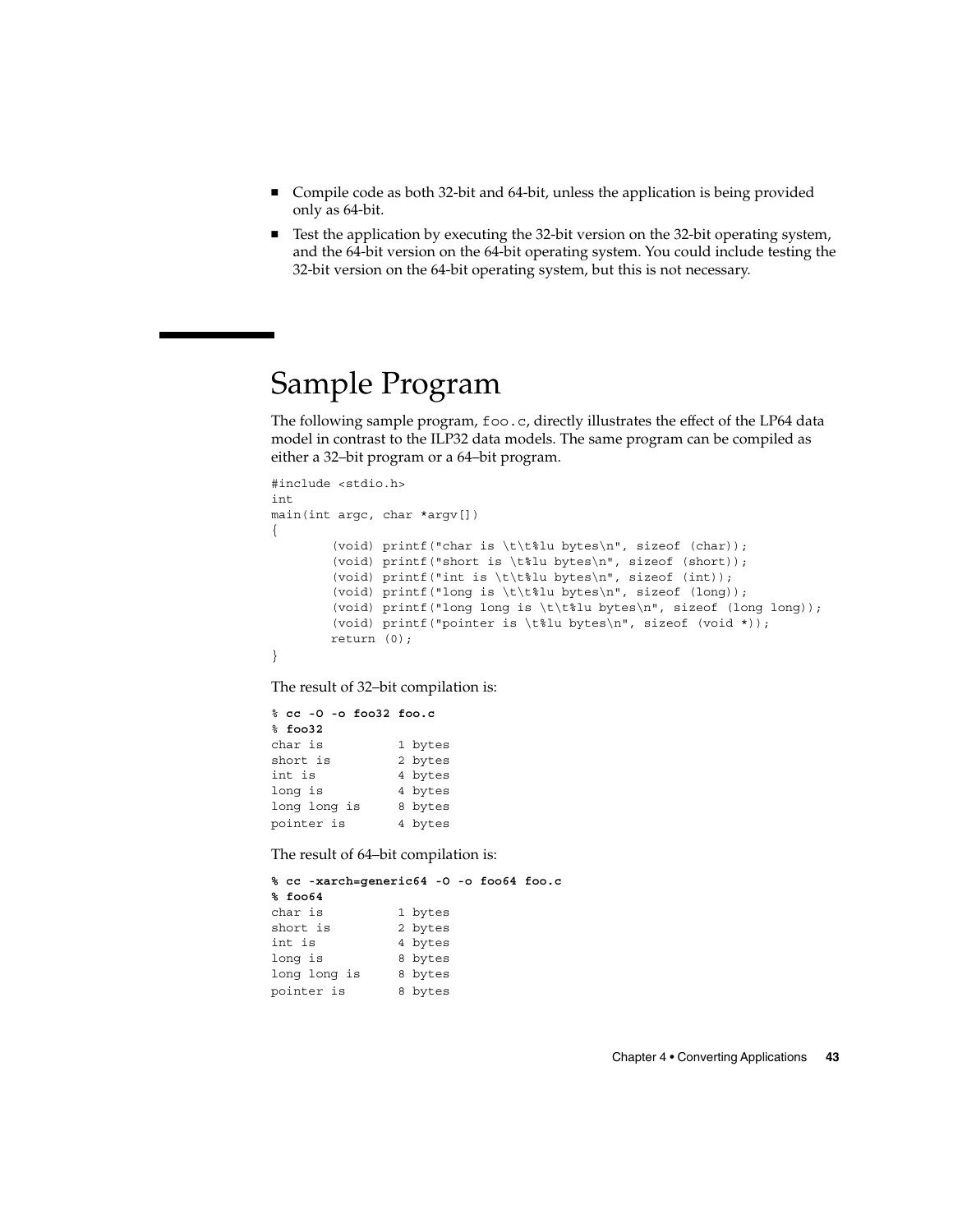**Note –** The default compilation environment is designed to maximize portability, that is, to create 32–bit applications.

**44** Solaris 64-bit Developer's Guide • January 2005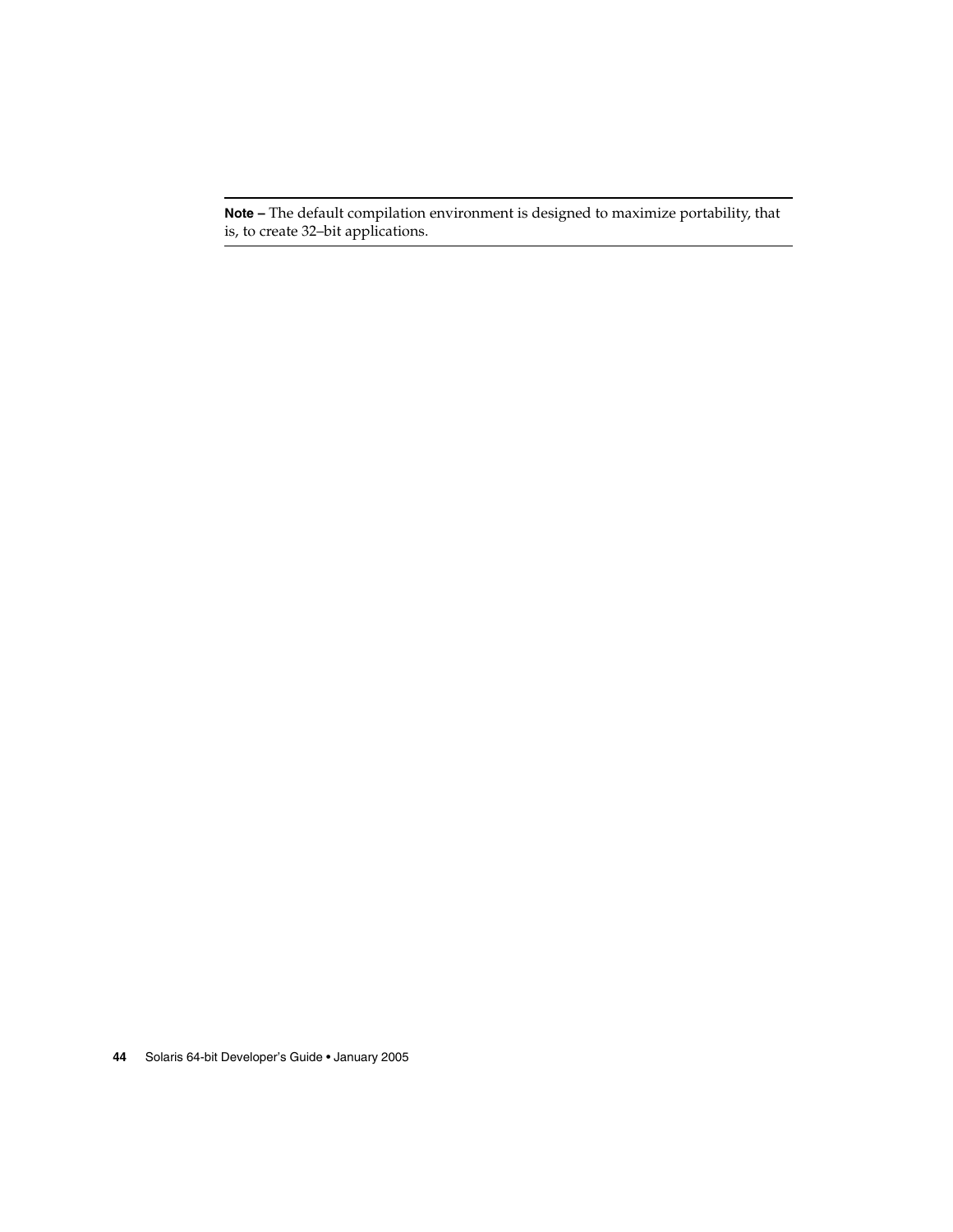## CHAPTER **5**

# The Development Environment

This chapter explains the 64-bit application development environment. The chapter describes the build environment, including header and library issues, compiler options, linking, and debugging tools. The information also provides guidance on packaging issues.

Before you begin, though, it is important to determine whether your installed version of the operating system is 32-bit or 64-bit. If you have come this far, the assumption is that you are running on the 64-bit version. To confirm this, you can use the isainfo(1) command that was explained in [Chapter 3.](#page-20-0) Even if you are using the 32-bit operating environment, you can still build your 64-bit applications, provided you have the system header files and 64–bit libraries on your system.

# Build Environment

The build environment includes the system headers, compilation system, and libraries. These are explained in the sections that follow.

### Header Files

A single set of system headers supports both 32-bit and 64-bit compilation environments. You do not need to specify a different include path for the 64-bit compilation environment.

To better understand the changes made to the headers for support of the 64-bit environment, you should understand the various definitions in the header <sys/isa\_defs.h>. This header contains a group of well known #defines and sets these for each instruction set architecture. Inclusion of <sys/types.h> automatically includes <sys/isa\_defs.h>.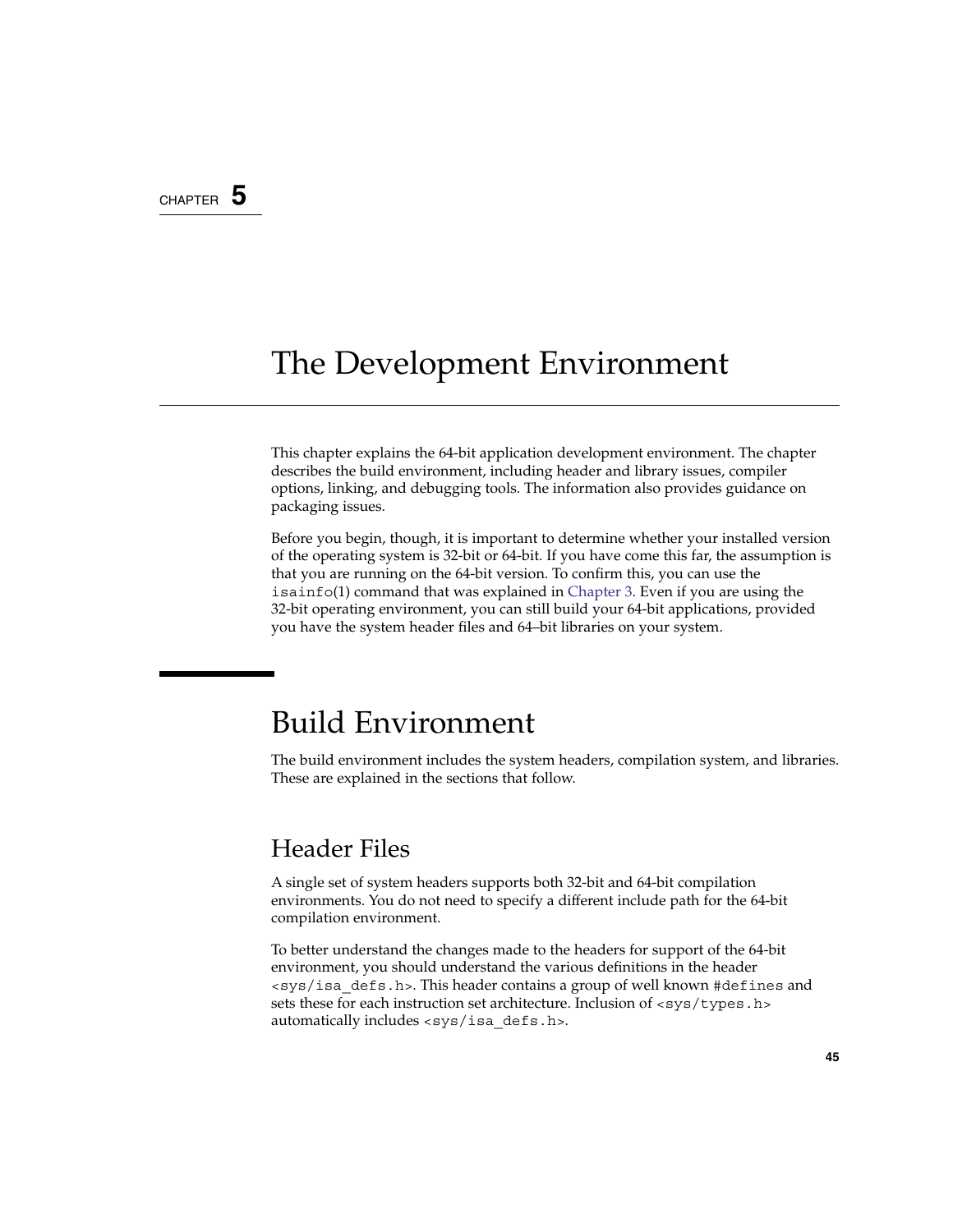The symbols in the following table are defined by the compilation environment:

| Symbol  | <b>Description</b>                                                                                                                                                                               |
|---------|--------------------------------------------------------------------------------------------------------------------------------------------------------------------------------------------------|
| sparc   | Indicates any of the SPARC family of processor architectures. This includes<br>SPARC V7, SPARC V8, and SPARC V9 architectures. The symbol sparc is a<br>deprecated historical synonym for sparc. |
| sparcv8 | Indicates the 32-bit SPARC V8 architecture as defined by Version 8 of the<br><b>SPARC</b> Architecture Manual.                                                                                   |
| sparcv9 | Indicates the 64-bit SPARC V9 architecture as defined by Version 9 of the<br>SPARC Architecture Manual.                                                                                          |
| x86     | Indicates any of the x86 family of processor architectures. These architectures<br>include the 386, 486, Pentium, IA-32, AMD64, and EM64T processors.                                            |
| i386    | Indicates the 32-bit i386 architecture.                                                                                                                                                          |
| amd64   | Indicates the 64-bit amd64 architecture.                                                                                                                                                         |
|         |                                                                                                                                                                                                  |

**Note** – i386 and amd64 are mutually exclusive. The symbols sparcv8 and \_\_sparcv9 are mutually exclusive and are only relevant when the symbol \_\_sparc is defined.

The following symbols are derived from some combination of the symbols above being defined:

| Symbol | <b>Description</b>                                                    |
|--------|-----------------------------------------------------------------------|
| ILP32  | The data model where sizes of int, long, and pointer are all 32 bits. |
| LP64   | The data model where sizes of long and pointer are all 64 bits.       |
|        |                                                                       |

**Note –** The symbols \_ILP32 and \_LP64 are mutually exclusive.

If writing completely portable code is not possible, and specific 32-bit versus 64-bit code is required, make the code conditional using \_ILP32 or \_LP64. This makes the compilation environment machine independent and maximizes the portability of the application to all 64-bit platforms.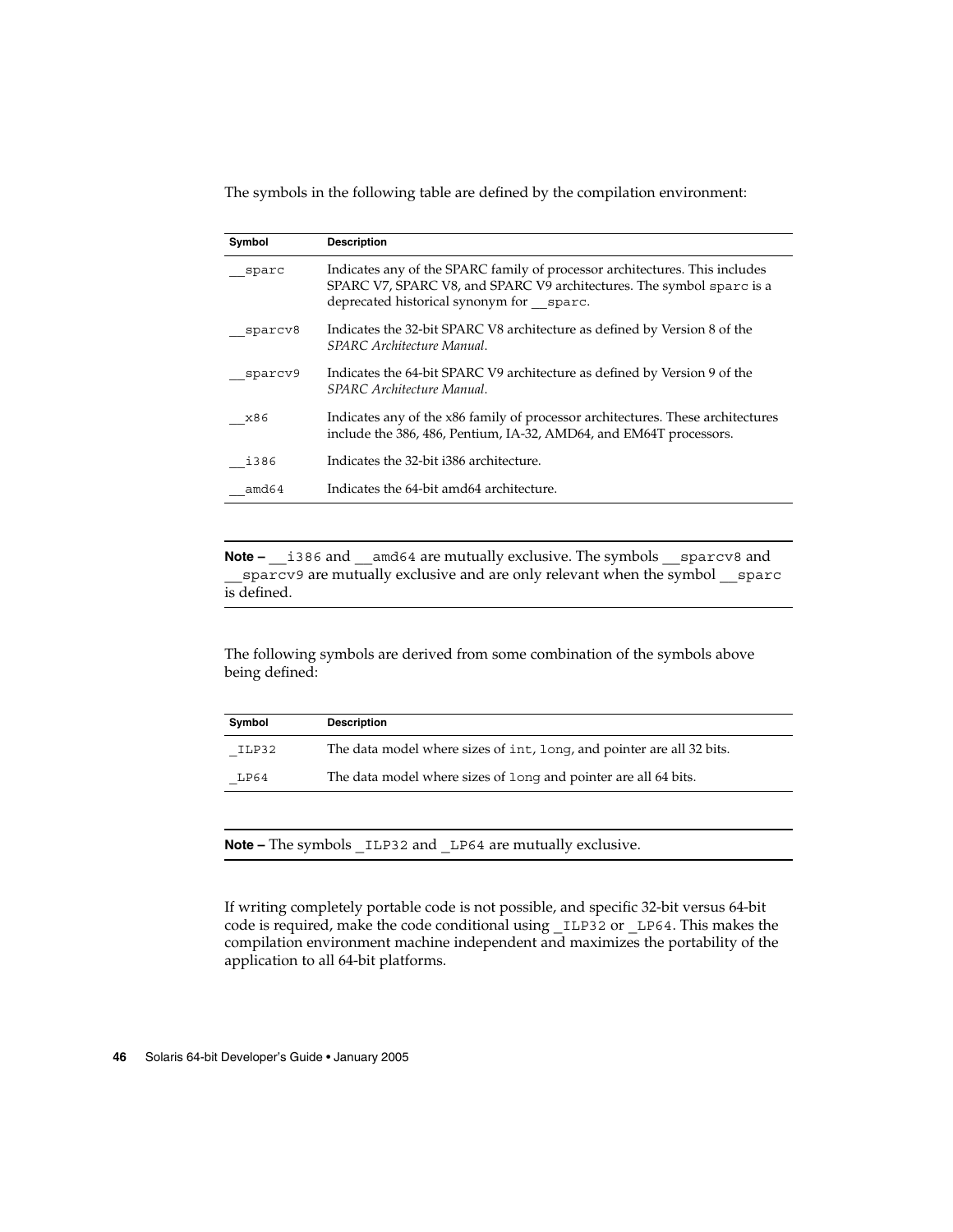## <span id="page-46-0"></span>Compiler Environments

The Sun Studio C, C++, and Fortran compilation environments have been enhanced to support the creation of both 32-bit and 64-bit applications. The 10.0 release of the C compiler from Sun Studio provides 64–bit compilation support.

Native and cross-compilation modes are supported. The default compilation environment continues to produce 32-bit applications. While both modes are supported, they are still architecture-specific. It is not possible to create SPARC objects on x86 machines, nor x86 objects on SPARC machines with the Sun compilers. In the absence of a specification of the architecture or mode of compilation, the appropriate sparcv8 or i386 symbol is defined by default, and as part of this, ILP32 is also defined. This maximizes interoperability with the existing applications and hardware base.

Starting with the Sun Studio 8 release, use the  $cc(1)$  -xarch=generic64 flag to enable the 64-bit compilation environment.

This generates LP64 code in ELF64 objects. ELF64 is a 64-bit object file format supporting 64-bit processors and architectures. This is in contrast to the ELF32 object files generated when compiling in the default 32-bit mode.

The -xarch=generic64 flag is used to generate 64-bit code on either 32-bit or 64-bit system. Using the 32-bit compiler you can build 64-bit objects on a 32-bit system; however, you cannot run the 64-bit objects on a 32–bit system. You need not specify the library path for the 64-bit libraries. If the -1 or -L option is used to specify an additional library or library path and that path points only to 32-bit libraries, the linker detects this and fails with an error.

For a description of compiler options, see the *Sun Studio 10: C User's Guide*.

### 32-bit and 64-bit Libraries

The Solaris operating environment provides shared libraries for both 32-bit and 64-bit compilation environments.

32-bit applications must link with 32-bit libraries, and 64-bit applications must link with 64-bit libraries. It is not possible to create or execute a 32-bit application using 64-bit libraries. The 32-bit libraries continue to be located in /usr/lib and /usr/ccs/lib. The 64-bit libraries are located in a subdirectory of the appropriate lib directory. Because the placement of the 32-bit libraries has not changed, 32-bit applications built on prior releases are binary compatible. Portable Makefiles should refer to any library directories using the 64 symbolic link.

In order to build 64-bit applications, you need 64-bit libraries. It is possible to do either native or cross-compilation, because the 64-bit libraries are available for both 32-bit and 64-bit environments. The compiler and other miscellaneous tools (for example;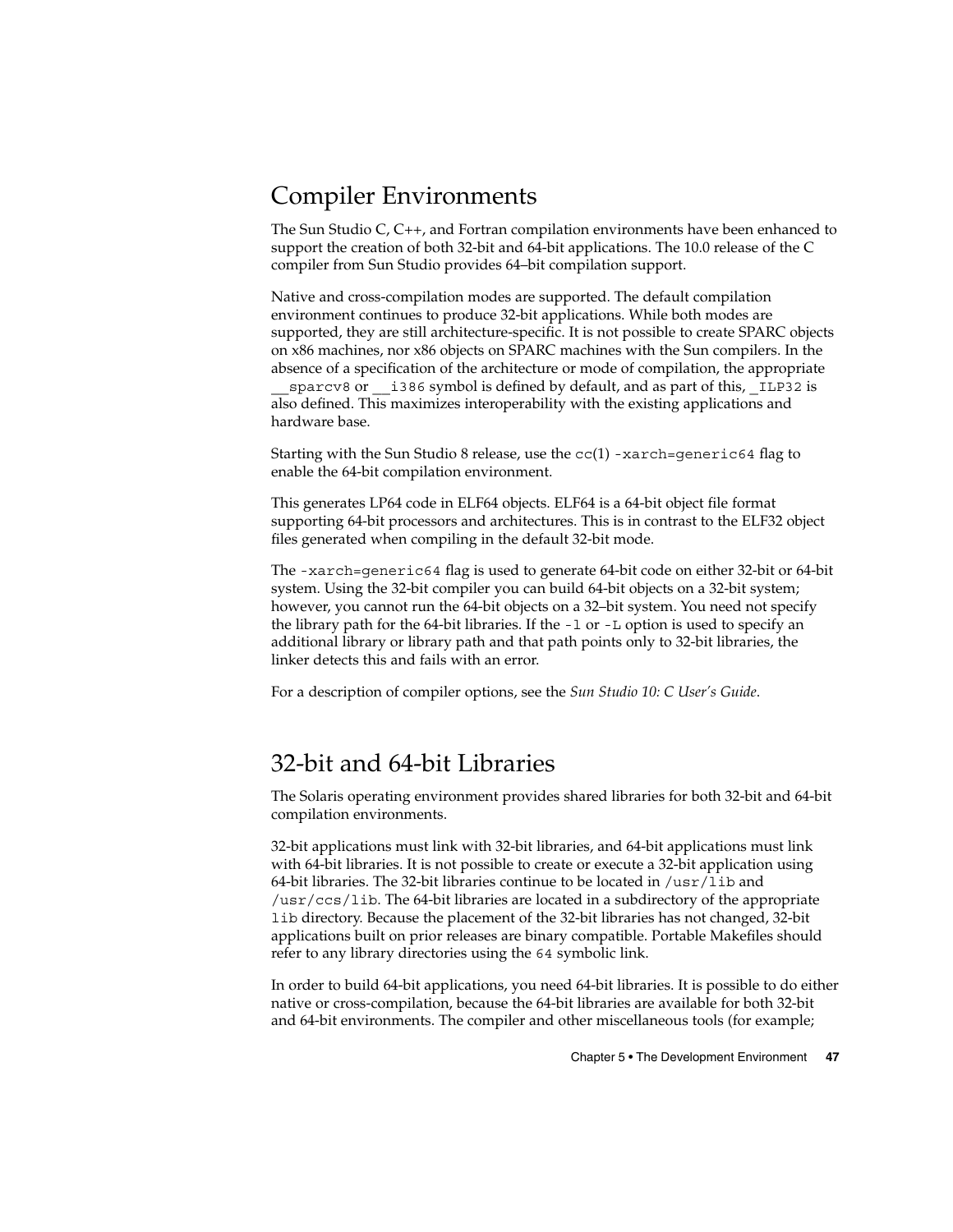ld, ar, and as) are 32–bit programs capable of building 64-bit programs on 32-bit or 64-bit systems. Of course, a 64-bit program built on a system running the 32-bit operating system cannot execute in that 32-bit environment.

# Linking Object Files

The linker remains a 32-bit application, but this should be transparent to most users, since it is normally invoked indirectly by the compiler driver, for example,  $cc(1)$ . If the linker is presented with a collection of ELF32 object files as input, it creates an ELF32 output file; similarly, if it is presented with a collection of ELF64 object files as input, it creates an ELF64 output file. Attempts to mix ELF32 and ELF64 input files are rejected by the linker.

### LD\_LIBRARY\_PATH Environment Variable

SPARC. The two separate dynamic linker programs for 32-bit applications and for 64-bit applications are: /usr/lib/ld.so.1 and /usr/lib/sparcv9/ld.so.1.

x86. For the AMD64 architecture, the dynamic linker programs for 32-bit applications and 64-bit applications are: /usr/lib/ld.so.1 and /usr/lib/amd64/ld.so.1.

At runtime, both dynamic linkers search the *same* list of colon-separated directories specified by the LD\_LIBRARY\_PATH environment variable. However, the 32-bit dynamic linker binds only to 32-bit libraries, while the 64-bit dynamic linker binds only to 64-bit libraries. So directories containing both 32-bit and 64-bit libraries can be specified via LD\_LIBRARY\_PATH, if needed.

The 64-bit dynamic linker's search path can be completely overridden using the LD\_LIBRARY\_PATH\_64 environment variable.

### \$ORIGIN Keyword

A common technique for distributing and managing applications is to place related applications and libraries into a simple directory hierarchy. Typically, the libraries used by the applications reside in a lib subdirectory, while the applications themselves reside in a bin subdirectory of a base directory. This base directory can then be exported using NFS™, Sun's distributed computing file system, and mounted on client machines. In some environments, the automounter and the name service can be used to distribute the applications, and to ensure the file-system namespace of the application hierarchy is the same on all clients. In such environments, the applications can be built using the -R flag to the linker to specify the absolute path names of the directories that should be searched for shared libraries at runtime.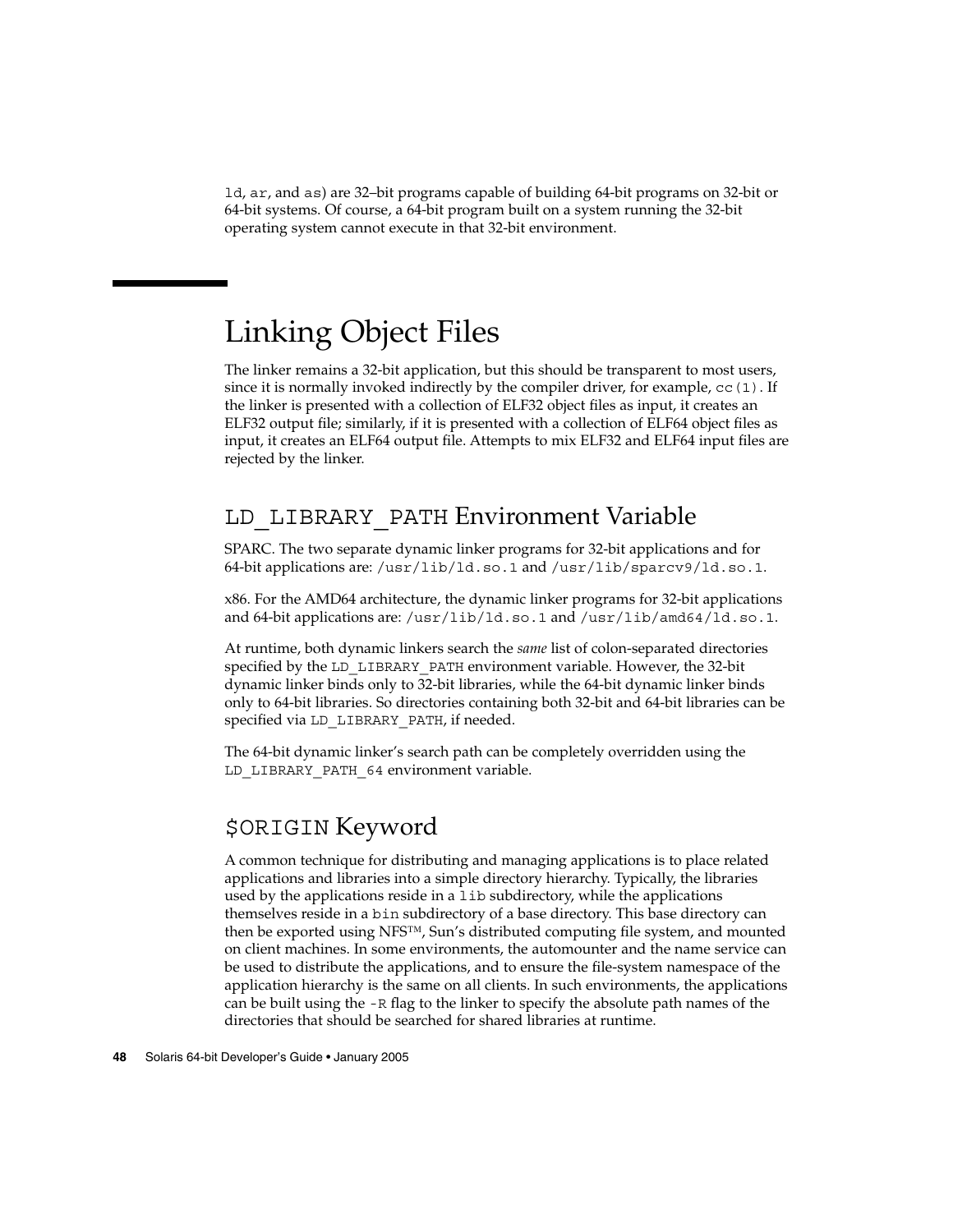<span id="page-48-0"></span>However, in other environments, the file system namespace is not so well controlled, and developers have resorted to using a debugging tool — the LD\_LIBRARY\_PATH environment variable — to specify the library search path in a wrapper script. This is unnecessary, because the \$ORIGIN keyword can be used in path names specified to the linker -R option. The \$ORIGIN keyword is expanded at runtime to be the name of the directory where the executable itself is located. This effectively means that the path name to the library directory can be specified using the pathname relative to \$ORIGIN. This allows the application base directory to be relocated without having to set LD\_LIBRARY\_PATH at all.

This functionality is available for both 32-bit and 64-bit applications, and it is well worth considering when creating new applications to reduce the dependencies on users or scripts correctly configuring LD\_LIBRARY\_PATH.

See the *Linker and Libraries Guide* for further details.

# Packaging 32-bit and 64-bit Applications

The following sections discuss packaging considerations for 32–bit and 64–bit applications.

### Placement of Libraries and Programs

SPARC. The placement of new libraries and programs follows the standard conventions described in ["32-bit and 64-bit Libraries"](#page-46-0) on page 47. The 32-bit libraries continue to be located in the same place, while the 64-bit libraries should be placed in the specific architecture-dependent directory under the normal default directories. Placement of 32-bit and 64-bit specific applications should be transparent to the user.

This means that 32-bit libraries should be placed in the same library directories. 64-bit libraries should be placed in the sparcv9 subdirectory under the appropriate lib directory.

Programs that require versions specific to 32-bit or 64-bit environments are a slightly different case. These should be placed in the appropriate sparcv7 or sparcv9 subdirectory of the directory where they are normally located.

64-bit libraries should be placed in the amd64 subdirectory under the appropriate lib directory.

Programs that require versions specific to 32-bit or 64-bit environments should be placed in the appropriate i86 or amd64 subdirectory of the directory where they are normally located.

Chapter 5 • The Development Environment **49**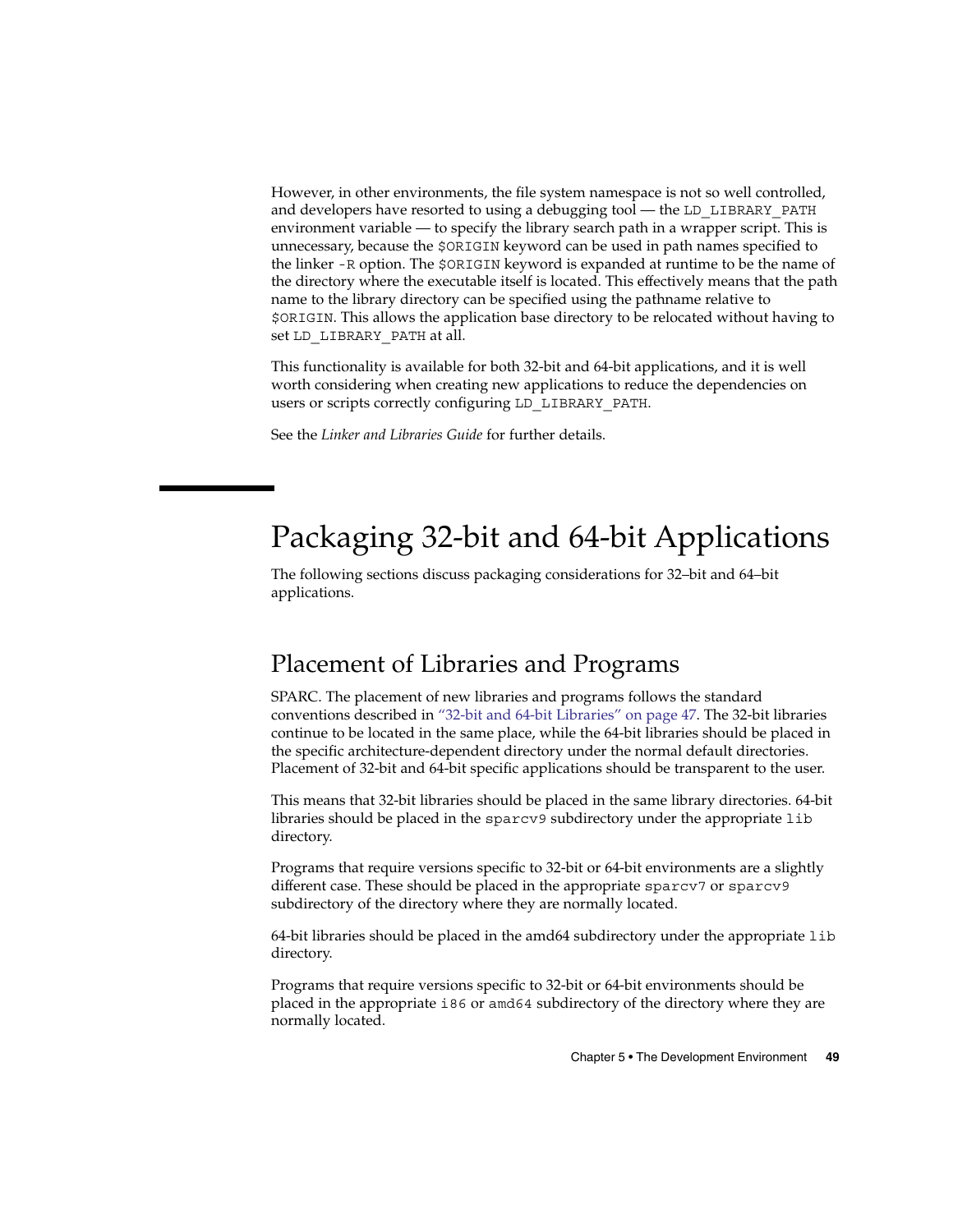See "Application Naming Conventions" on page 50.

## Packaging Guidelines

Packaging options include creating specific packages for 32-bit and 64-bit applications, or combining the 32-bit and 64-bit versions in a single package. In the case where a single package is created, you should use the subdirectory naming convention for the contents of the package, as described in this chapter.

## Application Naming Conventions

Rather than having specific names for 32-bit and 64-bit versions of an application, such as foo32 and foo64, 32-bit and 64-bit applications can be placed in the appropriate platform-specific subdirectory, as explained in ["Placement of Libraries](#page-48-0) [and Programs"](#page-48-0) on page 49. Wrappers, which are explained in the next section, can then be used to run the correct version of the application. One advantage is that the user does not need to know about the specific 32-bit and 64-bit version, since the correct version executes automatically, depending on the platform.

# Shell-Script Wrappers

In the case where 32-bit and 64-bit specific versions of applications are required, shell-script wrappers can make the version transparent to the user. This is the case with a number of tools in the Solaris operating environment, where 32-bit and 64-bit versions are needed. A wrapper can use the isalist command to determine the native instruction sets executable on a particular hardware platform, and run the appropriate version of the tool based on this.

This is an example of a native instruction set wrapper:

```
#! /bin/sh
```

```
CMD='basename $0'
DIR='dirname $0'
EXEC=for isa in '/usr/bin/isalist'; do
     if [-x \; \xi\{\text{DIR}\}/\xi\{\text{isa}\}/\xi\{\text{CMD}\}]; then
         EXEC = $DIR}/$; {isa}/$break
     fi
done
if [-z "\S{EXEC}"]; then
```
**50** Solaris 64-bit Developer's Guide • January 2005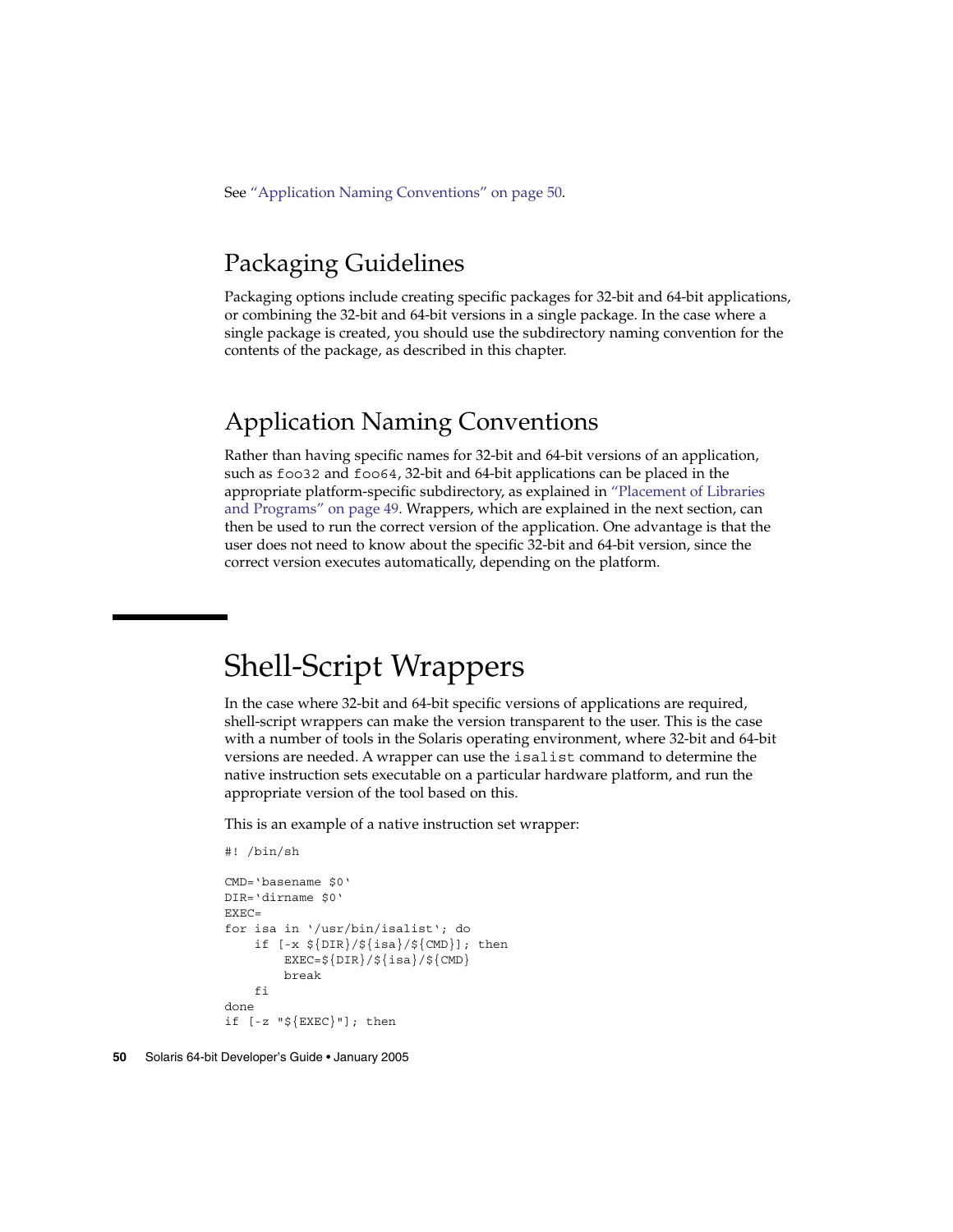```
echo 1>&2 "$0: no executable for this architecture"
        exit 1
fi
exec ${EXEC} "${@}"
```
One problem with this example is that it expects the \$0 argument to be a full pathname to its own executable. For this reason, a generic wrapper, isaexec(), has been created to address the problem of 32-bit and 64-bit specific applications. A description of this wrapper follows.

### /usr/lib/isaexec Binary File

isaexec(3C) is a 32-bit executable binary file that performs the wrapper function outlined in the shell script wrapper presented in the immediately preceding description, but with precise preservation of the argument list. The executable's full pathname is /usr/lib/isaexec, but it is not designed to be executed by that name. Rather, it can be copied or linked (hard link, not soft link) to the primary name of a program that exists in more than one version, selected using isalist(1).

For example, in a SPARC environment, the command truss(1) exists as three executable files:

/usr/bin/truss /usr/bin/sparcv7/truss /usr/bin/sparcv9/truss

The executables in the sparcv7 and sparcv9 subdirectories are the real  $trans(1)$ executables, 32-bit and 64-bit respectively. The wrapper file, /usr/bin/truss, is a hard link to /usr/lib/isaexec.

In the  $x86$  environment, the command  $\text{truss}(1)$  exists as three executable files:

/usr/bin/truss /usr/bin/i86/truss /usr/bin/amd64/truss

The isaexec(3C) wrapper determines its own fully resolved symlink-free path name using getexecname(3C), independent of its argv $[0]$  argument, gets the isalist(1) through sysinfo(SI\_ISALIST, ...), and performs an exec(2) of the first executable file bearing its own name found in the resulting list of subdirectories of its own directory. It then passes the argument vector and environment vector unchanged. In this way, argv [0] passed to the final program image appears as first specified, not as transformed into a full path name modified to contain the name of the subdirectory.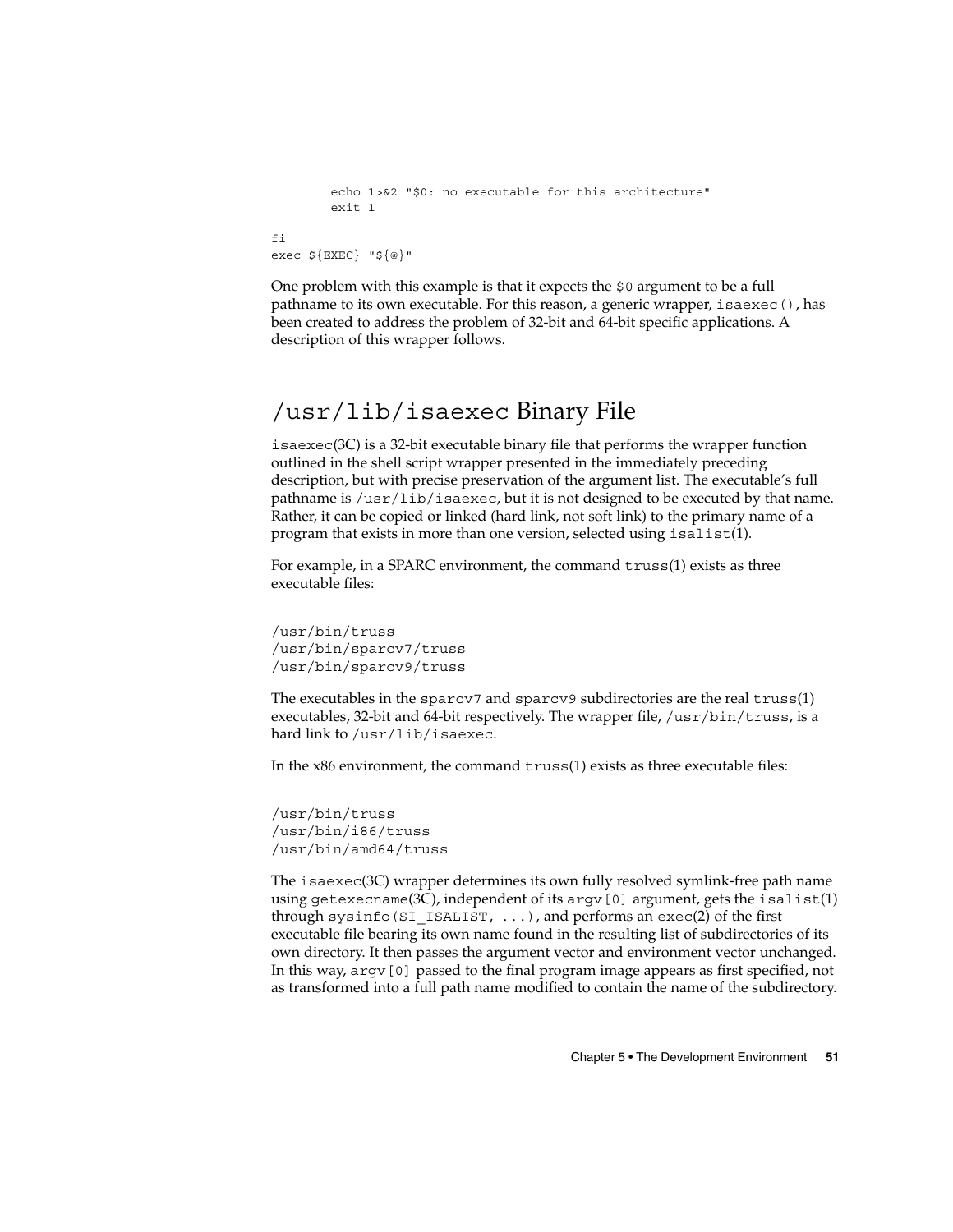**Note –** Because wrappers might exist, you need to be careful when moving executables to different locations. You might move the wrapper rather than the actual program.

## isaexec(3c) Interface

Many applications already use startup wrapper programs to set environment variables, clear temporary files, start daemons, and so on. The isaexec(3C) interface in libc(3LIB) allows the same algorithm used in the shell-based wrapper example above to be invoked directly from a custom wrapper program.

# Debugging 64-bit Applications

All of the Solaris debugging tools have been updated to work with 64-bit applications. This includes the  $trans(1)$  command, the /proc tools (proc(1)) and mdb.

The dbx debugger, capable of debugging 64-bit applications, is available as part of the Sun Studio tool suites. The remaining tools are included with the Solaris release.

The options for all these tools are unchanged. A number of enhancements are available in mdb for debugging 64-bit programs. As expected, using "\*" to dereference a pointer will dereference 8 bytes for 64-bit programs and 4 bytes for 32-bit programs. In addition, the following modifiers are available:

Additional ?, /, = modifiers:

```
g (8) Display 8 bytes in unsigned octal
G (8) Display 8 bytes in signed octal
e (8) Display 8 bytes in signed decimal
E (8) Display 8 bytes in unsigned decimal
J (8) Display 8 bytes in hexadecimal
K (n) Print pointer or long in hexadecimal
        Display 4 bytes for 32-bit programs
        and 8 bytes for 64-bit programs.
y (8) Print 8 bytes in date format
Additional ? and / modifiers:
M <value> <mask> Apply <mask> and compare for 8-byte value;
        move '.' to matching location.
Z (8) write 8 bytes
```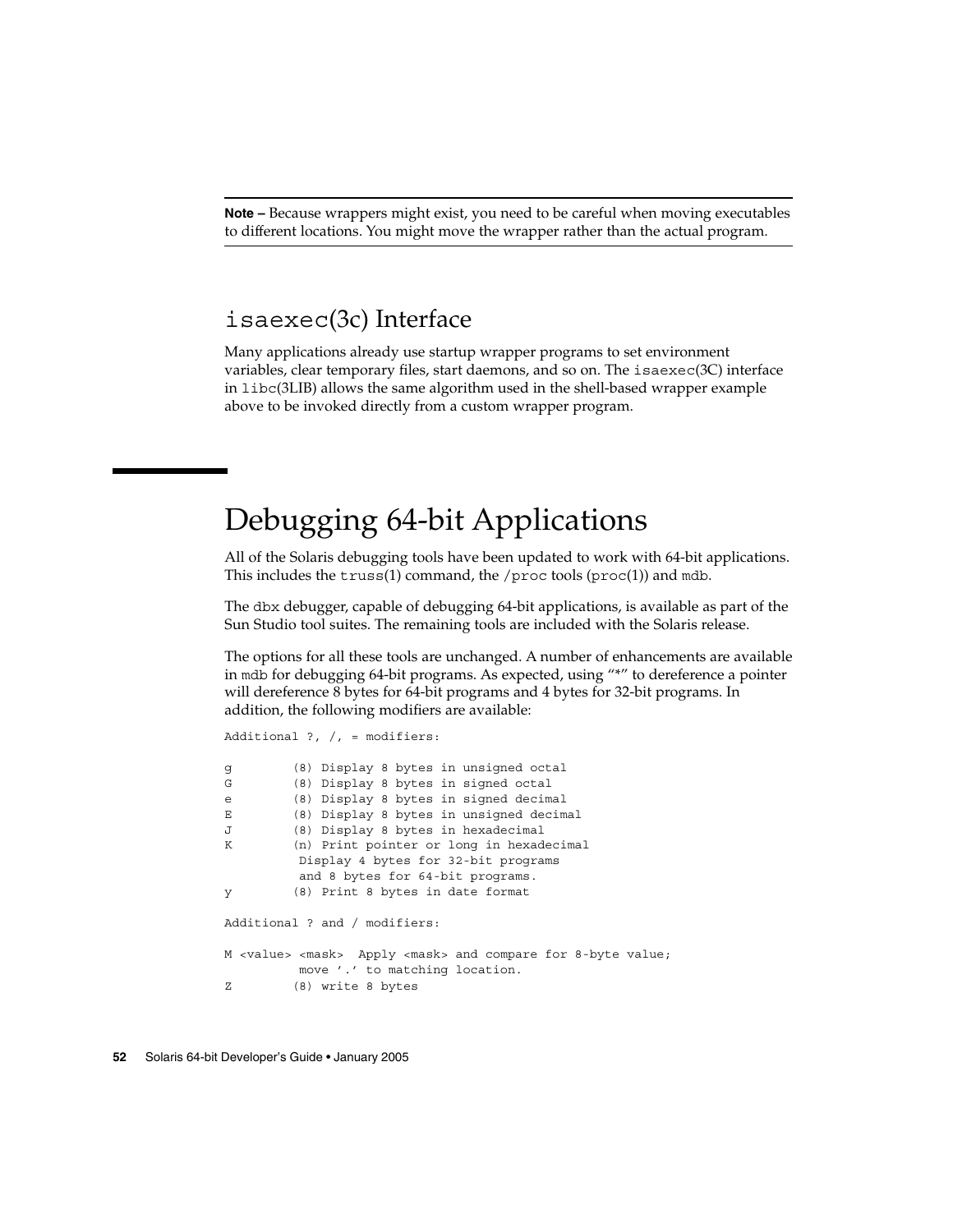### CHAPTER **6**

# Advanced Topics

This chapter presents a collection of miscellaneous programming topics for systems programmers who want to understand more about the 64-bit Solaris operating environment.

Most of the new features of the 64–bit environment are extensions of generic 32–bit interfaces, though several new features are unique to 64–bit environments.

# SPARC V9 ABI Features

64-bit applications are described using Executable and Linking Format (ELF64), which allows large applications and large address spaces to be described completely.

SPARCV9. The *SPARC Compliance Definition*, Version 2.4, contains details of the SPARC V9 ABI. It describes the 32-bit SPARC V8 ABI and the 64-bit SPARC V9 ABI. You can obtain this document from SPARC International at [www.sparc.com.](http://www.sparc.com)

Following is a list of the SPARC V9 ABI features.

- The SPARC V9 ABI allows all 64-bit SPARC instructions and 64-bit wide registers to be used to their full effect. Many of the new relevant instructions are extensions of the existing V8 instruction set. See *The SPARC Architecture Manual, Version 9*.
- The basic calling convention is the same. The first six arguments of the caller are placed in the out registers %o0-%o5. The SPARC V9 ABI still uses a register window on a larger register file to make calling a function a "cheap" operation. Results are returned in %o0. Because all registers are now treated as 64-bit quantities, 64-bit values can now be passed in a single register, rather than a register pair.
- The layout of the stack is different. Apart from the increase in the basic cell size from 32-bit to 64-bit, various hidden parameter words have been removed. The return address is still %o7 + 8.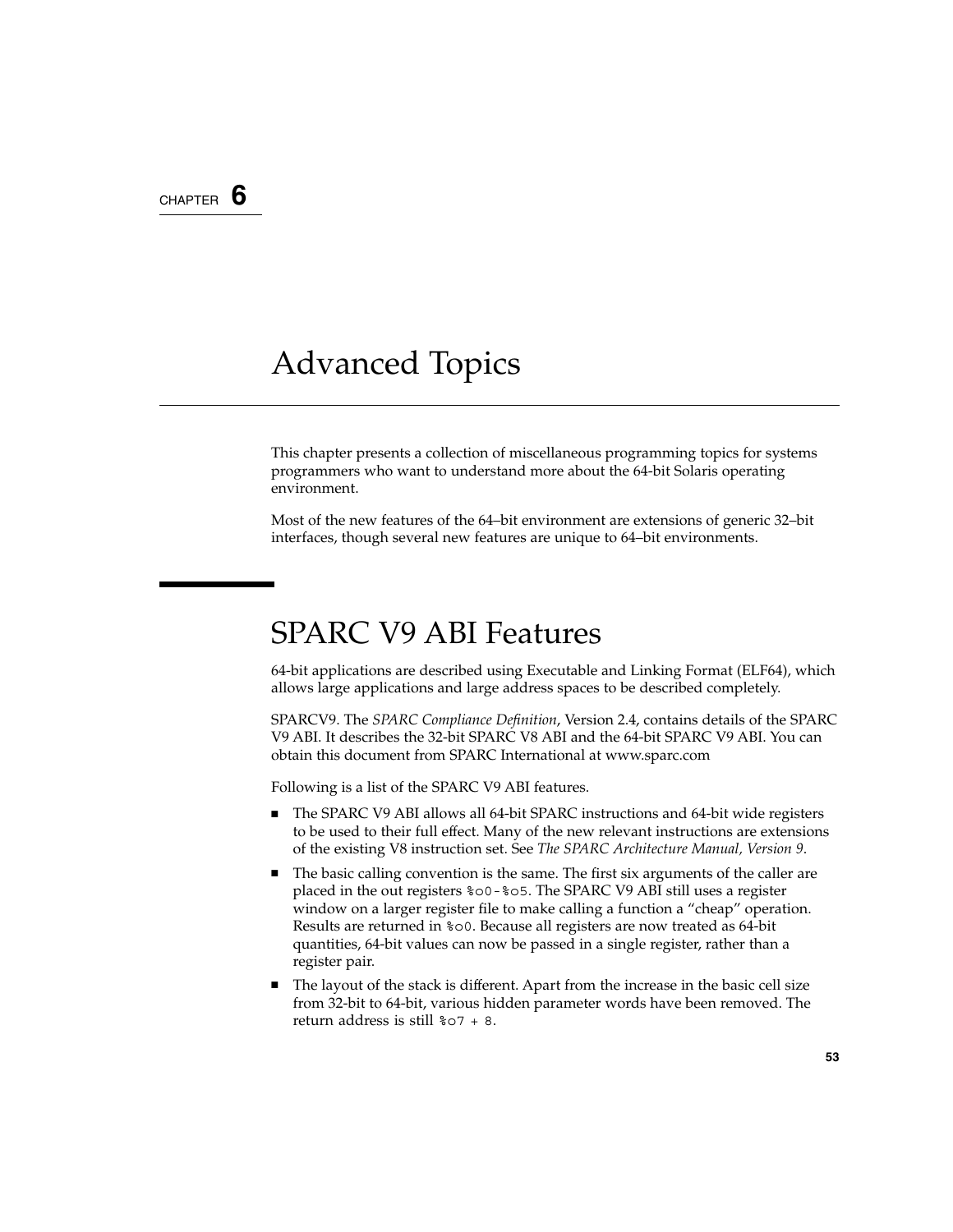- %o6 is still referred to as the *stack pointer* register %sp, and %i6 is the *frame pointer* register %fp. However, the %sp and %fp registers are offset by a constant, known as the *stack bias*, from the actual memory location of the stack. The size of the stack bias is 2047 bytes.
- Instruction sizes are still 32 bits. Address constant generation therefore takes more instructions. The call instruction can no longer be used to branch anywhere in the address space, since it can only reach within plus or minus 2 gigabytes of %pc.
- Integer multiply and divide functions are now implemented completely in hardware.
- Structure passing and return are accomplished differently. Small data structures and some floating point arguments are now passed directly in registers.
- User traps allow certain traps from non-privileged code to be handled by a user trap handler (instead of delivering a signal).
- All data types are now aligned to their size.
- Many basic derived types are larger. Thus many system call interface data structures are now of different sizes.
- Two different sets of libraries exist on the system: those for 32-bit SPARC applications and those for 64-bit SPARC applications.

## Stack Bias

SPARCV9. An important feature of the SPARC V9 ABI for developers is the stack bias. For 64-bit SPARC programs, a stack bias of 2047 bytes must be added to both the frame pointer and the stack pointer to get to the actual data of the stack frame. See the following figure.



For more information on stack bias, please see the SPARC V9 ABI.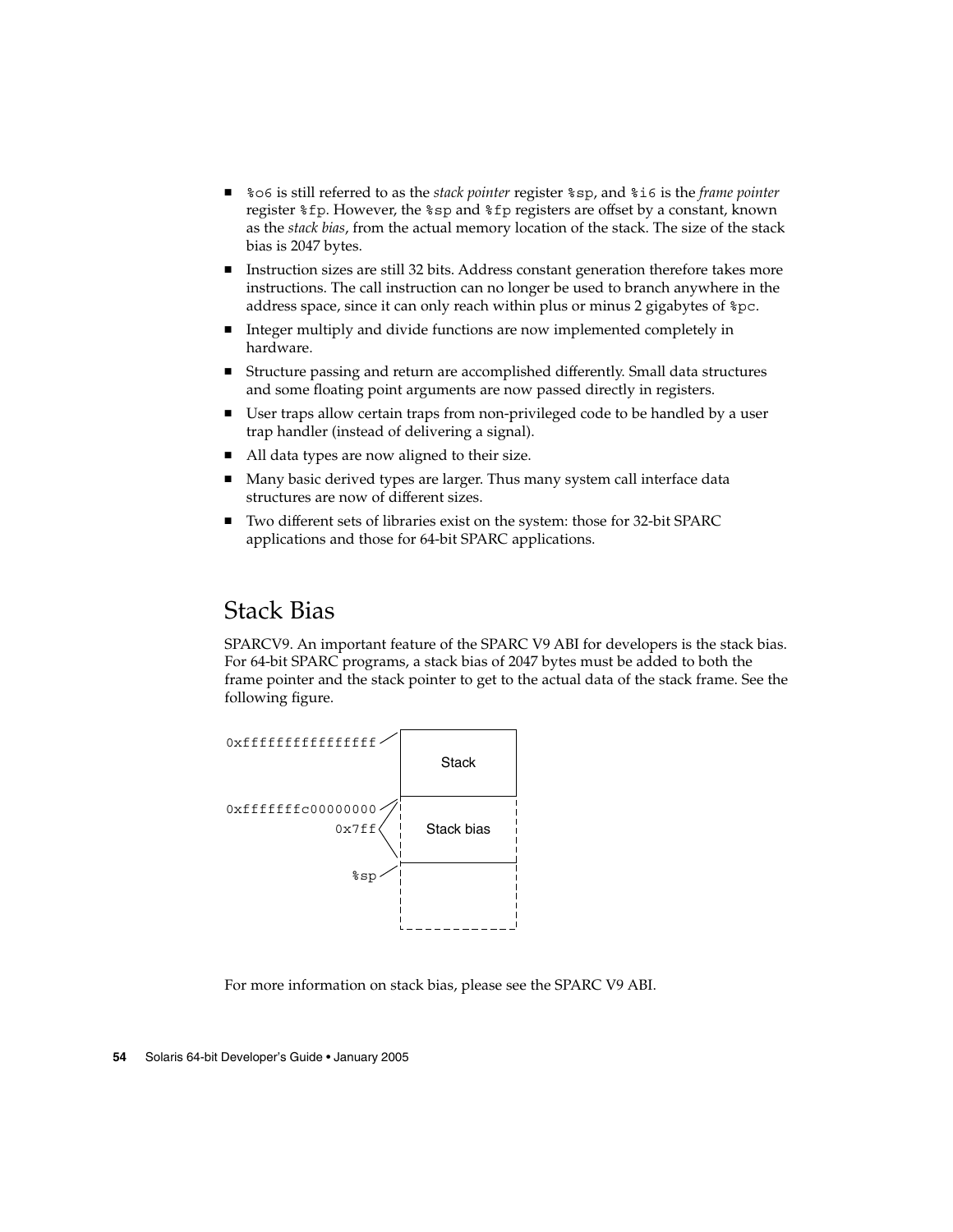# Address Space Layout of the SPARC V9 ABI

SPARCV9. For 64-bit applications, the layout of the address space is closely related to that of 32-bit applications, though the starting address and addressing limits are radically different. Like SPARC V8, the SPARC V9 stack grows down from the top of the address space, while the heap extends the data segment from the bottom.

The diagram below shows the default address space provided to a 64–bit application. The regions of the address space marked as reserved might not be mapped by applications. These restrictions might be relaxed on future systems.



The actual addresses in the figure above describe a particular implementation on a particular machine, and are given for illustrative purposes only.

## Placement of Text and Data of the SPARC V9 ABI

By default, 64-bit programs are linked with a starting address of 0x100000000. The whole program is above 4 gigabytes, including its text, data, heap, stack, and shared libraries. This helps ensure that 64-bit programs are correct by making it so the program will fault in the lower 4 gigabytes of its address space, if it truncates any of its pointers.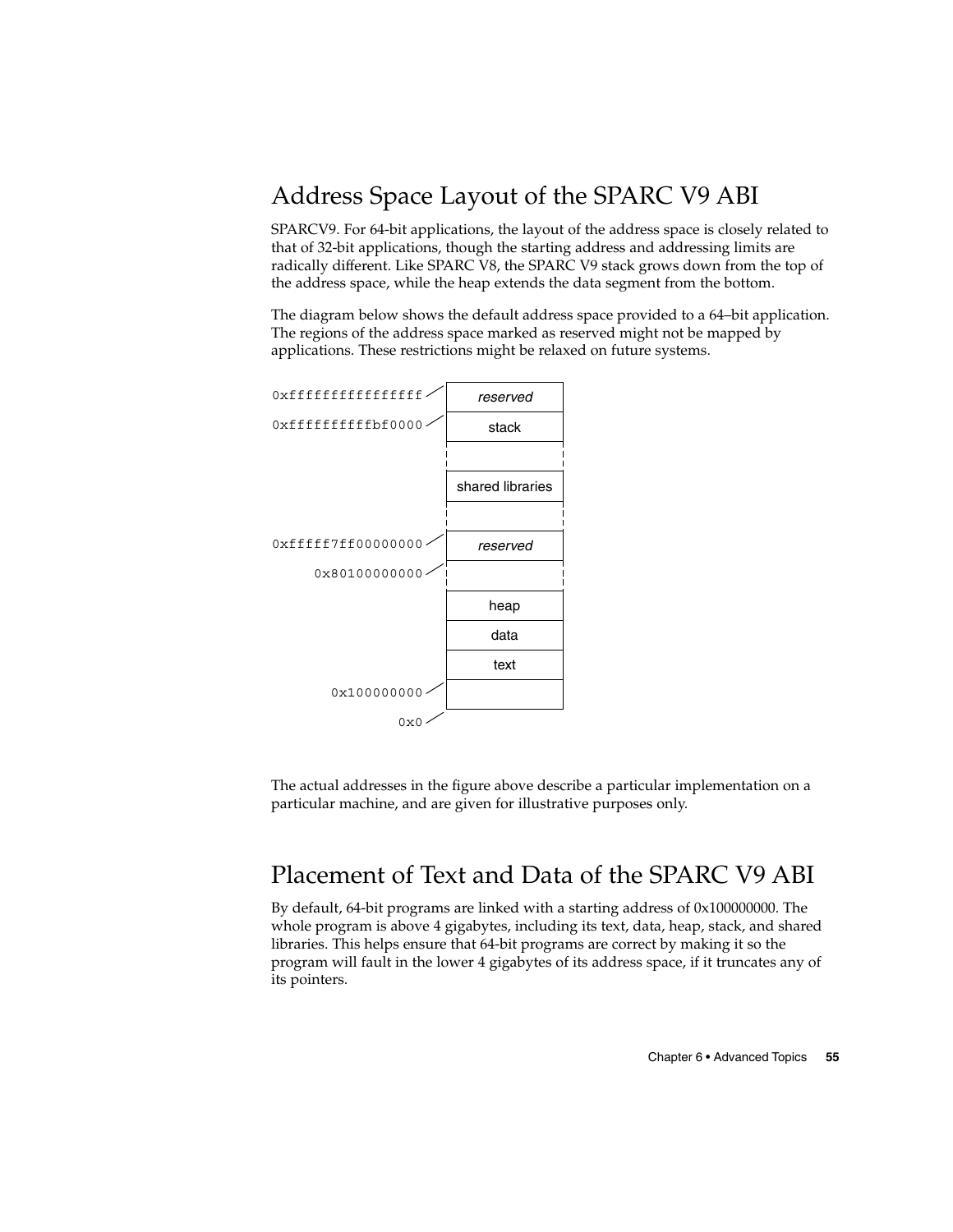While 64-bit programs are linked above 4 gigabytes, you can still link them below 4 gigabytes by using a linker mapfile and the -M option to the compiler or linker. A linker mapfile for linking a 64-bit SPARC program below 4 gigabytes is provided in /usr/lib/ld/sparcv9/map.below4G.

See the  $1d(1)$  linker man page for more information.

## Code Models of the SPARC V9 ABI

SPARCV9. Different code models are available from the compiler for different purposes to improve performance and reduce code size in 64-bit SPARC programs. The code model is determined by the following factors:

- Positionability (absolute versus position-independent code)
- Code size (<2 gigabytes)
- Location (low, middle, anywhere in address space)
- External object reference model (small or large)

The following table describes the different code models available for 64-bit SPARC programs.

| <b>Code Model</b> | Positionability | Code Size                     | Location                                    | <b>External Object</b><br><b>Reference Model</b>      |
|-------------------|-----------------|-------------------------------|---------------------------------------------|-------------------------------------------------------|
| abs32             | Absolute        | $<$ 2 gigabytes               | Low (low 32 bits)<br>of address space)      | None                                                  |
| abs44             | Absolute        | $<$ 2 gigabytes               | Middle (low 44<br>bits of address<br>space) | None                                                  |
| abs64             | Absolute        | $\langle 2 \rangle$ gigabytes | Anywhere                                    | None                                                  |
| pic               | PIC.            | < 2 gigabytes                 | Anywhere                                    | Small $\left(<=1024\right)$<br>external objects)      |
| PIC               | PIC.            | $<$ 2 gigabytes               | Anywhere                                    | Large $\left( \le 2**29 \right)$<br>external objects) |
|                   |                 |                               |                                             |                                                       |

**TABLE 6–1** Code Model Descriptions: SPARCV9

Shorter instruction sequences can be achieved in some instances with the smaller code models. The number of instructions needed to do static data references in absolute code is the fewest for the abs32 code model and the most for the abs64 code model, while abs44 is in the middle. Likewise, the pic code model uses fewer instructions for static data references than the PIC code model. Consequently, the smaller code models can reduce the code size and perhaps improve the performance of programs that do not need the fuller functionality of the larger code models.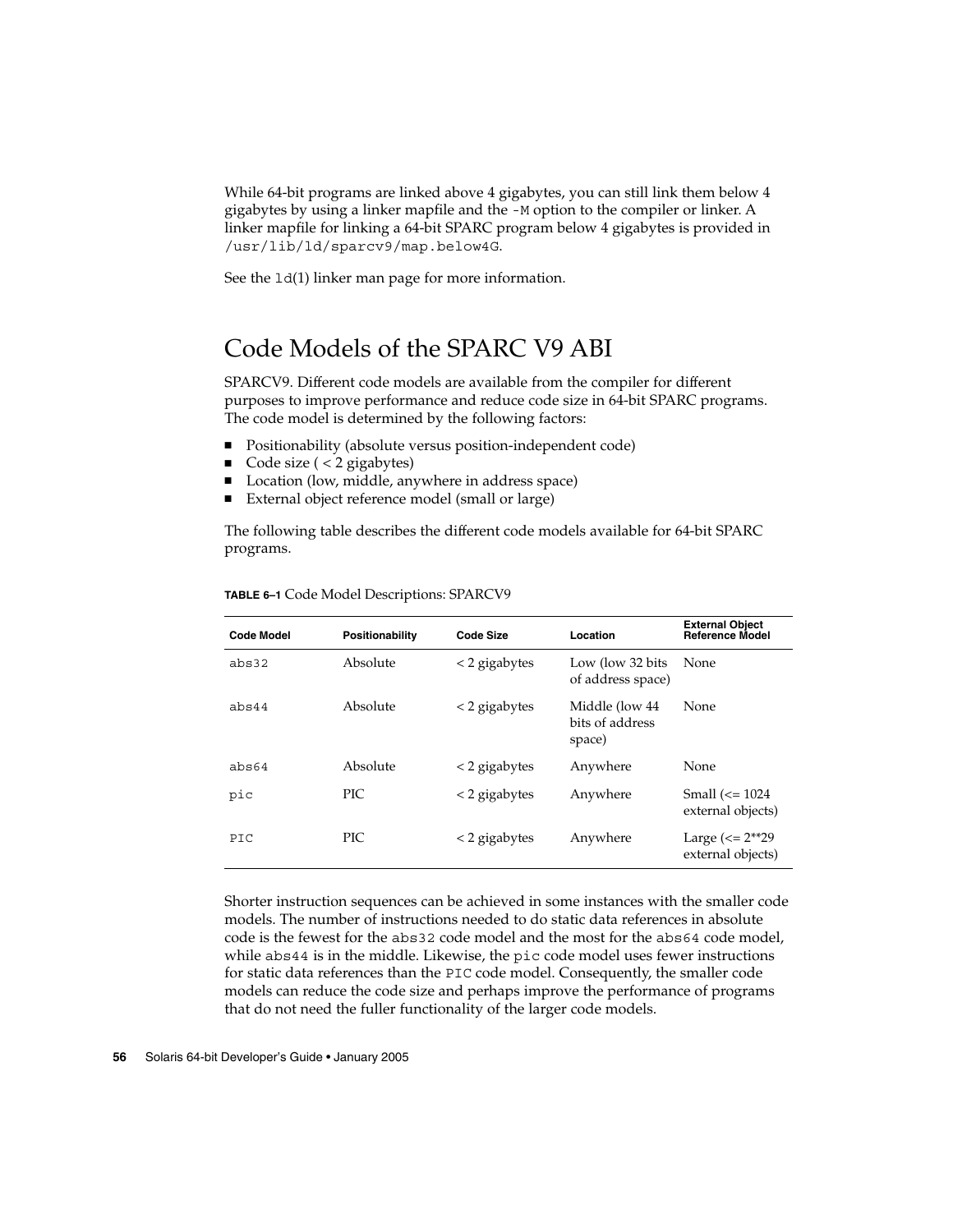To specify which code model to use, the -xcode=<model> compiler option should be used. Currently, for 64–bit objects, the compiler uses the abs64 model by default. You can optimize your code by using the abs44 code model; you will use fewer instructions and still cover the 44-bit address space that the current UltraSPARC platforms support.

See the SPARC V9 ABI and compiler documentation for more information on code models.

**Note –** A program compiled with the abs32 code model must be linked below 4 gigabytes using the -M /usr/lib/ld/sparcv9/map.below4G option.

# AMD64 ABI Features

64-bit applications are described using Executable and Linking Format (ELF64), which allows large applications and large address spaces to be described completely.

Following is a list of the AMD ABI features.

The AMD ABI allows all 64-bit instructions and 64-bit registers to be used to their full effect. Many of the new instructions are straightforward extensions of the existing i386 instruction set. There are now sixteen general purpose registers.

Seven general purpose registers (%rdi, %rsi, %rdx, %rcx, %r8, %r9, and %rax) have a well-defined role in the function call sequence which now passes arguments in registers.

Two registers are used for stack management (%rsp and %rbp). Two registers are temporaries (%r10 and %r11). Five registers are callee-saved (%r12, %r13, %r14, %r15, and %rbx)

- The basic function calling convention is different for the AMD ABI. Arguments are placed in registers. For simple integer arguments, the first arguments are placed in the %rdi, %rsi, %rdx, %rcx, %r8, and %r9 registers, in that order.
- The layout of the stack is slightly different for AMD. In particular, the stack is always aligned on a 16–byte boundary immediately preceding the call instruction.
- Instruction sizes are still 32 bits. Address constant generation therefore takes more instructions. The call instruction can no longer be used to branch anywhere in the address space, since it can only reach within plus or minus 2 gigabytes of %rip.
- Integer multiply and divide functions are now implemented completely in hardware.
- Structure passing and return are accomplished differently. Small data structures and some floating point arguments are now passed directly in registers.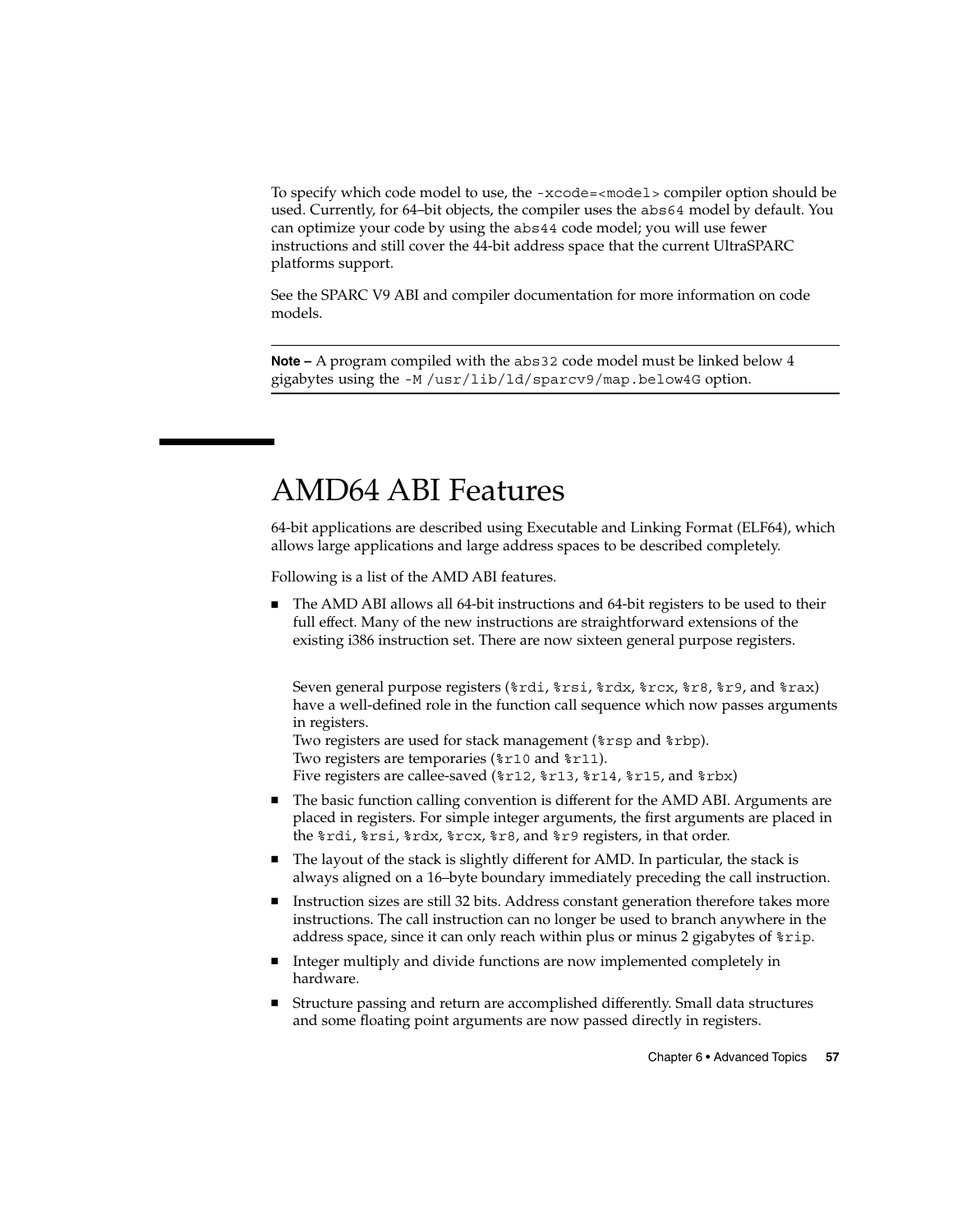- There are new PC-relative addressing modes that enable more efficient position-independent code to be generated.
- All data types are now aligned to their size.
- Many basic derived types are larger. Thus many system call interface data structures are now of different sizes.
- Two different sets of libraries exist on the system: those for 32-bit i386 applications and those for 64-bit amd64 applications.
- The AMD ABI substantially enhances floating point capabilities.

The 64-bit ABI allows all the x87 and MMX instructions that operate on the x87 floating point registers (%fpr0 through %fpr7 and %mm0 through %mm7) to be used.

Additionally, the full set of SSE and SSE2 instructions that operate on the 128-bit XMM registers (%xmm0 through %xmm15) can be used.

See the draft amd64 psABI document *System V Application Binary Interface, AMD64 Architecture Processor Supplement*, Draft Version 0.90, April 26th, 2003.

## Address Space Layout for amd64 Applications

For 64-bit applications, the layout of the address space is closely related to that of 32-bit applications, though the starting address and addressing limits are radically different. Like SPARC V9, the amd64 stack grows down from the top of the address space, while the heap extends the data segment from the bottom.

The following diagram shows the default address space provided to a 64–bit application. The regions of the address space marked as reserved might not be mapped by applications. These restrictions might be relaxed on future systems.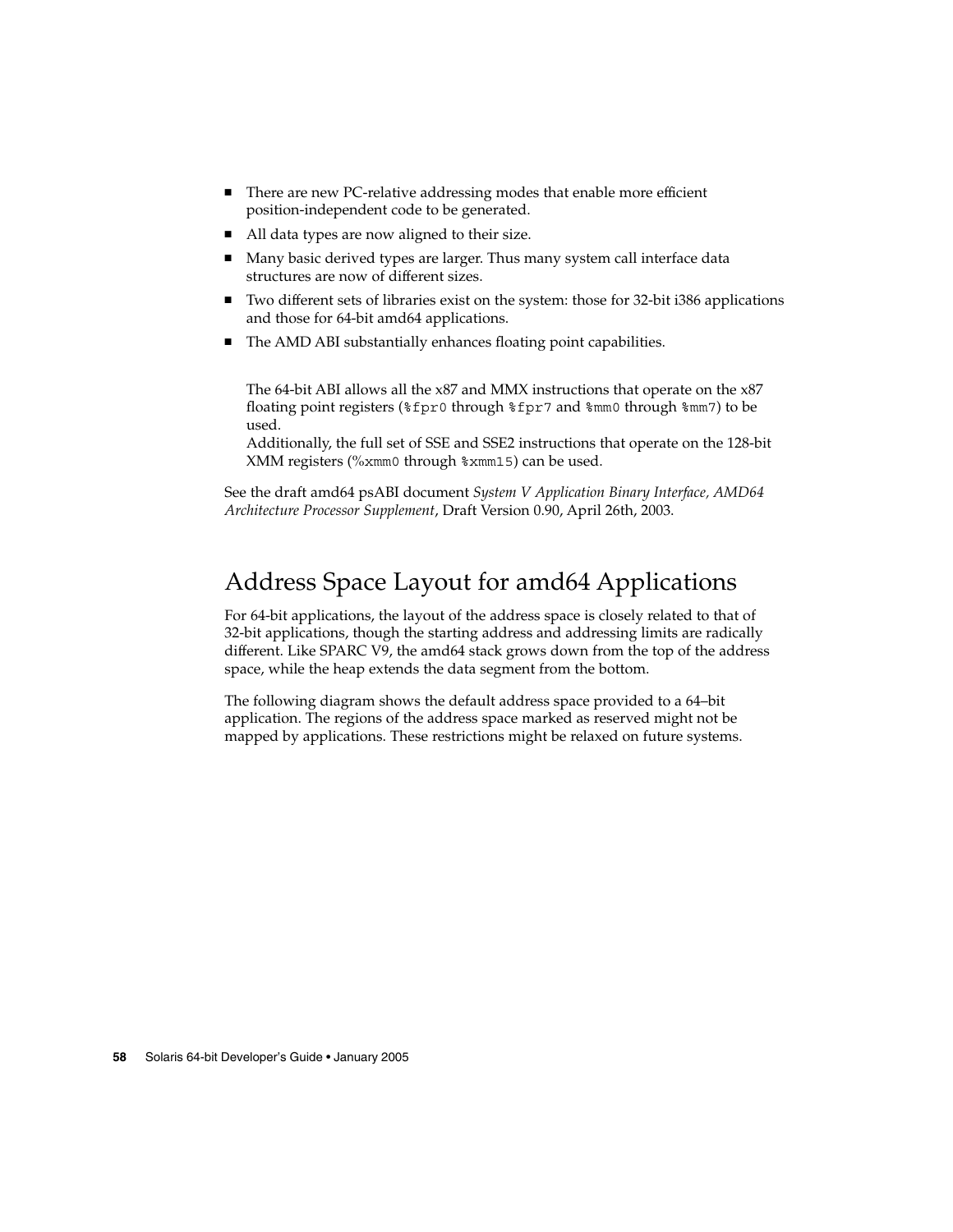<span id="page-58-0"></span>

The actual addresses in the figure above describe a particular implementation on a particular machine, and are given for illustrative purposes only.

# Alignment Issues

There is one additional issue around the alignment of 32-bit long long elements in data structures; i386 applications only align long long elements on 32-bit boundaries, while the amd64 ABI places long long elements on 64-bit boundaries potentially generating wider holes in the data structures. This is different to SPARC where 32-bit or 64-bit, long long items were aligned on 64-bit boundaries.

The following table shows the data type alignment for the designated architectures.

| Architecture | long long | double | long double |
|--------------|-----------|--------|-------------|
| i386         |           |        |             |
| amd64        |           |        | 16          |

Chapter 6 • Advanced Topics **59**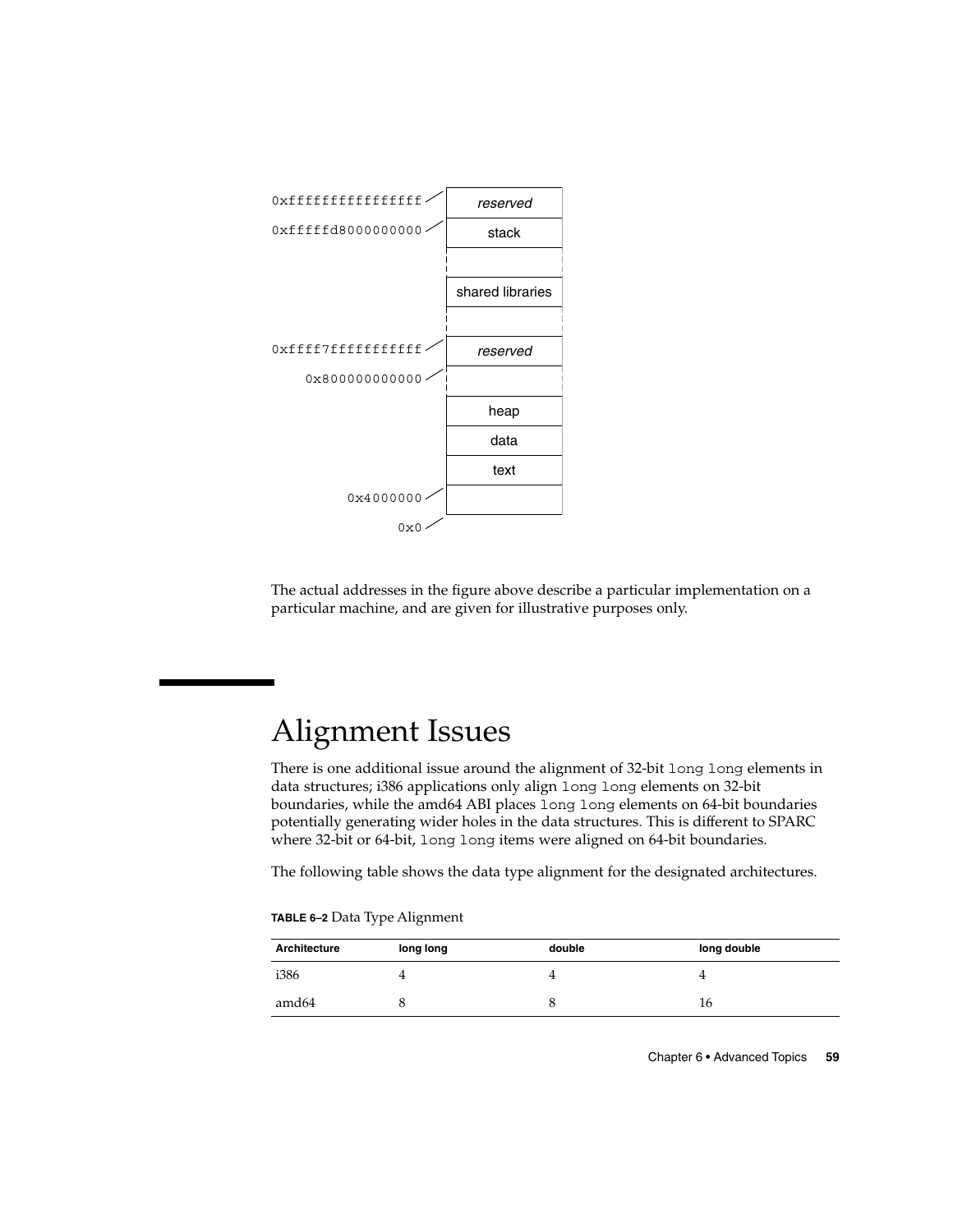| TABLE 6-2 Data Type Alignment |           | (Continued) |             |  |
|-------------------------------|-----------|-------------|-------------|--|
| Architecture                  | long long | double      | long double |  |
| sparcy8                       |           |             |             |  |
| sparcv9                       |           |             | 16          |  |

Although code might already appear to be LP64 clean on SPARC systems, the alignment differences might produce problems when copying data structures between 32-bit and 64-bit programming environments. These programming environments include device driver ioctl routines, doors routines or other IPC mechanisms. Alignment problems can be avoided by careful coding of these interfaces, and by judicious use of the #pragma pack or \_Pack directives.

# Interprocess Communication

The following interprocess communication (IPC) primitives continue to work between 64-bit and 32-bit processes:

- The System V IPC primitives, such as shmop(2), semop(2), msgsnd(2)
- The call to  $mmap(2)$  on shared files
- The use of  $pipe(2)$  between processes
- The use of door\_call(3DOOR) between processes
- The use of rpc(3NSL) between processes on the same or different machines using the external data representation described in xdr(3NSL)

Although all these primitives allow interprocess communication between 32-bit and 64-bit processes, you might need to take explicit steps to ensure that data being exchanged between processes is correctly interpreted by all of them. For example, two processes sharing data described by a C data structure containing variables of type long cannot do so without understanding that a 32-bit process views this variable as a 4–byte quantity, while a 64-bit process views this variable as an 8–byte quantity.

One way to handle this difference is to ensure that the data has exactly the same size and meaning in both processes. Build the data structures using fixed-width types, such as int32 t and int64  $t$ . Care is still needed with alignment. Shared data structures might need to be padded out, or repacked using compiler directives such as #pragma pack or \_Pack. See ["Alignment Issues"](#page-58-0) on page 59.

A family of derived types that mirrors the system derived types is available in <sys/types32.h>. These types possess the same sign and sizes as the fundamental types of the 32-bit system but are defined in such a way that the sizes are invariant between the ILP32 and LP64 compilation environments.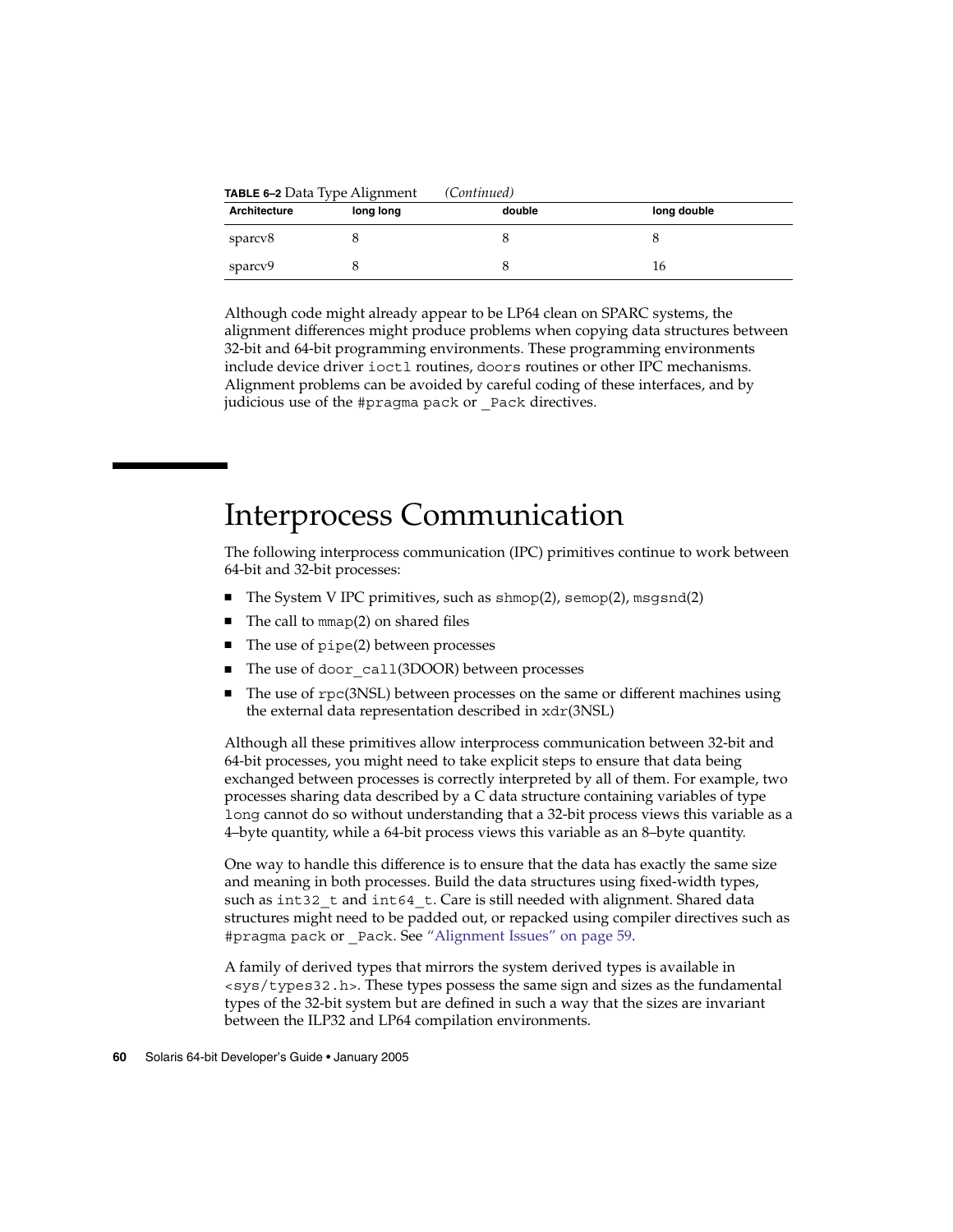Sharing pointers between 32-bit and 64-bit processes is substantially more difficult. Obviously, pointer sizes are different, but more importantly, while there is a 64-bit integer quantity (long long) in existing C usage, a 64-bit pointer has no equivalent in a 32-bit environment. In order for a 64-bit process to share data with a 32-bit process, the 32-bit process can only see up to 4 gigabytes of that shared data at a time.

The XDR routine xdr long(3NSL) might seem to be a problem; however, it is still handled as a 32-bit quantity over the wire to be compatible with existing protocols. If the 64-bit version of the routine is asked to encode a long value that does not fit into a 32-bit quantity, the encode operation fails.

# ELF and System Generation Tools

64-bit binaries are stored in files in ELF64 format, which is a direct analog of the ELF32 format, except that most fields have grown to accommodate full 64-bit applications. ELF64 files can be read using elf(3ELF) APIs; for example, elf getarhdr(3ELF).

Both 32-bit and 64-bit versions of the ELF library,elf(3ELF) , support both ELF32 and ELF64 formats and their corresponding APIs. This allows applications to build, read, or modify both file formats from either a 32-bit or a 64-bit system (though a 64-bit system is still required to execute a 64-bit program).

In addition, Solaris provides a set of GELF (Generic ELF) interfaces that allow the programmer to manipulate both formats using a single, common API. See elf(3ELF).

All of the system ELF utilities, including  $ar(1)$ ,  $nm(1)$ ,  $1d(1)$  and  $dump(1)$ , have been updated to accept both ELF formats.

# /proc Interface

The /proc interfaces are available to both 32-bit and 64-bit applications. 32-bit applications can examine and control the state of other 32-bit applications. Thus, an existing 32-bit debugger can be used to debug a 32-bit application.

64-bit applications can examine and control 32-bit or 64-bit applications. However, 32-bit applications are unable to control 64-bit applications, because the 32-bit APIs do not allow the full state of 64-bit processes to be described. Thus, a 64-bit debugger is required to debug a 64-bit application.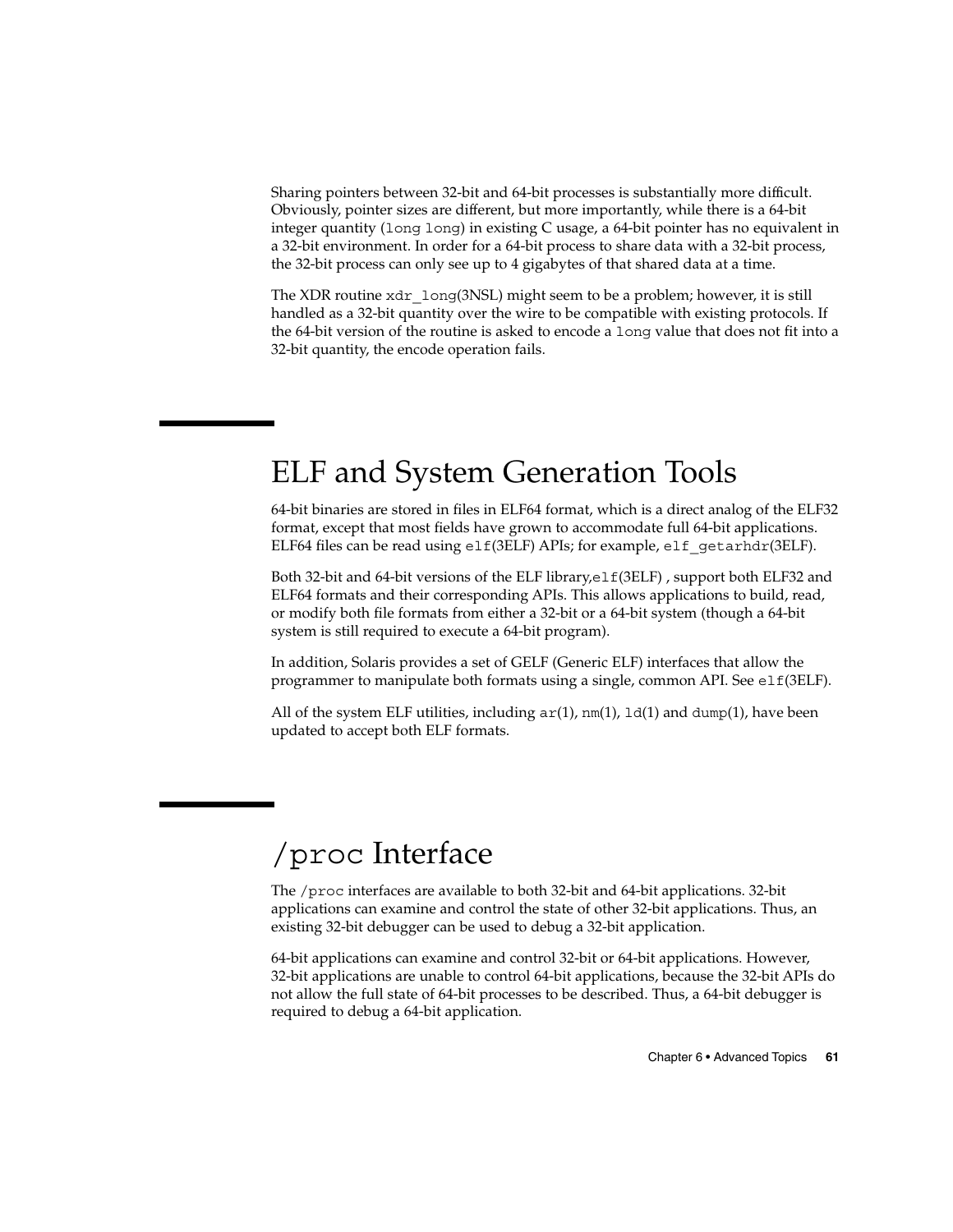# Extensions to sysinfo(2)

New sysinfo(2) subcodes in the Solaris S10 operating environment enable applications to ascertain more information about the available instruction set architectures.

```
SI_ARCHITECTURE_32
SI_ARCHITECTURE_64
SI ARCHITECTURE K
SI ARCHITECTURE NATIVE
```
For example, the name of the 64-bit ABI available on the system (if any), is available using the SI\_ARCHITECTURE\_64 subcode. See sysinfo(2) for details.

# libkvm and /dev/ksyms

The 64-bit version of the Solaris system is implemented using a 64-bit kernel. Applications that examine or modify the contents of the kernel directly must be converted to 64-bit applications and linked with the 64-bit version of libraries.

Before doing this conversion and cleanup work, you should examine why the application needs to look directly at kernel data structures in the first place. It is possible that in the time since the program was first ported or created, additional interfaces have been made available on the Solaris platform, to extract the needed data with system calls. See sysinfo(2), kstat(3KSTAT), sysconf(3C), and  $proc(4)$  as the most common alternative APIs. If these interfaces can be used instead of kvm\_open(3KVM), use them and leave the application as 32-bit for maximum portability. As a further benefit, most of these APIs are probably faster and might not require the same security privileges needed to access kernel memory.

The 32-bit version of libkvm returns a failure from any attempt to use kvm\_open(3KVM) on a 64-bit kernel or crash dump. Similarly, the 64-bit version of libkvm returns failure from any attempt to use kvm\_open(3KVM) on a 32-bit kernel crash dump.

Because the kernel is a 64-bit program, applications that open /dev/ksyms to examine the kernel symbol table directly need to be enhanced to understand ELF64 format.

The ambiguity over whether the address argument to kvm\_read() or kvm\_write() is supposed to be a kernel address or a user address is even worse for 64-bit applications and kernel. All applications using libkvm that are still using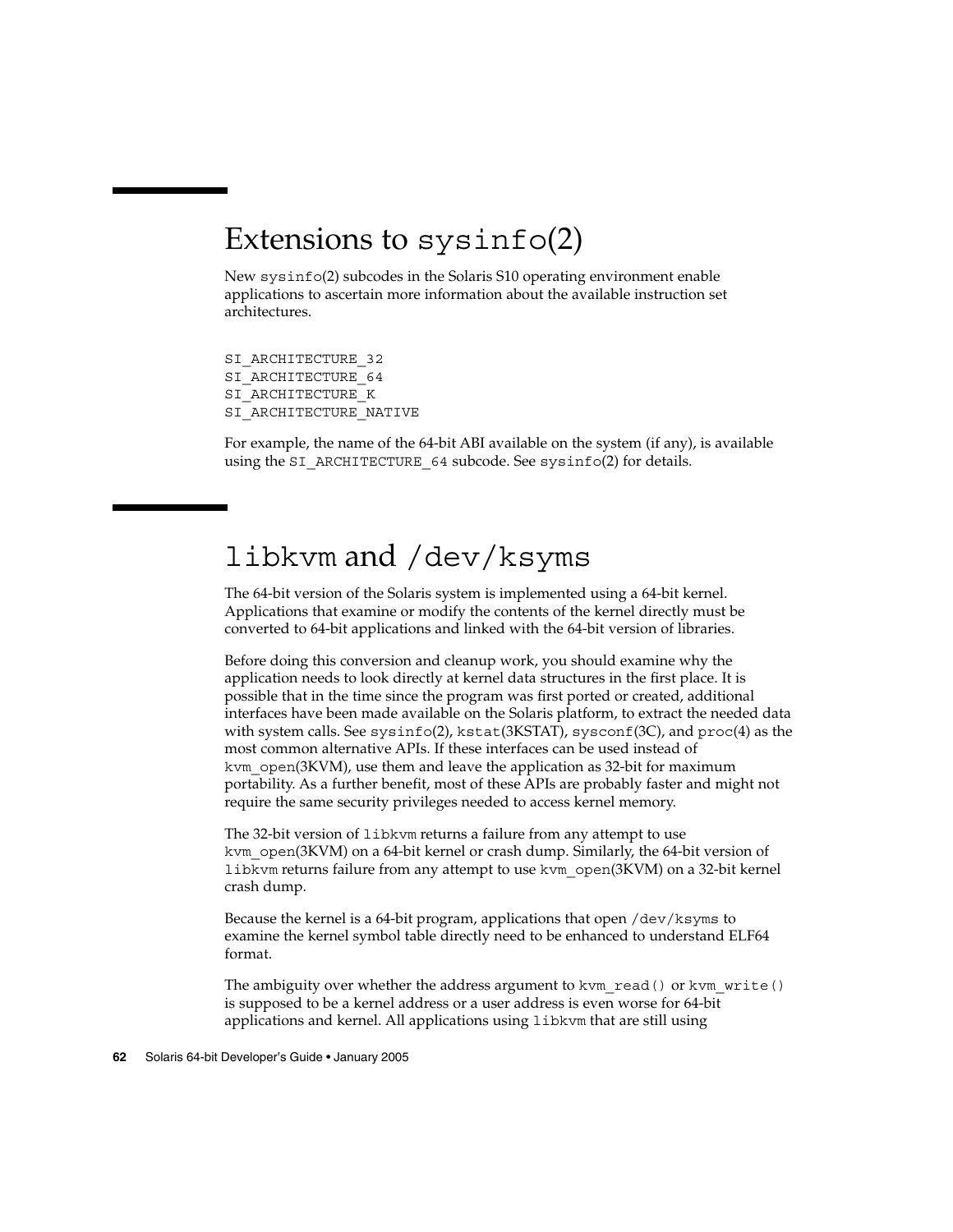kvm read() and kvm write() should transition to use the appropriate kvm read(), kvm write(), kvm uread() and kvm uwrite() routines. (These routines were first made available in Solaris 2.5.)

Applications that read /dev/kmem or /dev/mem directly can still run, though any attempt they make to interpret data they read from those devices might be wrong; data structure offsets and sizes are almost certainly different between 32-bit and 64-bit kernels.

# libkstat Kernel Statistics

The sizes of many kernel statistics are completely independent of whether the kernel is a 64-bit or 32-bit program. The data types exported by named kstats (see kstat(3KSTAT)) are self-describing, and export signed or unsigned, 32-bit or 64-bit counter data, appropriately tagged. Thus, applications using libkstat need *not* be made into 64-bit applications to work successfully with the 64-bit kernel.

**Note –** If you are modifying a device driver that creates and maintains named kstats, you should try to keep the size of the statistics you export invariant between 32-bit and 64-bit kernels by using the fixed-width statistic types.

# Changes to stdio

In the 64–bit environment, the stdio facility has been extended to allow more than 256 streams to be open simultaneously. The 32–bit stdio facility continues to have a 256 streams limit.

64-bit applications should not rely on having access to the members of the FILE data structure. Attempts to access private implementation-specific structure members directly can result in compilation errors. Existing 32-bit applications are unaffected by this change, but any direct usage of these structure members should be removed from all code.

The FILE structure has a long history, and a few applications have looked inside the structure to glean additional information about the state of the stream. Because the 64–bit version of the structure is now opaque, a new family of routines has been added to both 32-bit libc and 64-bit libc to allow the same state to be examined without depending on implementation internals. See, for example, fbufsize(3C).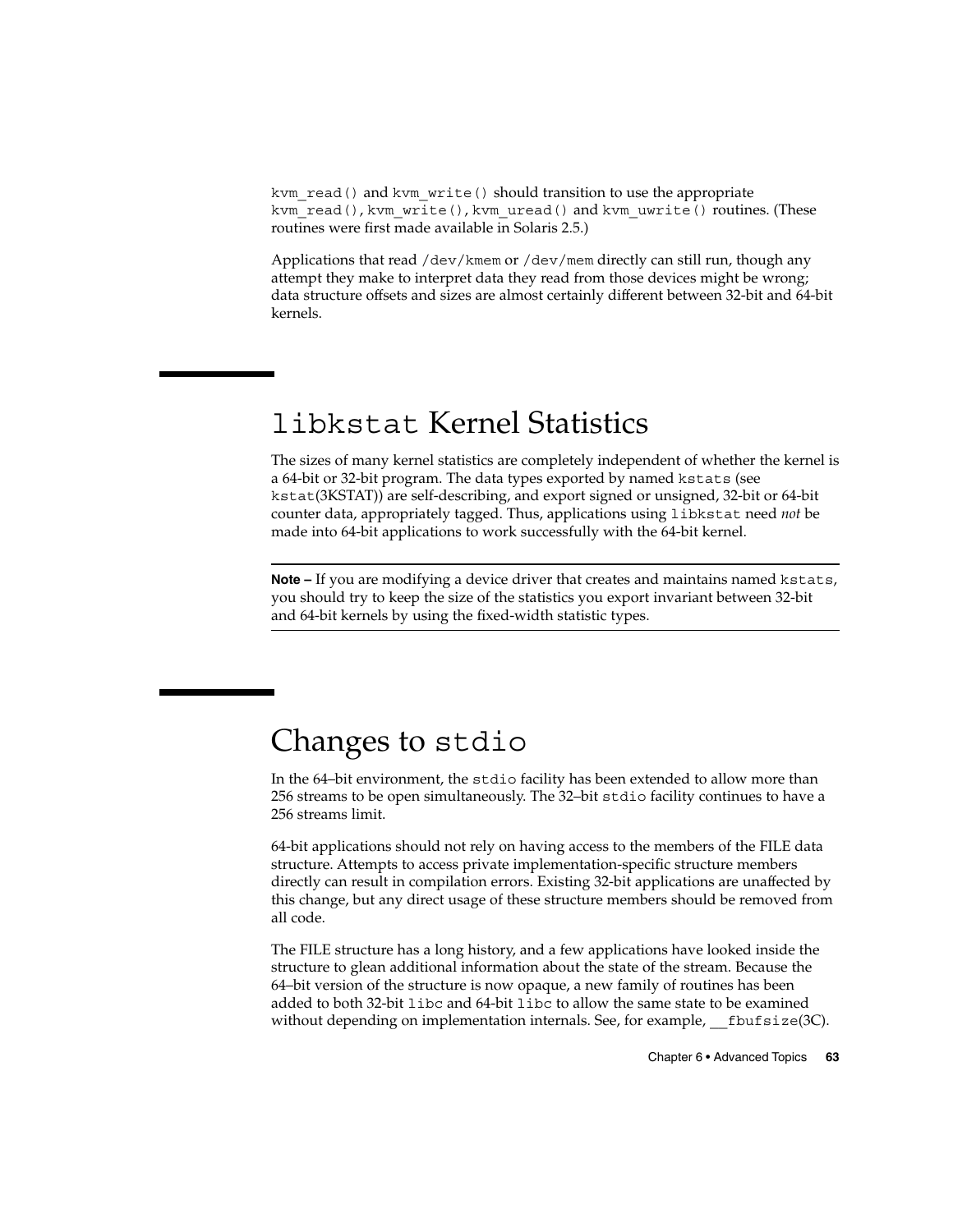# Performance Issues

The following sections discuss advantages and disadvantages of 64–bit performance.

## 64-bit Application Advantages

- Arithmetic and logical operations on 64-bit quantities are more efficient.
- Operations use full-register widths, the full-register set, and new instructions.
- Parameter passing of 64-bit quantities is more efficient.
- Parameter passing of small data structures and floating point quantities is more efficient.
- Additional integer and floating point registers.
- For amd64, PC-relative addressing modes for more efficient position-independent code.

## 64-bit Application Disadvantages

- 64-bit applications require more stack space to hold the larger registers.
- Applications have a bigger cache footprint from larger pointers.
- 64–bit applications do not run on 32–bit platforms.

# System Call Issues

The following sections discuss system call issues.

### What Does EOVERFLOW Mean?

The EOVERFLOW return value is returned from a system call whenever one or more fields of the data structure used to pass information out of the kernel is too small to hold the value.

A number of 32-bit system calls now return EOVERFLOW when faced with large objects on the 64-bit kernel. While this was already true when dealing with large files, the fact that daddr\_t, dev\_t, time\_t, and its derivative types struct timeval and timespec\_t now contain 64-bit quantities might mean more EOVERFLOW return values are observed by 32-bit applications.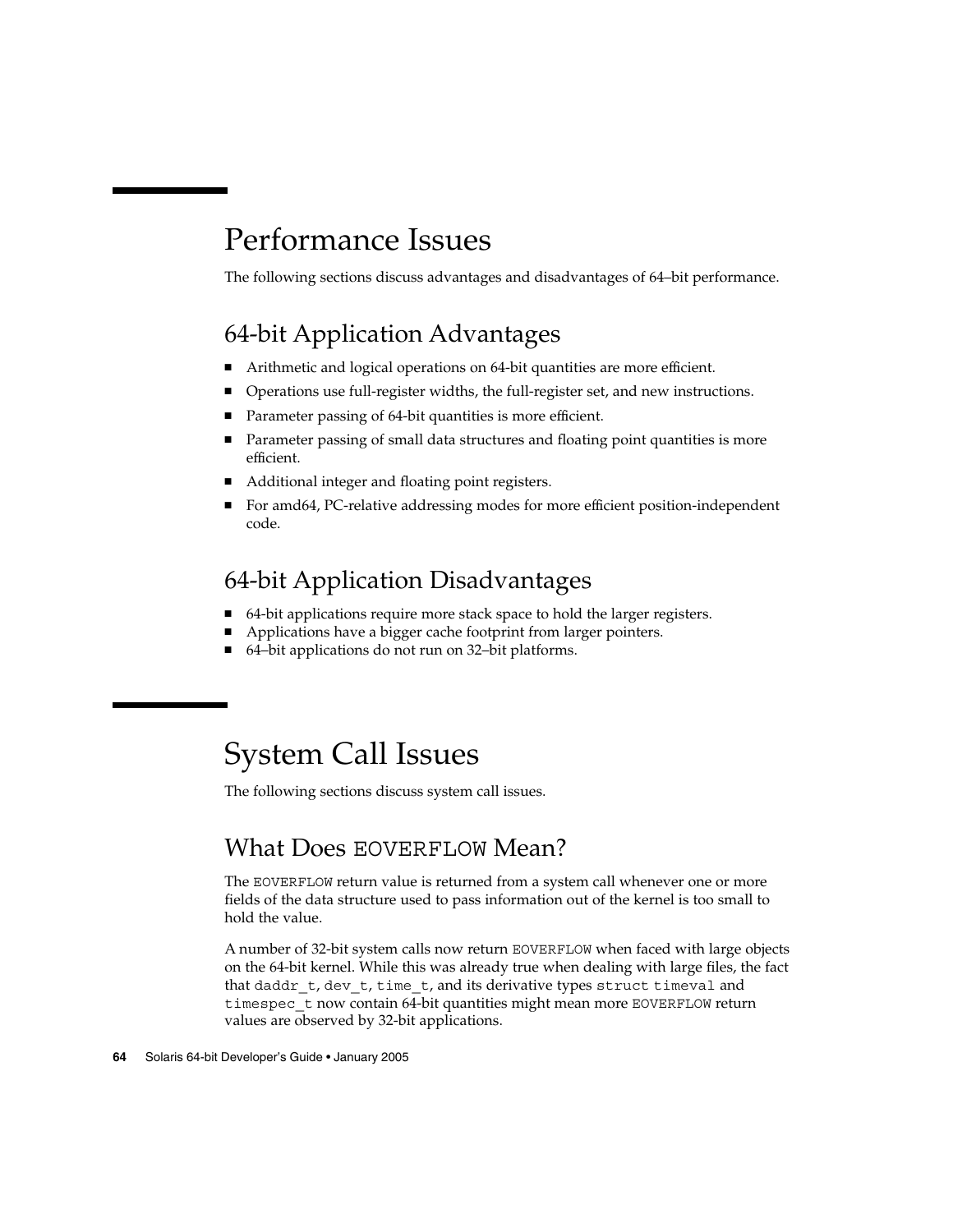## Beware ioctl()

Some ioct1(2) calls have been rather poorly specified in the past. Unfortunately, ioctl() is completely devoid of compile-time type checking; therefore, it can be a source of bugs that are difficult to track down.

Consider two ioctl() calls—one that manipulates a pointer to a 32-bit quantity (IOP32), the other that manipulates a pointer to a long quantity (IOPLONG).

The following code sample works as part of a 32-bit application:

```
int a, d;
long b;
...
if (ioctl(d, IOP32, \&b) == -1)return (errno);
if (ioctl(d, IDPLONG, & a) == -1)return (errno);
```
Both ioctl(2) calls work correctly when this code fragment is compiled and run as part of a 32-bit application.

Both ioctl() calls also return success when this code fragment is compiled and run as a 64-bit application. However, neither ioctl() works correctly. The first ioctl() passes a container that is too big, and on a big-endian implementation, the kernel will copy in or copy out from the wrong part of the 64-bit word. Even on a little-endian implementation, the container probably contains stack garbage in the upper 32-bits. The second ioctl() will copy in or copy out too much, either reading an incorrect value, or corrupting adjacent variables on the user stack.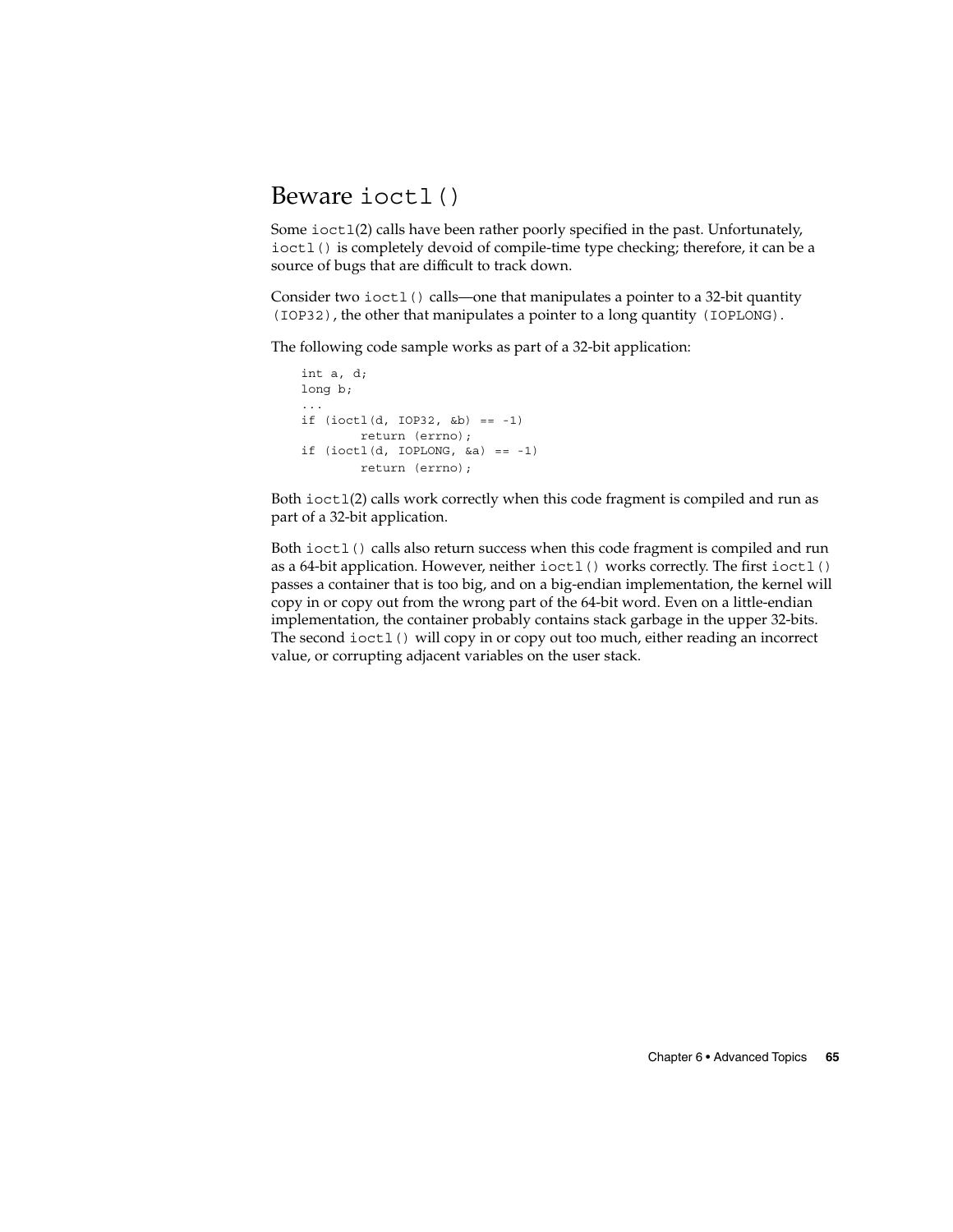Solaris 64-bit Developer's Guide • January 2005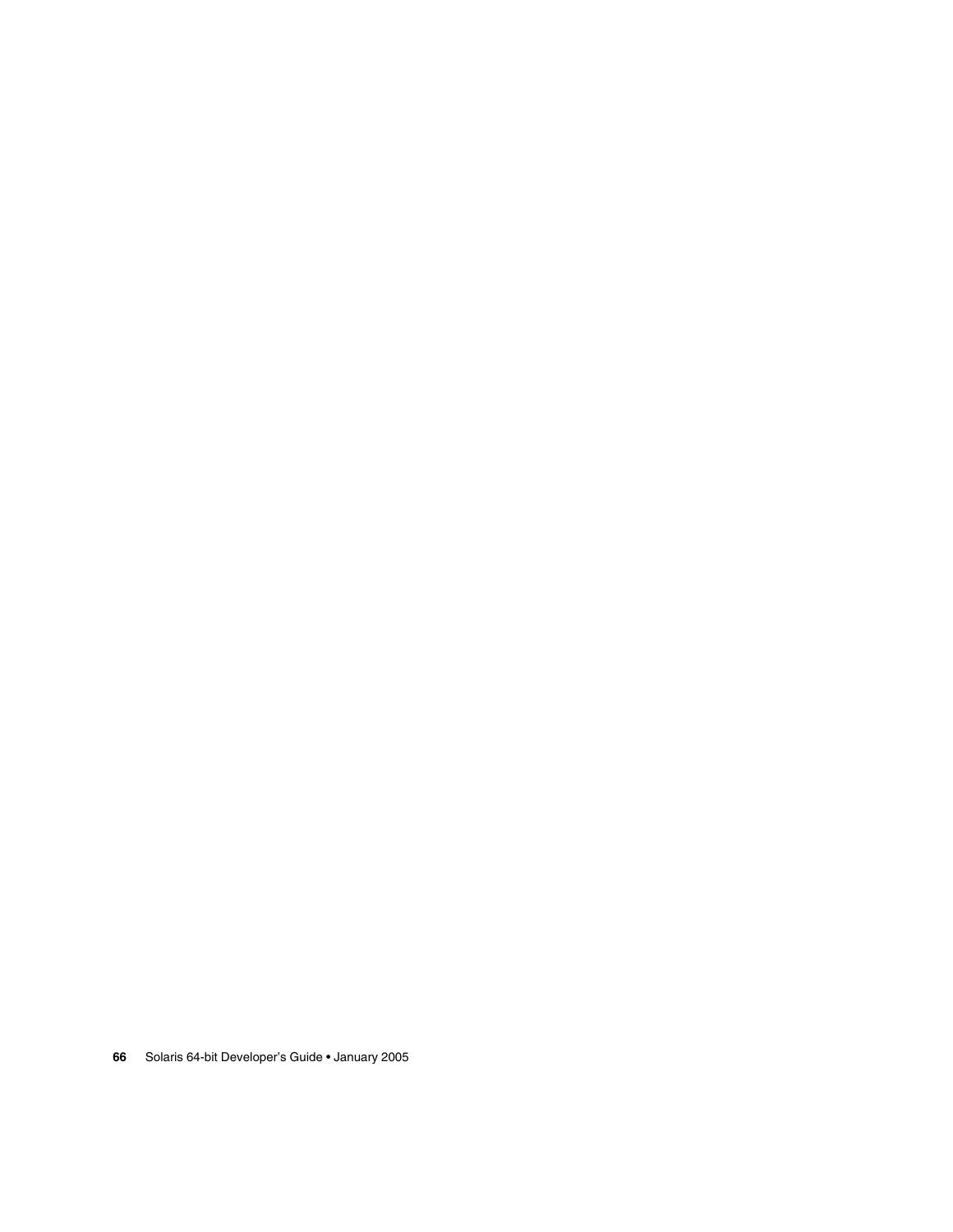<span id="page-66-0"></span>APPENDIX **A**

# Changes in Derived Types

The default 32-bit compilation environment is identical to historical Solaris operating environment releases with respect to derived types and their sizes. In the 64-bit compilation environment, some changes in derived types are necessary. These changed derived types are highlighted in the tables that follow.

Notice that although the 32-bit and 64-bit compilation environments differ, the same set of headers is used for both, with the appropriate definitions determined by the compilation options. To better understand the options available to the applications developer, it helps to understand the ILP32 and LP64 feature test macros.

**TABLE A–1** Feature Test Macros

| <b>Feature Test Macro</b> | <b>Description</b>                                                                                                                                                                                                                                                                                                                                                                                                                                 |
|---------------------------|----------------------------------------------------------------------------------------------------------------------------------------------------------------------------------------------------------------------------------------------------------------------------------------------------------------------------------------------------------------------------------------------------------------------------------------------------|
| ILP32                     | The ILP32 feature test macro is used to specify the ILP32 data model<br>where ints, longs and pointers are 32-bit quantities. By itself, the use<br>of this macro makes visible those derived types and sizes identical to<br>historical Solaris implementations. This is the default compilation<br>environment when building 32-bit applications. It ensures complete<br>binary and source compatibility for both $C$ and $C_{++}$ applications. |
| LP64                      | The LP64 feature test macro is used to specify the LP64 data model<br>where ints are 32 bit quantities and longs and pointers are 64 bit<br>quantities. LP64 is defined by default when compiling in 64-bit mode.<br>Other than making sure that either <sys types.h=""> or<br/><sys feature="" tests.h=""> is included in source in order to make<br/>visible the LP64 definition, the developer needs to do nothing else.</sys></sys>            |

The following examples illustrate the use of feature test macros so that the correct definitions are visible, depending on the compilation environment.

**EXAMPLE A–1** size\_t Defined in \_LP64

```
#if defined( LP64)
typedef ulong t size t; /* size of something in bytes */
#else
```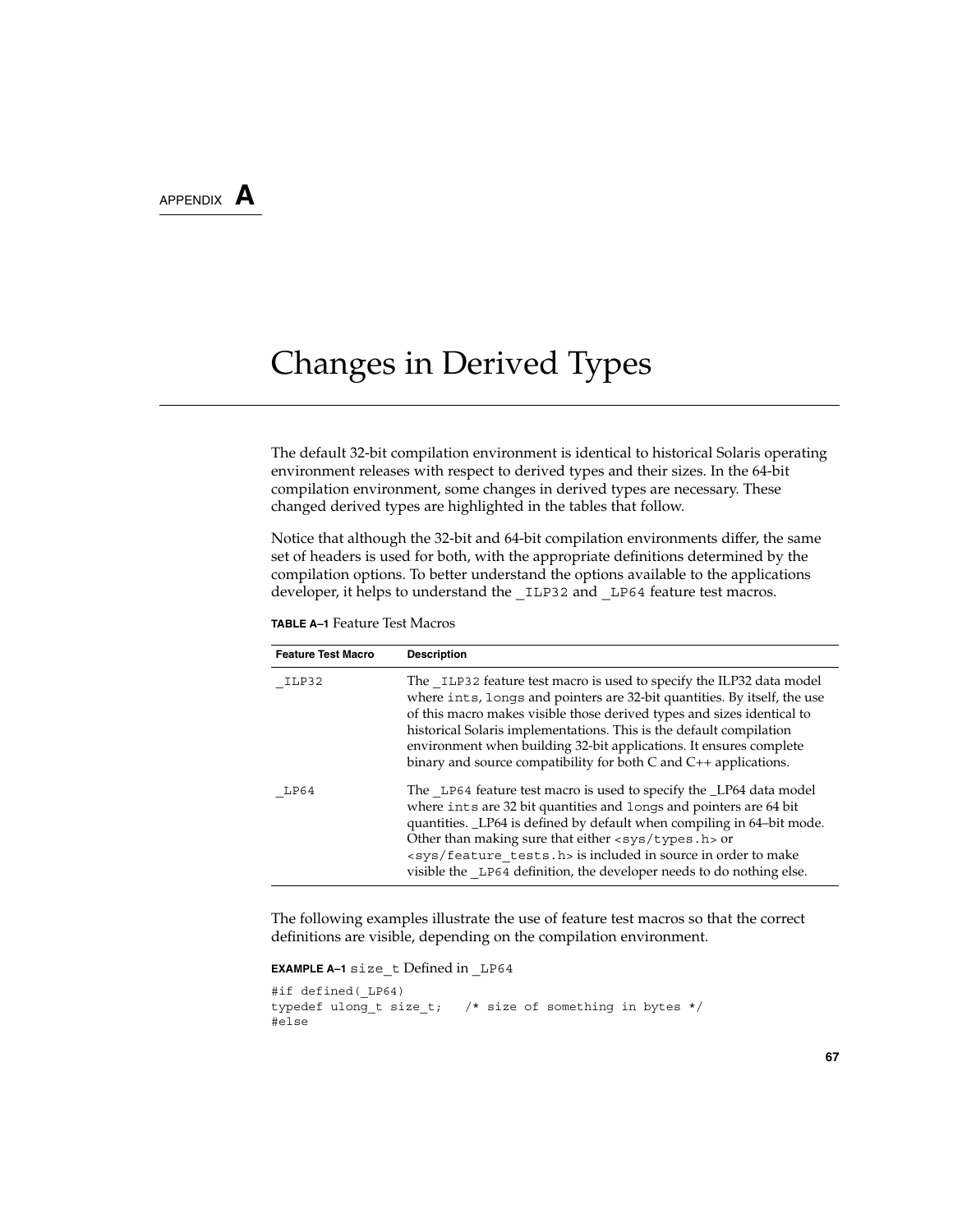```
EXAMPLE A–1 size_t Defined in _LP64 (Continued)
```

```
typedef uint_t size_t; /* (historical version) */
#endif
```
When building a 64-bit application with the definition in this example,  $size$  t is a ulong t, or unsigned long, which is a 64-bit quantity in the LP64 model. In contrast, when building a 32-bit application, size  $t$  is defined as an uint  $t$ , or unsigned int, a 32-bit quantity in either in the ILP32 or the LP64 models.

**EXAMPLE A–2** uid\_t Defined in \_LP64

|              | #if defined( LP64) |        |                              |           |
|--------------|--------------------|--------|------------------------------|-----------|
| typedef int  |                    | uid t; | /* UID type                  | $\star$ / |
| #else        |                    |        |                              |           |
| typedef long |                    | uid t; | $/*$ (historical version) */ |           |
| #endif       |                    |        |                              |           |

In either of these examples, the same end result would have been obtained had the ILP32 type representation been identical to the LP64 type representation. For example, if in the 32-bit application environment, size  $t$  was changed to a ulong  $t$ , or uid\_t was changed to an int, these would still represent 32-bit quantities. However, retaining the historical type representation ensures consistency within 32-bit C and C++ applications, as well as complete binary and source compatibility with prior releases of the Solaris operating environment.

Table A–2 lists the derived types that have changed. Notice that the types listed under the \_ILP32 feature test macro match those in Solaris 2.6, before 64–bit support was added to the Solaris software. When building a 32-bit application, the derived types available to the developer match those in the \_ILP32 column. When building a 64-bit application, the derived types match those listed in the LP64 column. All of these types are defined in <sys/types.h>, with the exception of the wchar t and wint t types, which are defined in <wchar.h>.

When reviewing these tables, remember that in the 32-bit environment, ints, longs, and pointers are 32-bit quantities. In the 64-bit environment, ints are 32-bit quantities while longs and pointers are 64-bit quantities.

| <b>Derived Types</b> | Solaris 2.6 | ILP32      | LP64   |
|----------------------|-------------|------------|--------|
| blkcnt t             | longlong t  | longlong t | long   |
| id t                 | long        | long       | int    |
| major t              | ulong t     | ulong t    | uint t |
| minor t              | ulong t     | ulong t    | uint t |

**TABLE A–2** Changed Derived Types — General

**68** Solaris 64-bit Developer's Guide • January 2005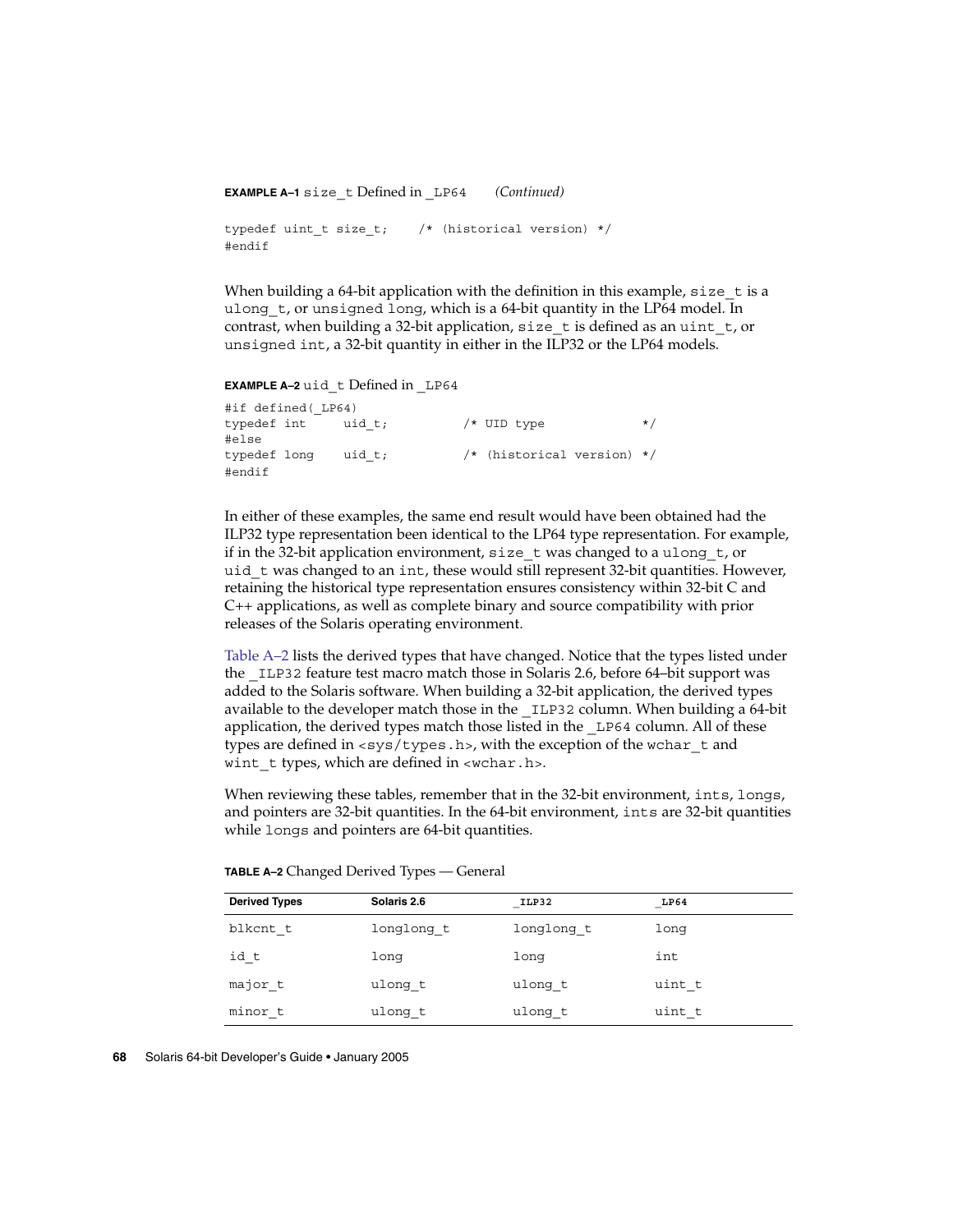| <b>Derived Types</b> | Solaris 2.6 | $_{\texttt{ILP32}}$ | LP64        |
|----------------------|-------------|---------------------|-------------|
| mode t               | ulong t     | ulong t             | uint t      |
| nlink t              | ulong t     | ulong t             | uint t      |
| paddr t              | ulong t     | ulong t             | not defined |
| pid t                | long        | long                | int         |
| ptrdiff t            | int         | int                 | long        |
| size t               | uint t      | uint t              | ulong t     |
| ssize t              | int         | int                 | long        |
| uid t                | long        | long                | int         |
| wchar t              | long        | long                | int         |
| wint t               | long        | long                | int         |

Table A–3 lists the derived types specific to the Large Files compilation environment. These types are only defined if the feature test macro LARGEFILE64 SOURCE is defined. Notice that the ILP32 compilation environment has been preserved with the previous Solaris 2.6 release.

| <b>Derived Types</b> | Solaris 2.6  | ILP32        | <b>LP64</b> |
|----------------------|--------------|--------------|-------------|
| blkcnt64 t           | longlong t   | longlong t   | blkcnt t    |
| fsblkcnt64 t         | u longlong t | u longlong t | blkcnt t    |
| fsfilcnt64 t         | u longlong t | u longlong t | fsfilcnt t  |
| ino64 t              | u longlong t | u longlong t | ino t       |
| off64 t              | longlong t   | longlong t   | off t       |

**TABLE A–3** Changed Derived Types — Large File Specific

[Table A–4](#page-69-0) lists the changed derived types with respect to the value of \_FILE\_OFFSET\_BITS. You cannot compile an application with both \_LP64 defined and FILE OFFSET BITS==32. By default, if LP64 is defined, then FILE\_OFFSET\_BITS==64. If \_ILP32 is defined, and \_FILE\_OFFSET\_BITS is not

defined, then by default, \_FILE\_OFFSET\_BITS==32. These rules are defined in the <sys/feature\_tests.h> header file.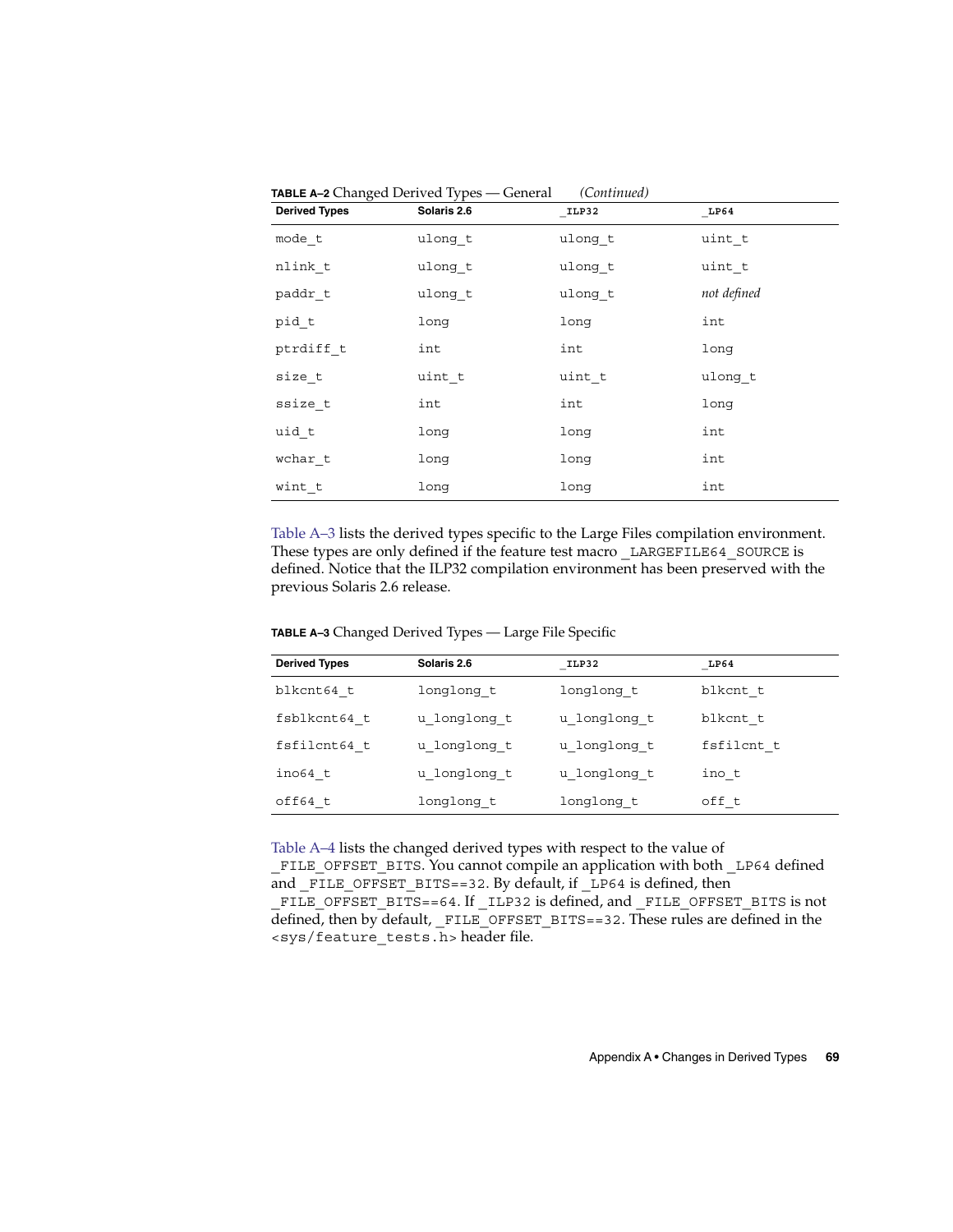| <b>Derived Types</b> | ILP32 FILE<br>OFFSET BITS $= = 32$ | ILP32 FILE<br>OFFSET BITS $= = 64$ | LP64 FILE<br>OFFSET BITS==64 |
|----------------------|------------------------------------|------------------------------------|------------------------------|
| ino t                | ulong t                            | u longlong t                       | ulong t                      |
| blkcnt t             | long                               | longlong t                         | long                         |
| fsblkcnt t           | ulong t                            | u longlong t                       | ulong t                      |
| fsfilcnt t           | ulong t                            | u longlong t                       | ulong t                      |
| off t                | long                               | longlong t                         | long                         |

<span id="page-69-0"></span>**TABLE A–4** Changed Derived Types — FILE\_OFFSET\_BITS Value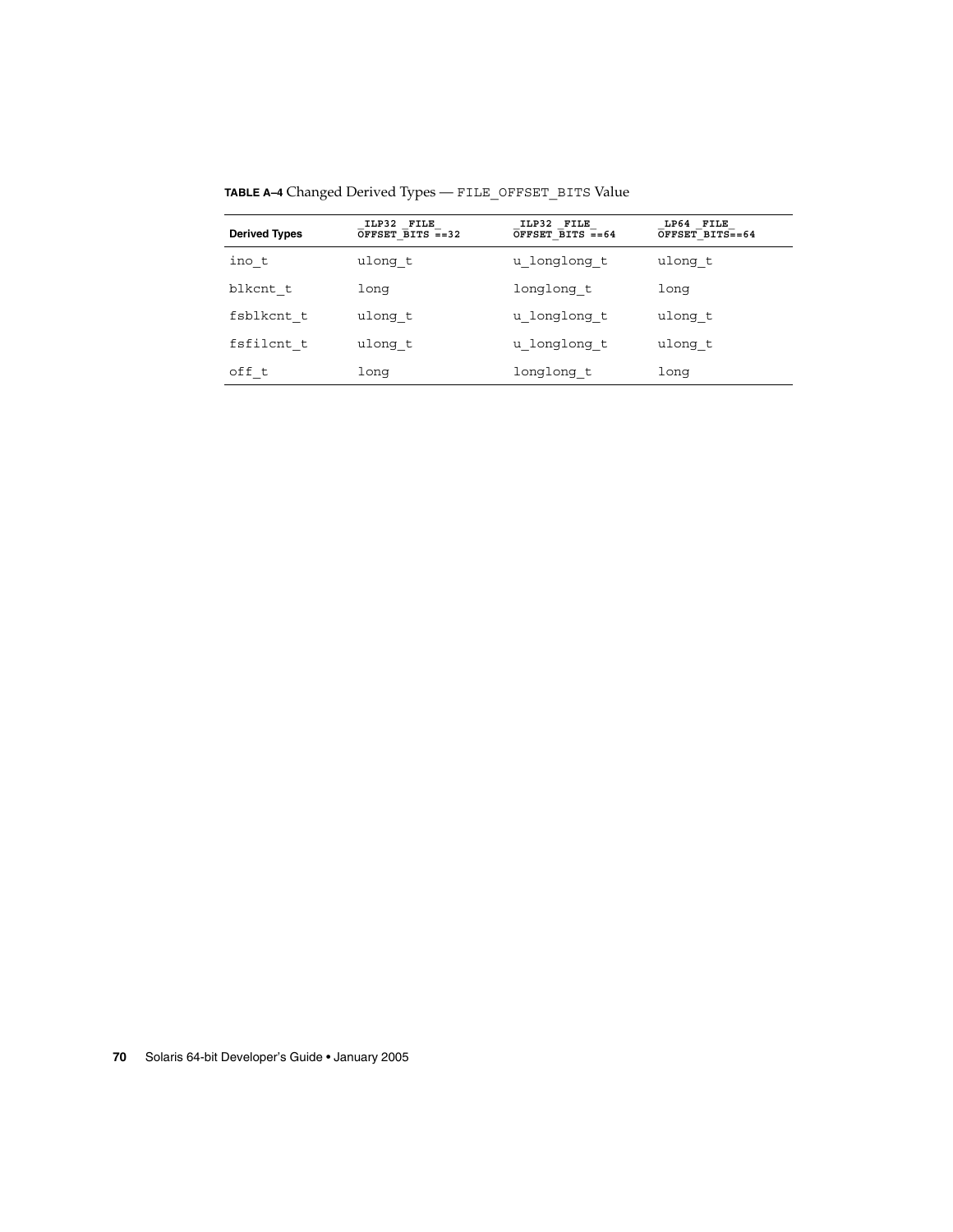### APPENDIX **B**

# Frequently Asked Questions (FAQs)

#### **How can I tell if my system is running the 32-bit or the 64-bit version of the operating system?**

You can determine what applications the operating system can run using the isainfo -v command. It displays the set of applications supported by the operating system. See the isainfo(1) man page for more information.

#### **Can I run the 64-bit version of the operating system on 32-bit hardware?**

No. It is not possible to run the 64-bit operating system on 32-bit hardware. The 64-bit operating system requires 64-bit MMU and CPU hardware.

#### **Do I need to change my 32-bit application if I plan to run that application on a system with a 32-bit operating system?**

No. Your application does not require changes or recompilation if it is being executed only on a system running the 32-bit operating system.

#### **Do I need to change my 32-bit application if I plan to run that application on a system with the 64-bit operating system?**

Most applications can remain 32-bit and still execute on a system running the 64-bit operating system without requiring code changes or recompilation. Those 32-bit applications not requiring 64-bit capabilities can remain 32-bit to maximize portability.

If your application uses libkvm(3LIB) , it must be recompiled as 64-bit, to execute on a system running the 64-bit operating system. If your application uses /proc, it might need to be recompiled as 64-bit; otherwise it cannot understand a 64-bit process. This is because the existing interfaces and data structures that describe the process are not large enough to contain the 64-bit quantities involved.

#### **What program do I need to invoke in order to get the 64-bit capabilities?**

No program is available that specifically invokes 64-bit capabilities. In order to take advantage of the 64-bit capabilities of your system running the 64-bit version of the operating system, you need to rebuild your application.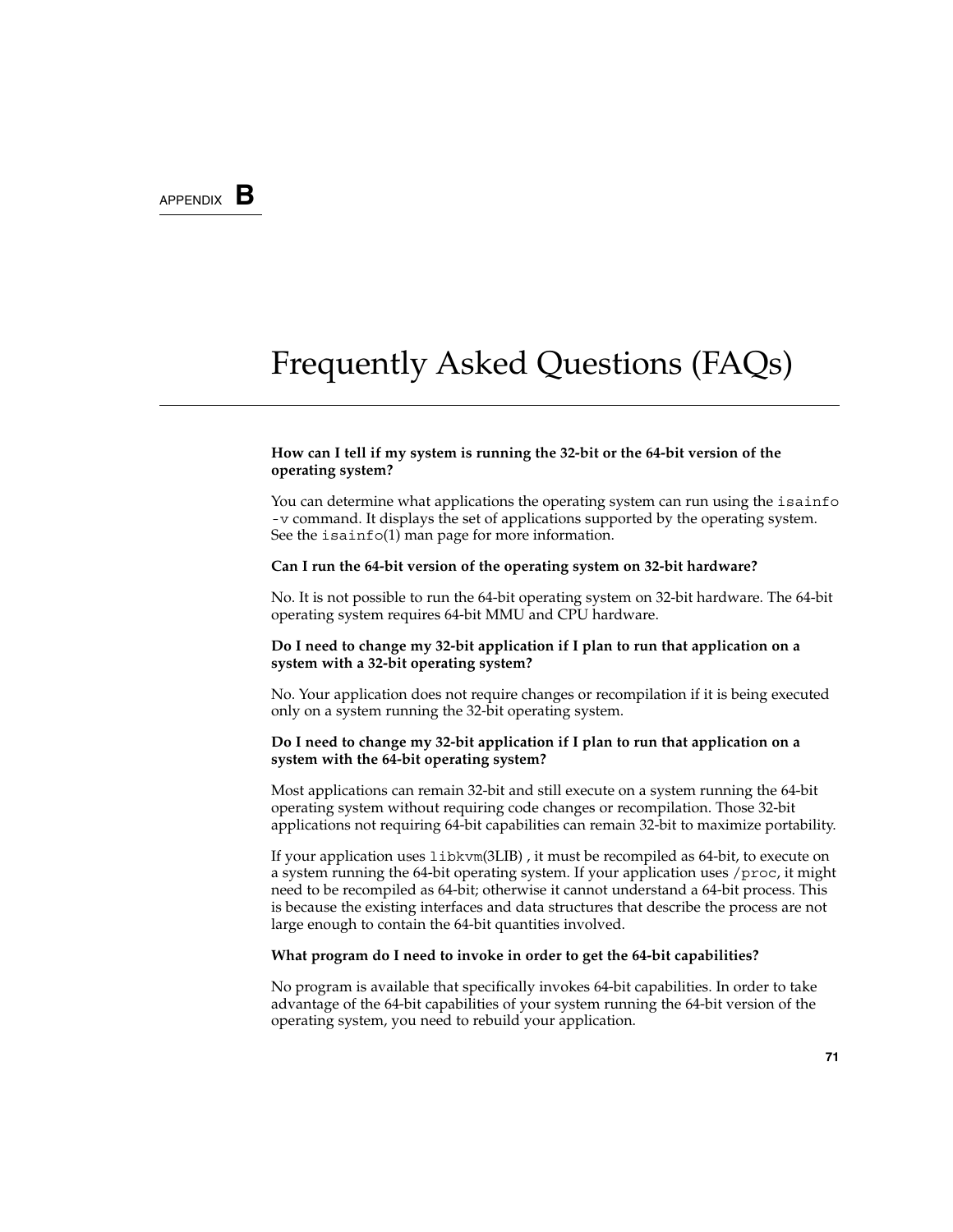#### **Can I build a 32-bit application on a system running the 64-bit operating system?**

Yes. Both native and cross-compilation modes are supported. The default compilation mode is 32-bit, whether on a system running the 32-bit or 64-bit version of the operating system.

### **Can I build a 64-bit application on a system running the 32-bit operating system?**

Yes, provided you have the system headers and 64–bit libraries installed. However, it is not possible to run the 64-bit application on a system running the 32-bit operating system.

### **Can I combine 32-bit libraries and 64-bit libraries when building and linking applications?**

No. 32-bit applications must link with 32-bit libraries and 64-bit applications with 64-bit libraries. Attempts to build or link with the wrong version of a library will result in an error.

### **What are the sizes of floating point data types in the 64-bit implementation?**

The *only* types that have changed are long and pointer. See [Table 4–1.](#page-25-0)

### What about time t?

The time t type remains a long quantity. In the 64-bit environment, this grows to a 64-bit quantity. Thus, 64-bit applications will be year 2038 safe.

### **What is the value of** uname(1) **on a machine running the 64-bit Solaris operating environment?**

The output of the uname -p command is unchanged.

#### **Can I create 64–bit XView or OLIT Applications?**

No. These libraries are already obsolete for the 32–bit environment and will not be carried forward to the 64–bit environment.

#### **Why is there a 64–bit version of** ls **in** /usr/bin/sparcv9/ls**?**

In normal operation, there is no need for a 64–bit version of ls. However, since it is possible to create file system objects in /tmp and /proc that are "too large" for 32–bit ls to understand, the 64–bit version of ls allows users to examine those objects.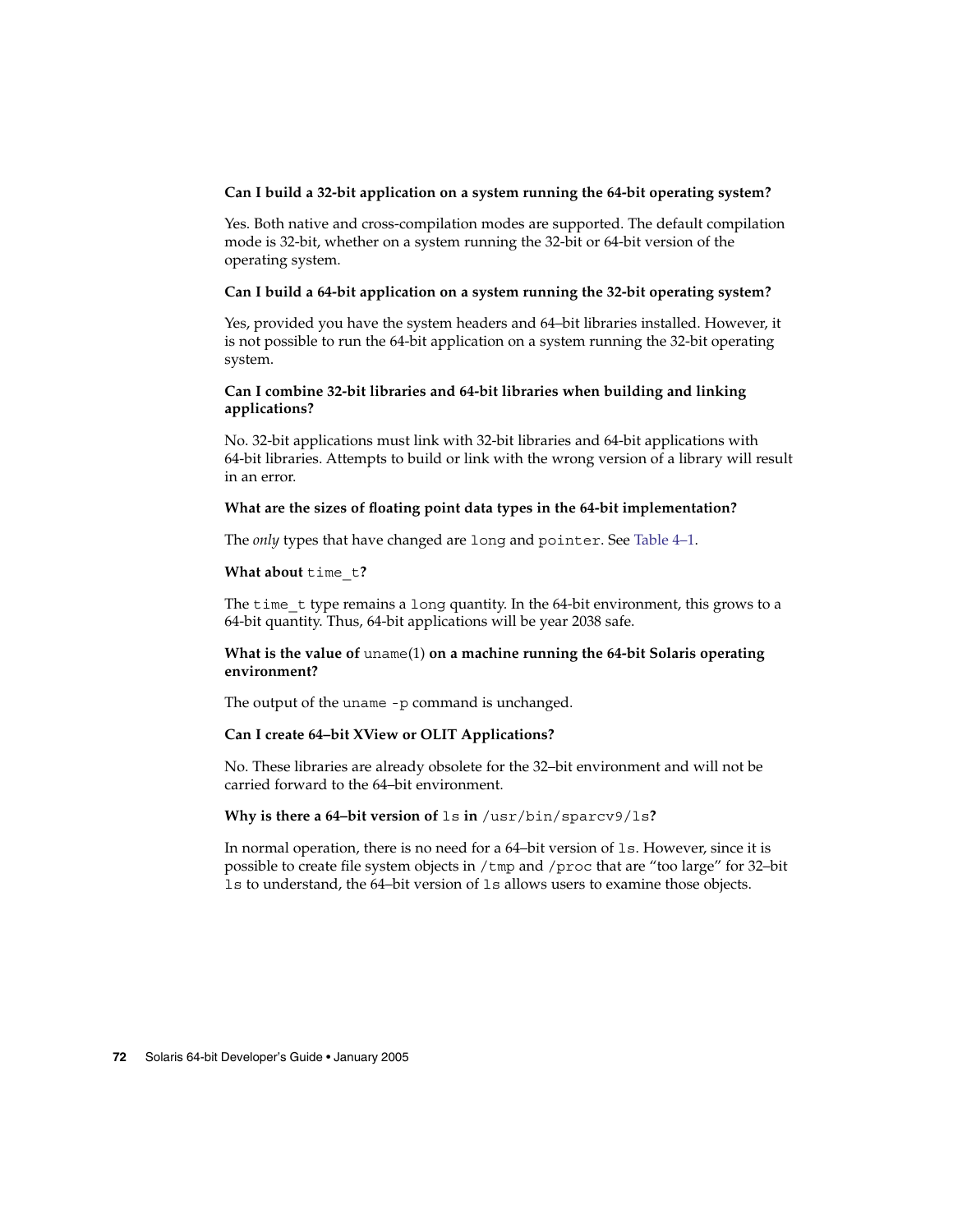# Index

#### **Numbers and Symbols**

<inttypes.h>, [29-31](#page-28-0) \$ORIGIN, [48-49](#page-47-0) <sys/types.h>, [28-29](#page-27-0) 64–bit Arithmetic, [19](#page-18-0) 64–bit Libraries, [20](#page-19-0)

## **A**

ABI, *See* SPARC V9 ABI amd64 ABI, Address Space Layout, [58-59](#page-57-0) API, [21](#page-20-0)

# **C**

Code Models, [56-57](#page-55-0) Compatibility Application Binaries, [22](#page-21-0) Application Source Code, [22](#page-21-0) Device Drivers, [23](#page-22-0) Compilers, [47](#page-46-0) Constant Macros, [30](#page-29-0)

## **D**

Data Model *See* ILP32 *See also* LP64 Debugging, [52](#page-51-0) Derived Types, [28](#page-27-0) /dev/ksyms, [62-63](#page-61-0)

## **E**

ELF, [61](#page-60-0) EOVERFLOW, [64](#page-63-0)

**F** Format String Macros, [31](#page-30-0)

# **G**

GELF, [61](#page-60-0)

**H** Headers, [45-46](#page-44-0)

## **I**

ILP32, [7](#page-6-0) Interoperability Issues, [19-20](#page-18-0) Interprocess Communication, [60-61](#page-59-0) ioctl(2), [65](#page-64-0) isainfo(1), [23](#page-22-0) isalist(1), [24](#page-23-0)